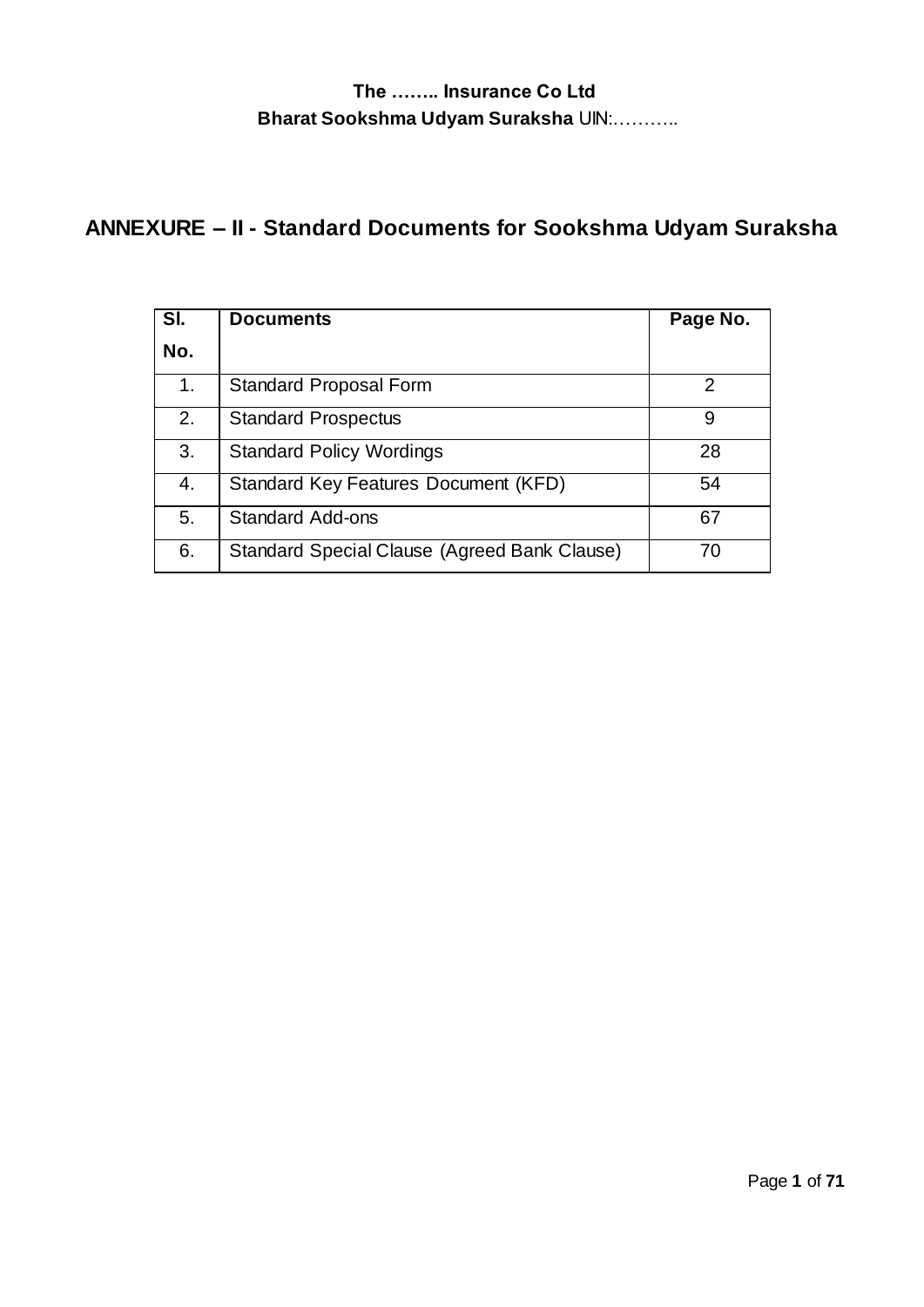**Standard Proposal Form**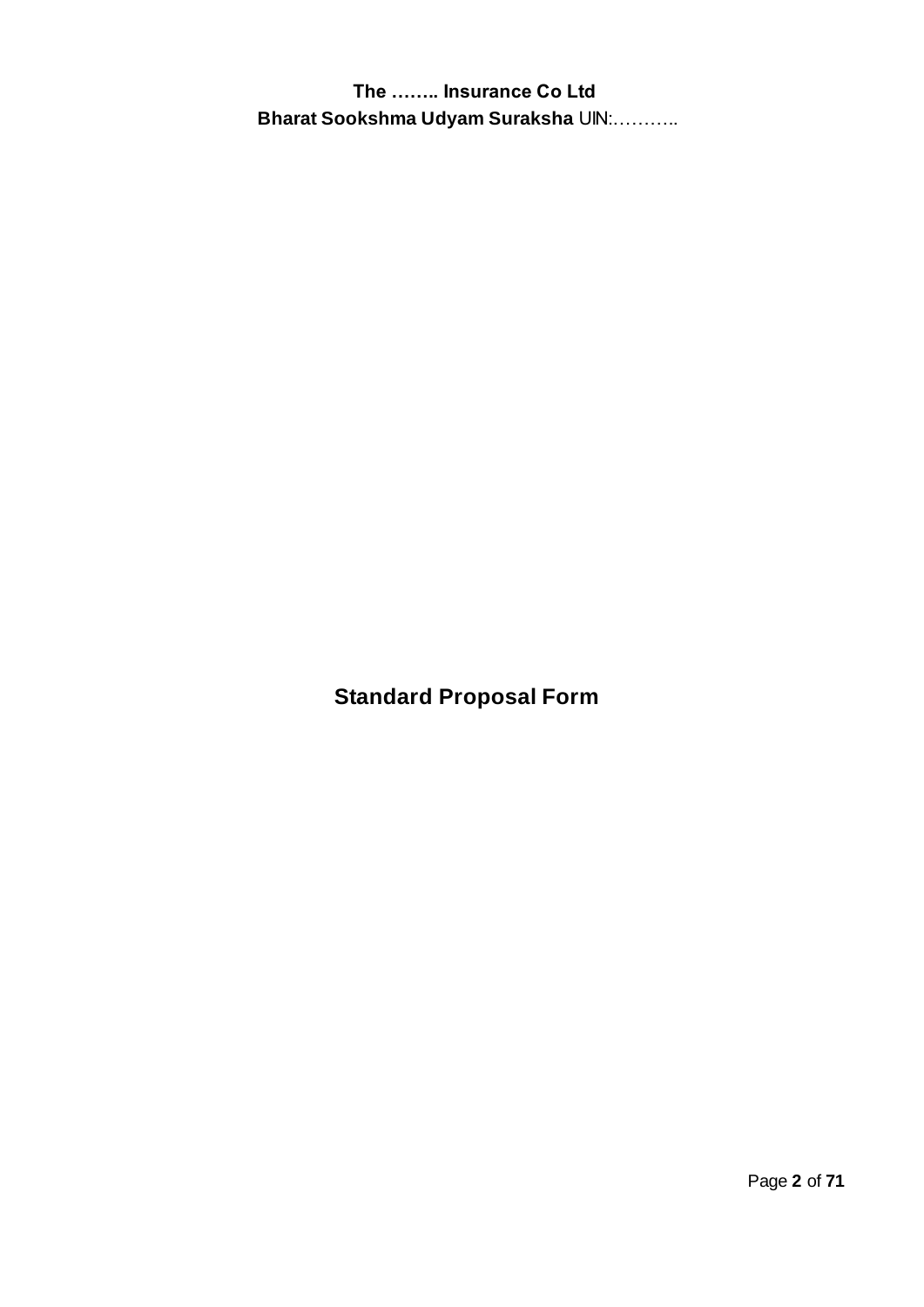#### **PROPOSAL FORM**

#### **Important:**

- **1. This proposal is for covering an enterprise whose total value of insurable assets at a location does not exceed ₹ 5 Crore, against Fire and Allied Perils.**
- **2. Read the Prospectus/Key Features Document/Policy Wordings before filling up this proposal form to understand the meaning of the terms used herein better.**
- **3. The property proposed for insurance is not covered until the proposal is accepted and premium is paid.**

| Policy Issuing Office Address & Code    |  |
|-----------------------------------------|--|
| Intermediary/Agent Name & Code (if any) |  |

#### **A. Details about Proposer and Policy Period**

| 1. | Name of Proposer                           |         |
|----|--------------------------------------------|---------|
| 2. | <b>Address of Proposer</b>                 |         |
| 3. | Telephone No. (Landline No.)               |         |
| 4. | Mobile No.                                 |         |
| 5. | Email                                      |         |
| 6. | Contact person details (where proposer     |         |
|    | is not an individual)                      |         |
|    | a. Name                                    |         |
|    | b. Designation                             |         |
| 7. | Policy to be issued in favour of (list out |         |
|    | parties who have insurable<br>all the      |         |
|    | including the financial<br>interest)       |         |
|    | institutions                               |         |
| 8. | Period of Insurance                        | From:   |
|    |                                            |         |
|    |                                            | To<br>÷ |
|    |                                            |         |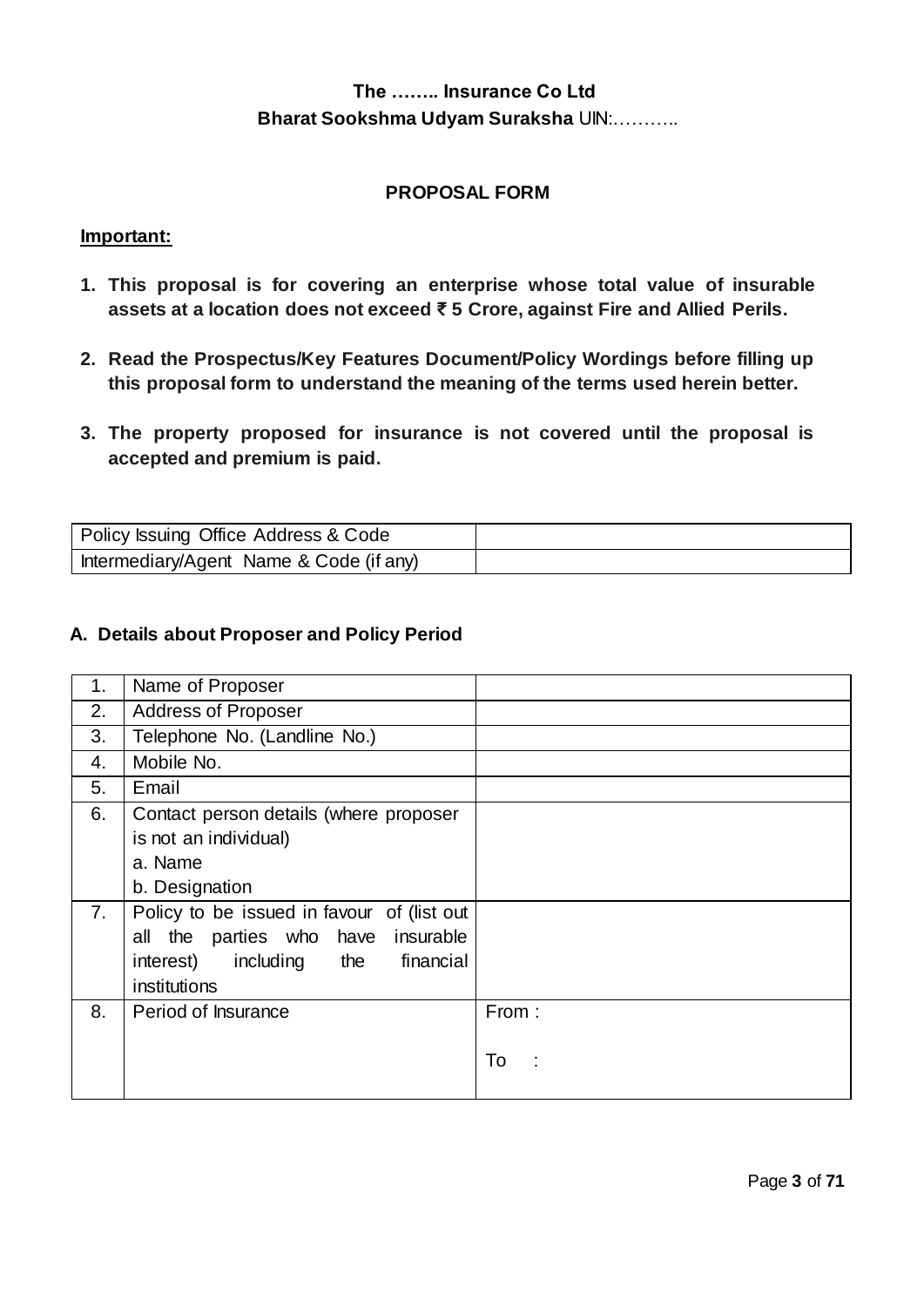## **B. Business and Location of Business**

| 9.  | <b>Business of Proposer</b>        |     |                     |      |                                                  |      |        |
|-----|------------------------------------|-----|---------------------|------|--------------------------------------------------|------|--------|
| 10. | Location of risk/business to<br>be |     |                     |      |                                                  |      |        |
|     | covered - full postal address with | SI  | Address             | Pin  | Occupancy                                        | Age  | Floor* |
|     | Pin Code.                          | No. |                     | code |                                                  | οt   |        |
|     |                                    |     |                     |      |                                                  | unit |        |
|     |                                    | 1.  |                     |      |                                                  |      |        |
|     |                                    | 2.  |                     |      |                                                  |      |        |
|     |                                    | 3.  |                     |      |                                                  |      |        |
|     |                                    | 4.  |                     |      |                                                  |      |        |
|     |                                    |     |                     |      | *Floor: Ground Floor (GF) / Mezzanine Floor (MF) |      |        |
|     |                                    |     | / Higher Floor (H). |      |                                                  |      |        |

## **C. Details about business covered at the insured location**

| 11. | Details of insured property                                                                                         | Please tick in the space below:        |
|-----|---------------------------------------------------------------------------------------------------------------------|----------------------------------------|
| a.  | Offices, Shops, Hotels etc.                                                                                         | <b>Yes</b><br>/ No<br>$\Box$           |
| b.  | Industrial / Manufacturing risks                                                                                    | <b>Yes</b><br>/ No<br>$\Box$           |
| C.  | Storage outside Industrial/ Manufacturing<br>risks                                                                  | Yes<br>/ No<br>ᄆ                       |
| d.  | Tanks / Gas holders outside Industrial/<br>Manufacturing risks.                                                     | <b>Yes</b><br>/ No<br>▭                |
| е.  | Utilities located outside<br>Industrial/Manufacturing risks.                                                        | <b>Yes</b><br>/ No<br>$\Box$           |
| f.  | Boundary wall                                                                                                       | $\Box$<br><b>Yes</b><br>/ No<br>$\Box$ |
| g.  | Basement storage                                                                                                    | $/$ No<br><b>Yes</b><br>$\Box$         |
|     |                                                                                                                     | Iff, yes value stored SI: ₹            |
| h.  | Others (please specify)                                                                                             |                                        |
| 12. | lf<br>used as warehouse / godown (not<br>located in a manufacturing unit), please<br>give the list of goods stored. |                                        |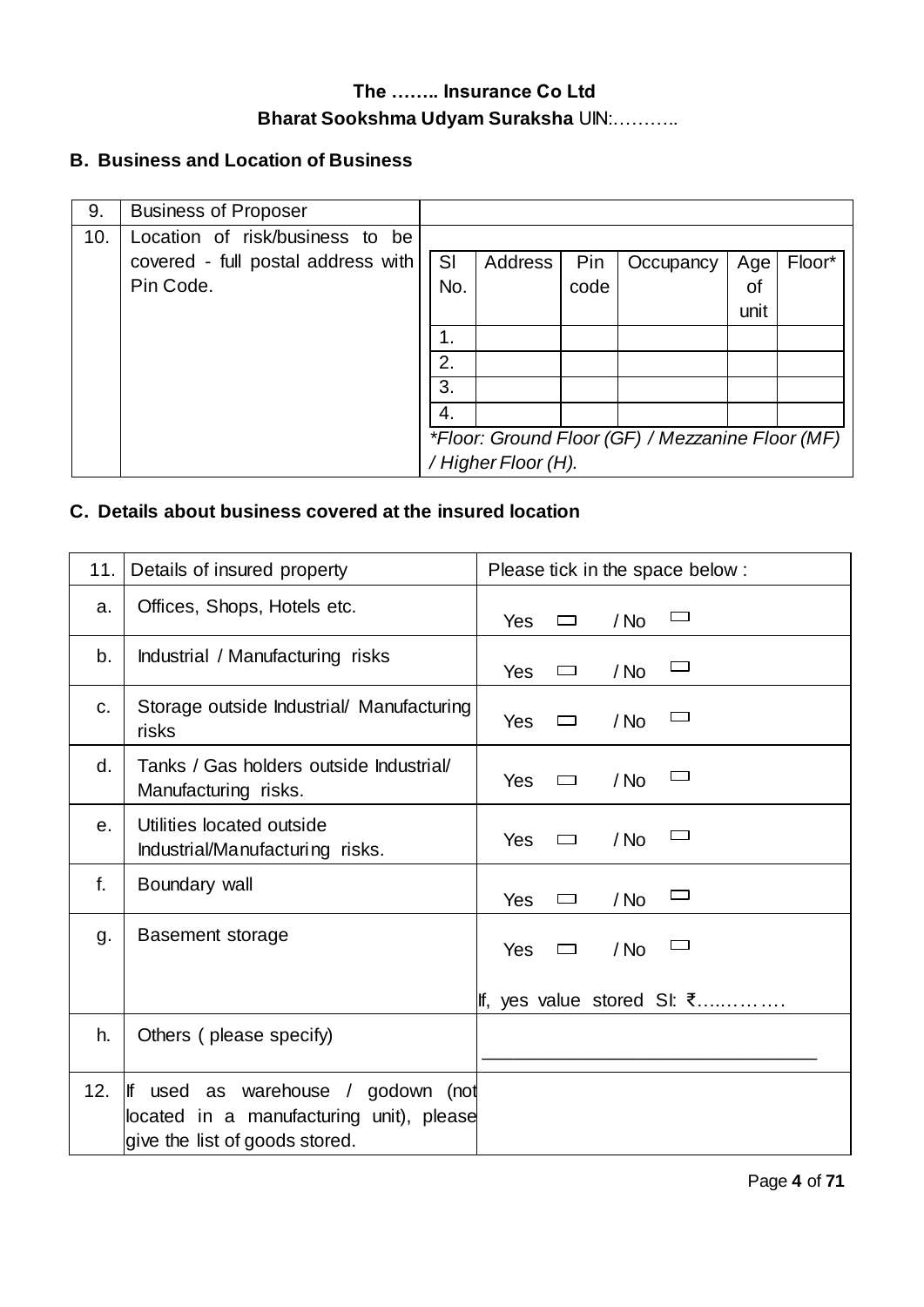|     | 13. If used as an Industrial Manufacturing unit<br>give products manufactured at the location<br>proposed (detailed block plan showing<br>various facilities to be enclosed wherever<br>applicable.)              |                                                                                              |
|-----|-------------------------------------------------------------------------------------------------------------------------------------------------------------------------------------------------------------------|----------------------------------------------------------------------------------------------|
|     | 14. If used as an Industrial Manufacturing unit,<br>whether<br>state<br>the<br>factory is<br>please<br>working or silent?                                                                                         |                                                                                              |
| 15. | <b>Fire Protection devices installed</b>                                                                                                                                                                          | Please tick the correct answer in the box<br>below.                                          |
|     |                                                                                                                                                                                                                   | Portable Extinguishers                                                                       |
|     |                                                                                                                                                                                                                   | ▭<br>Small bore hose reels                                                                   |
|     |                                                                                                                                                                                                                   | Trailer Pumps/Fire engines                                                                   |
|     |                                                                                                                                                                                                                   | <b>Hydrant System</b>                                                                        |
|     |                                                                                                                                                                                                                   | <b>Sprinkler System</b>                                                                      |
|     |                                                                                                                                                                                                                   | <b>Fixed Water Spray System</b>                                                              |
|     |                                                                                                                                                                                                                   | Foam System                                                                                  |
|     |                                                                                                                                                                                                                   | □<br>Fire Alarm System                                                                       |
|     |                                                                                                                                                                                                                   | <b>Gas Flooding System</b>                                                                   |
|     |                                                                                                                                                                                                                   | Others, please specify below.<br>لــا                                                        |
|     | 16. Indicate whether AMC (Annual<br>Maintenance contract) for the Fire<br>Protection Appliances is in force                                                                                                       | Yes<br>/ No                                                                                  |
|     | 17. Construction details                                                                                                                                                                                          |                                                                                              |
|     | a. Please state material used                                                                                                                                                                                     | Please tick the correct answer in the box.                                                   |
|     | i.Walls                                                                                                                                                                                                           | Kutcha $\Box$<br>/ Pucca                                                                     |
|     | ii.Floor                                                                                                                                                                                                          | Kutcha $\Box$<br>/ Pucca<br>▭                                                                |
|     | iii.Roof                                                                                                                                                                                                          | Kutcha $\Box$<br>/ Pucca                                                                     |
|     | Note:<br>grass/hay of any kind/bamboo/plastic cloth/asphalt/ canvas/tarpaulin and the like are<br>treated as Kutcha Construction.<br><b>Pucca:</b> Buildings other than Kutcha are treated as Pucca constructions | <b>Kutcha:</b> Building(s) having walls and/or roofs of wooden planks/thatched leaves and/or |
|     |                                                                                                                                                                                                                   |                                                                                              |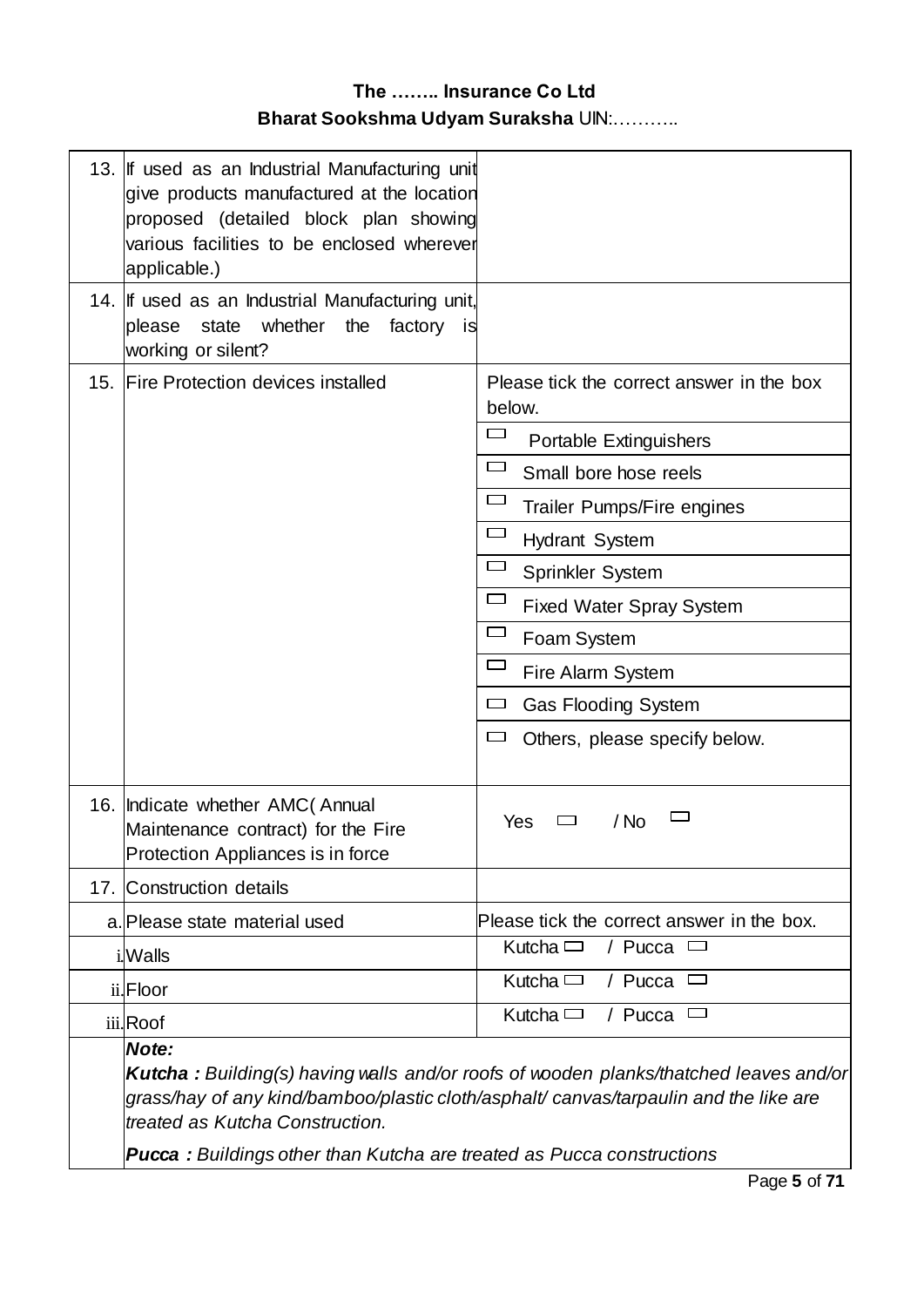| b. Number of Floors                                                                                                                    |       |                                                                       |         |        |       |
|----------------------------------------------------------------------------------------------------------------------------------------|-------|-----------------------------------------------------------------------|---------|--------|-------|
| c. Age of the Building                                                                                                                 |       | Less than 5<br>years<br>5-10 years<br>$10-20$ years<br>Above 20 years |         |        |       |
| 18. Distance between the risk to be covered<br>and nearest Fire Brigade                                                                |       |                                                                       |         |        |       |
| 19. Whether You have insured the same<br>property with any other Insurance<br>Company with the same type of coverage<br>(Give details) |       |                                                                       |         |        |       |
| 20. Whether Insurance was declined by any<br>other Company (Give details)                                                              |       |                                                                       |         |        |       |
| 21. Premium / Claim details for the past 36                                                                                            |       | Year                                                                  | Premium |        | Claim |
| months excluding the expiring policy                                                                                                   |       |                                                                       | ₹<br>₹  | ₹<br>₹ |       |
| period                                                                                                                                 |       |                                                                       | ₹       | ₹      |       |
|                                                                                                                                        |       |                                                                       | ₹       | ₹      |       |
|                                                                                                                                        | TOTAL |                                                                       | ₹       | ₹      |       |

#### **D. Sum Insured and Other details of Insured Property**  *(Indicate Sum Insured on the following basis:*

- *For Building, Plant and Machinery, Furniture, Fixture and Fittings and other contents: Reinstatement Value;*
- *For raw material: Landed Cost;*
- *For stock in process: Input cost;*
- *For finished stock: Manufacturing cost of the finished stock or the Contract Price\* of goods sold but not delivered, as applicable.*

*\* Contract Price is in respect only of goods sold but not delivered, for which You are responsible and with regard to which under the conditions of the sale, the sale contract is cancelled by reason of any Damage insured under this Policy either wholly or to the*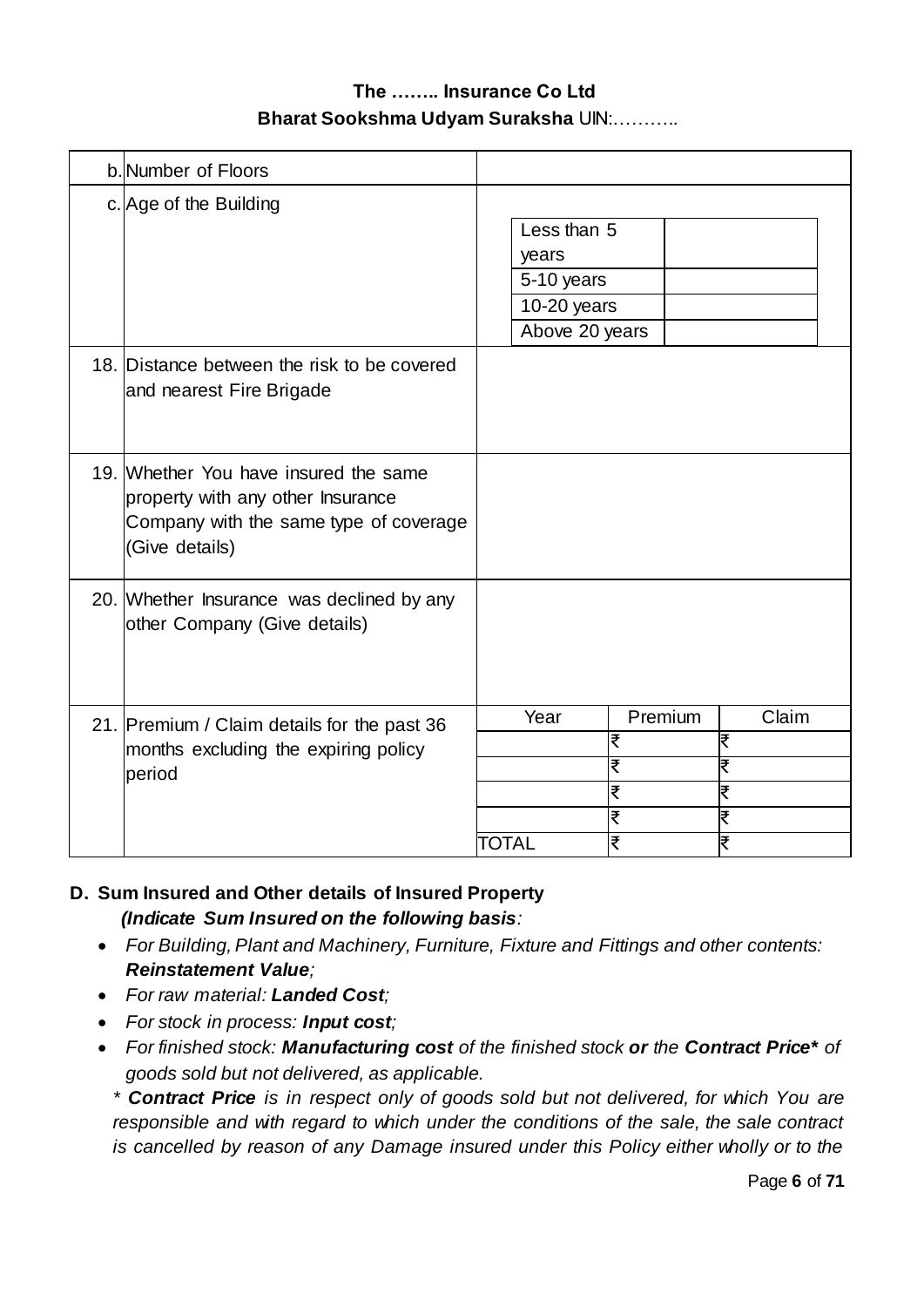*extent of the Damage. The Company's liability shall be based on the Contract Price).*

| 22. | <b>Description</b> |                                                                                                 |     | Building Plant & Furniture & Raw                       |                     | <b>Stock</b>             | <b>Finishe</b> | <b>Other</b>                                | <b>Total</b> |
|-----|--------------------|-------------------------------------------------------------------------------------------------|-----|--------------------------------------------------------|---------------------|--------------------------|----------------|---------------------------------------------|--------------|
|     | of Block           | $inc$ luding $ Machin $<br>plinth,<br><b>Basement</b><br>and<br>additional<br><b>structures</b> | ery | Fixtures,<br><b>Fittings</b><br>and other<br>equipment | <b>Mater</b><br>ial | in<br><b>Proces</b><br>S |                | d Stock Content<br>s<br>(Please<br> Specify |              |
|     |                    |                                                                                                 |     |                                                        |                     |                          |                |                                             | ₹            |
|     |                    |                                                                                                 |     |                                                        |                     |                          |                |                                             | ₹            |
|     |                    |                                                                                                 |     |                                                        |                     |                          |                |                                             | ₹            |

#### **E. Details for in-built cover for Floater**

| 23. | Floater            | Cover | (for | stocks | at |                                                   |
|-----|--------------------|-------|------|--------|----|---------------------------------------------------|
|     | various locations) |       |      |        |    | Sum Insured<br>Location (Postal                   |
|     |                    |       |      |        |    | Address with Pin Code)<br>(in ₹)                  |
|     |                    |       |      |        |    |                                                   |
|     |                    |       |      |        |    |                                                   |
|     |                    |       |      |        |    |                                                   |
|     |                    |       |      |        |    | i) Maximum value at any one location: $\bar{\xi}$ |
|     |                    |       |      |        |    | ii) Whether stocks stored in open: Yes/No         |
|     |                    |       |      |        |    |                                                   |

#### **F. Standard Add-on**

Do You want to opt for Declaration Policy? -- Yes/No (strike off what is not applicable). If Yes, give details below:

24. Stocks which fluctuate in value to be covered on (monthly) declaration basis: Amount (₹):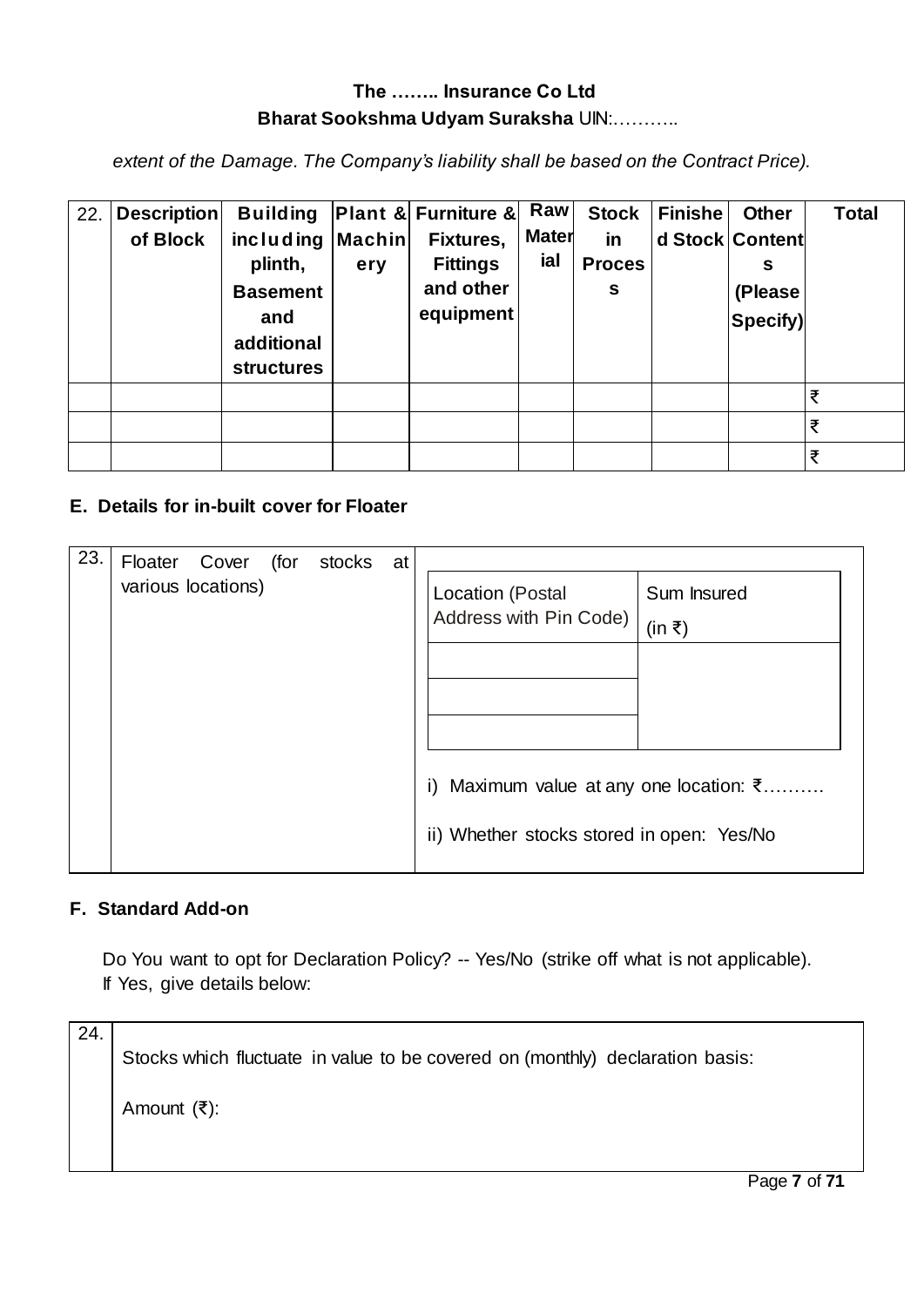#### **G. Premium Details**

| 25. | Mode of Payment        |  |
|-----|------------------------|--|
|     | <b>Payment Details</b> |  |
|     | Amount                 |  |

#### **H. Declaration by Insured**

I/ We hereby declare that the value of insurable assets is less than ₹ 5 Crore ( Rupees Five Crore) and the statements made by me / Us in this Proposal Form are true to the best of my / Our knowledge and belief and I / We hereby agree that this declaration shall form the basis of the contract between me/Us and the

If any additions or alterations are carried out in the risk proposed after the submission of this proposal form then the same should be conveyed to the insurers immediately.

Date:

Place: Signature of the Proposer

#### **INSURANCE ACT 1938 SECTION 41- Prohibition of Rebates**

No person shall allow or offer to allow either directly or indirectly, as an inducement to any person to take out or renew or continue an insurance in respect of any kind of risk relating to lives or property in India, any rebate of the whole or part of the commission payable or any rebate of the premium shown on the policy, nor shall any person taking out or renewing a policy accept any rebate, except such rebate as may be allowed in accordance with the published prospectus or tables of the insurer.

ANY PERSON MAKING DEFAULT IN COMPLYING WITH THE PROVISIONS OF THIS SECTION SHALL BE PUNISHABLE WITH FINE WHICH MAY EXTEND TO TEN LAKHS RUPEES.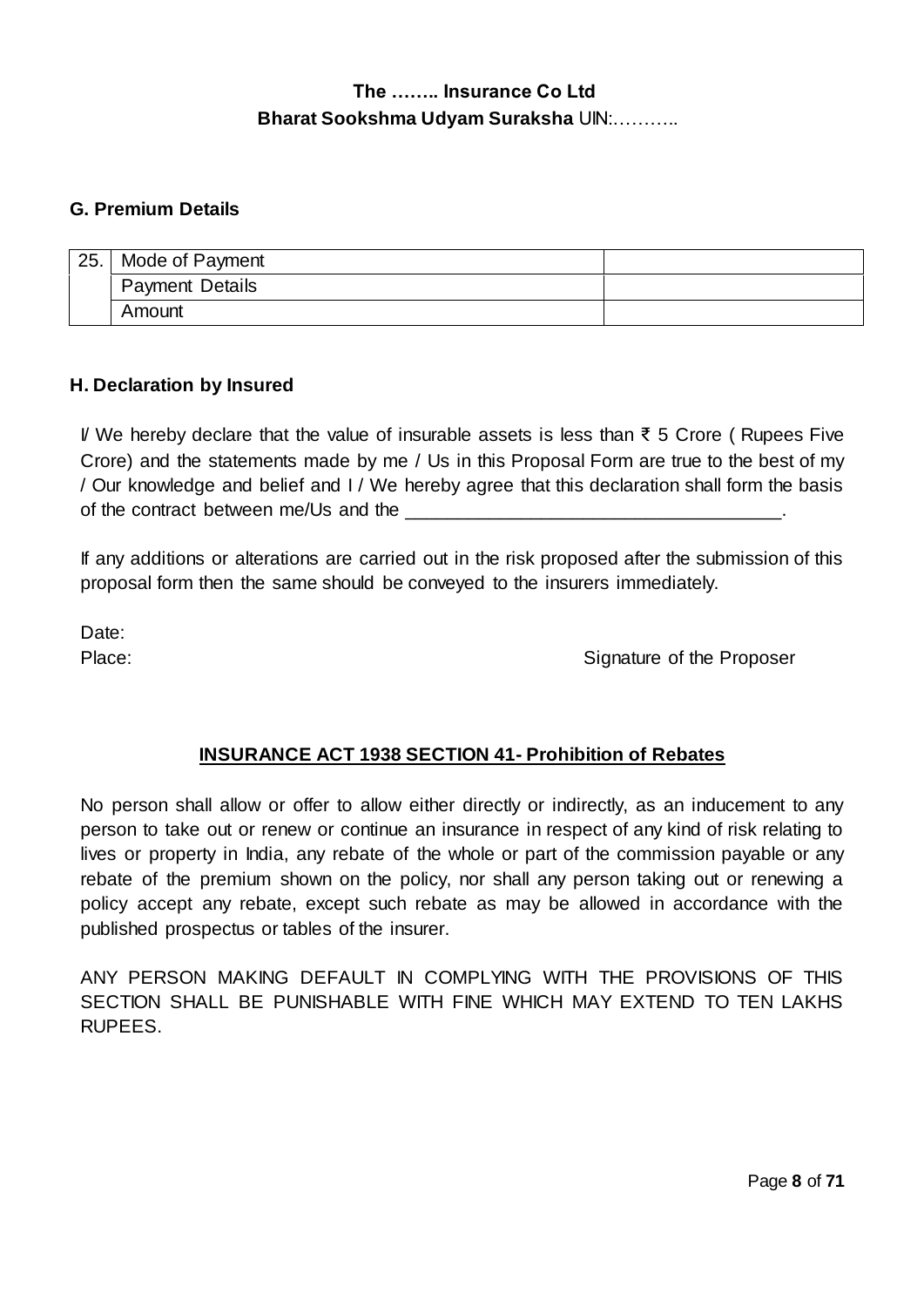**Standard Prospectus**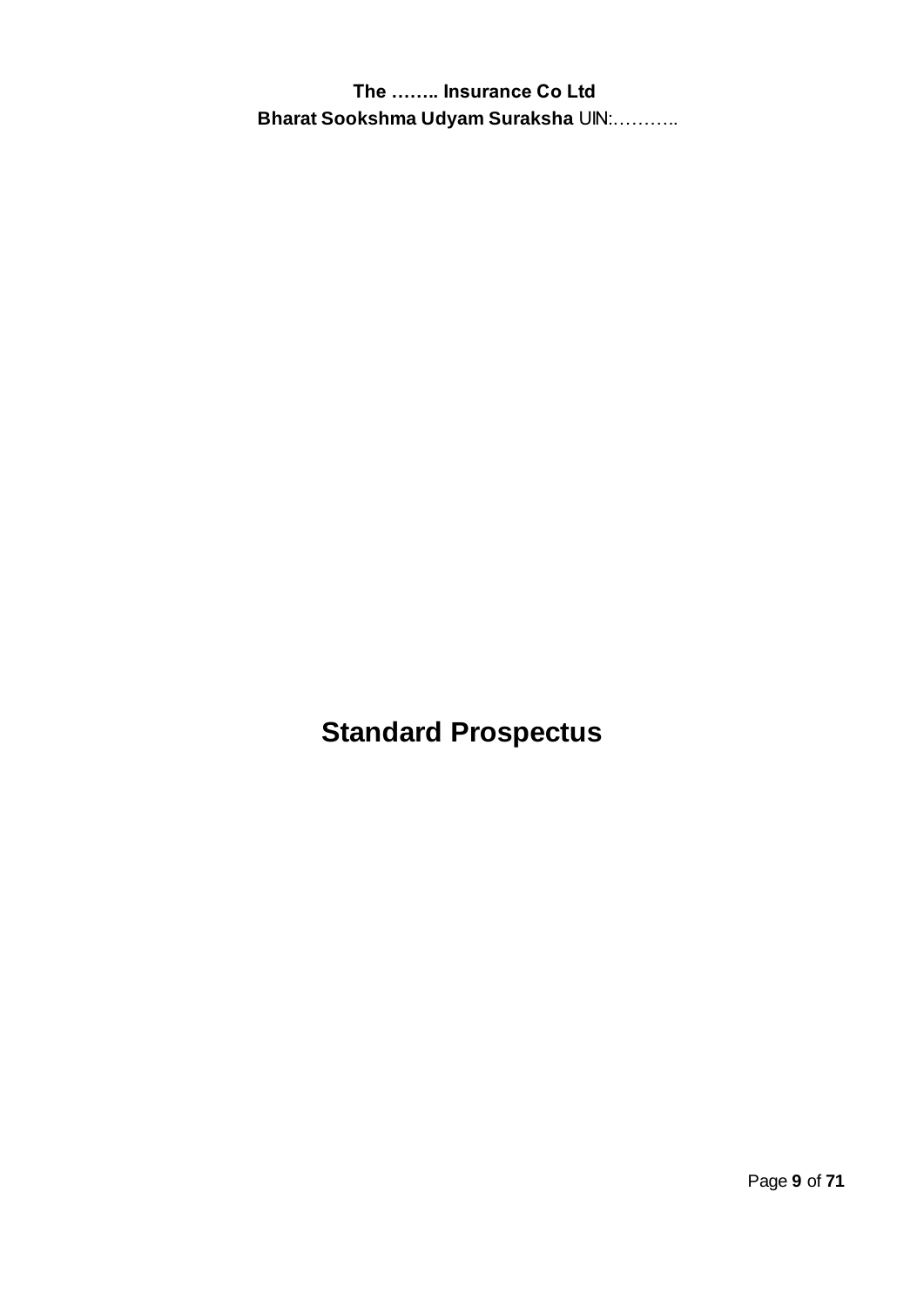# **Prospectus**

# **Contents Page No.**

**Introduction** Important Dos and Don'ts The Insurance Cover Which unexpected events are covered? Standard Add-on cover Which property can be covered under this Policy? Who can purchase this Policy? Sum Insured Underinsurance Exclusions, that is, what We do not pay Premium Changes and Cancellation Details of additional covers (add-ons) offered with the policy Making a claim This Prospectus **Grievances** About Our Company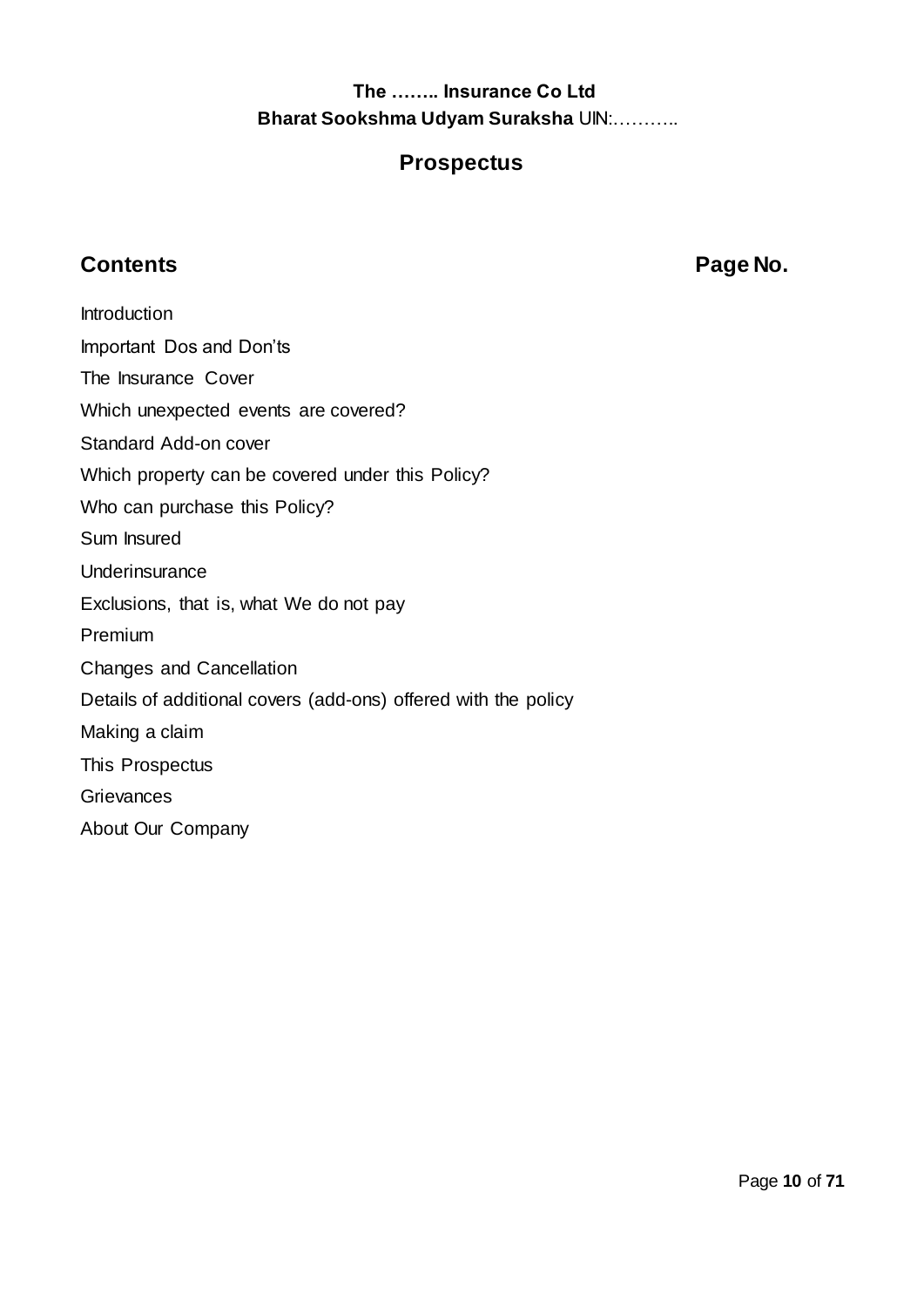# **Prospectus**

## *Introduction*

This prospectus gives basic information about the **Bharat Sookshma Udyam Suraksha** Policy that You can purchase from Us, i.e. the … … .. … … Company. The **Bharat Sookshma Udyam Suraksha** Policy provides insurance cover for physical loss or damage to, or destruction of, Insured Property relating to Your business.

**This policy is meant for enterprises where the total value at risk across all insurable asset classes at one location does not exceed ₹ 5 Crore (Rupees Five Crore) at the policy commencement date.**

## *Important Dos and Don'ts*

| 1.             | <b>When You</b><br>fill up the                      | • Read the instructions in the proposal form carefully                                                                                                                                                                                                                                                                                                             |
|----------------|-----------------------------------------------------|--------------------------------------------------------------------------------------------------------------------------------------------------------------------------------------------------------------------------------------------------------------------------------------------------------------------------------------------------------------------|
|                | <b>Proposal</b><br>Form                             | before filling up the filling up the details.<br>Understand the basis for arriving at the Sum Insured<br>for Building, Plant and Machinery, Furniture, Fixtures,<br>Fittings, Stocks and other Contents before filling up<br>the details. This is given below in this Prospectus<br>under the heading 'Sum Insured'. It is also explained in<br>the Proposal Form. |
|                |                                                     | Make sure You have opted for the correct policy based<br>$\bullet$<br>on the total Sum Insured.                                                                                                                                                                                                                                                                    |
|                |                                                     | Fill up the proposal form completely and answer all the<br>questions truthfully.                                                                                                                                                                                                                                                                                   |
| $\overline{2}$ | <b>During the</b><br><b>Policy</b><br><b>Period</b> | Make full disclosure in the proposal and related<br>documents about Yourself and all the Insurable<br>Assets.                                                                                                                                                                                                                                                      |
|                |                                                     | • Remember, the information You give Us is the basis of<br>Our contract with You.                                                                                                                                                                                                                                                                                  |
|                |                                                     | You must inform Us of any changes in the business<br>premises or if it remains unoccupied for more than 30<br>days.                                                                                                                                                                                                                                                |
|                |                                                     | • Do not allow unauthorised persons to occupy Your<br>premises.                                                                                                                                                                                                                                                                                                    |
|                |                                                     | Ensure that all security procedures are in force.<br>$\bullet$                                                                                                                                                                                                                                                                                                     |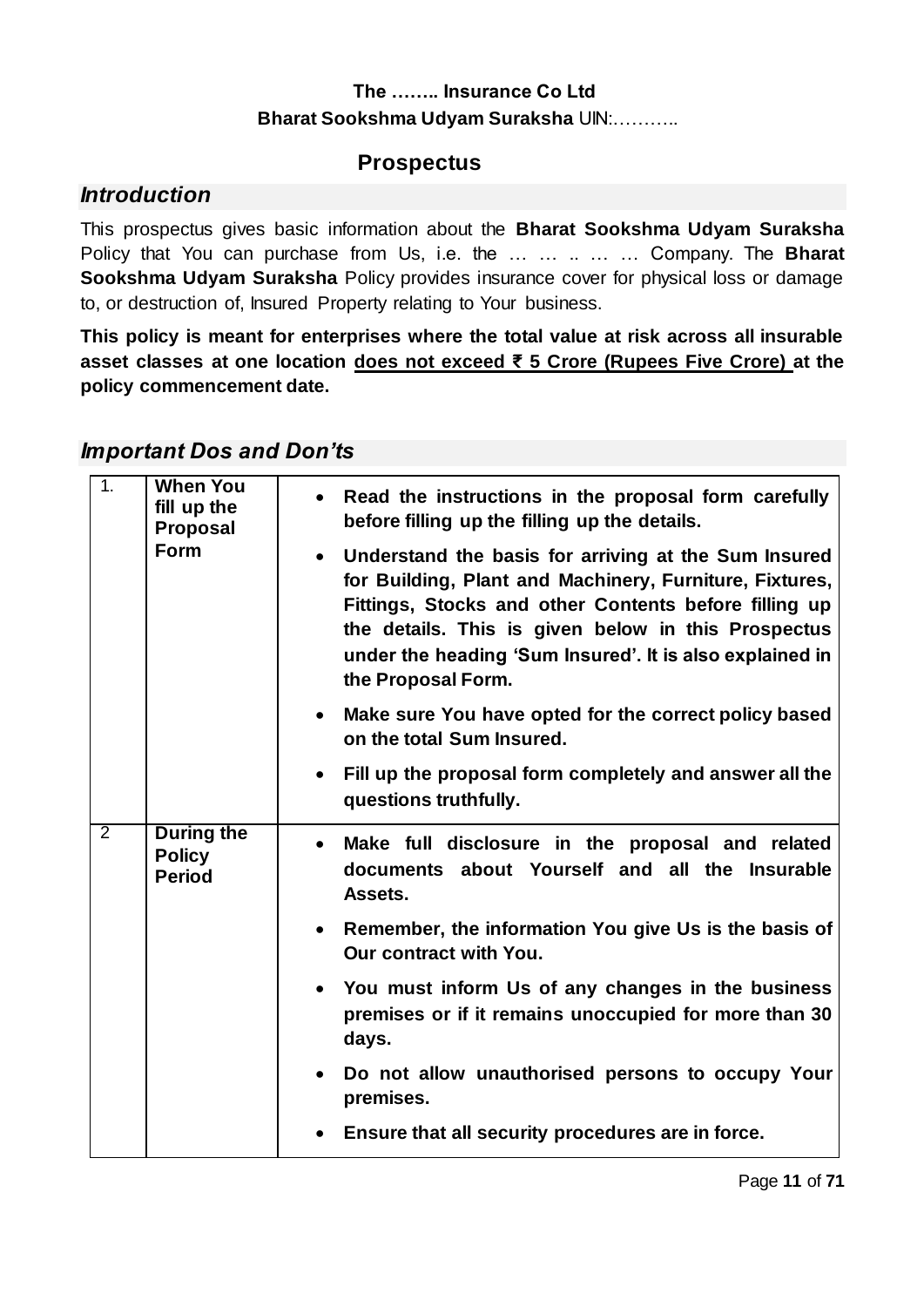# **The …….. Insurance Co Ltd**

#### **Bharat Sookshma Udyam Suraksha** UIN:………..

| 3. | <b>When You</b><br>have a Claim |           | • Give notice of loss to Us, as required.                          |
|----|---------------------------------|-----------|--------------------------------------------------------------------|
|    |                                 | $\bullet$ | Inform the respective authorities, as required.                    |
|    |                                 | $\bullet$ | Make true and full disclosures in Your claim form.                 |
|    |                                 | $\bullet$ | Give all documents supporting the claim                            |
|    |                                 | $\bullet$ | Give full cooperation for inspection and investigation<br>of claim |

#### *The Insurance Cover*

In this Prospectus, You will find information about the following insurance covers:

**1. Standard Cover:** We cover physical loss or damage, or destruction caused to the building and structures, plant and machinery, stock and other assets relating to Your business. These are the Insured Properties.

If any Insured Property is lost, damaged or destroyed, We provide cover as follows-

| <b>Your loss</b>                                                                                                           | <b>Condition</b>                                                                    | We pay, but not more than the<br><b>Sum Insured</b>                                                                                                                                                        |
|----------------------------------------------------------------------------------------------------------------------------|-------------------------------------------------------------------------------------|------------------------------------------------------------------------------------------------------------------------------------------------------------------------------------------------------------|
| Property<br><b>Insured</b><br>Any<br>is.<br>damaged (Partial Loss)                                                         | You have repaired such   Cost of repairs<br>property.                               |                                                                                                                                                                                                            |
| is<br>lf<br><b>Stock</b><br><b>Insured</b><br>any<br>damaged (Partial Loss)                                                |                                                                                     | Extent of the loss of such Partial<br>Loss                                                                                                                                                                 |
| Building or Plant and<br>Any<br>Furniture,<br>Machinery<br>or<br>Fixture, Fittings is completely<br>destroyed (Total Loss) | You<br>rebuilt<br>the<br>have<br>building or reinstated<br>/replaced such property. | Reinstatement<br>/Replacement<br>Value (i.e amount at which the<br><b>Insured</b><br>Property<br>be<br>can<br>reinstated or replaced<br>by a<br>without<br>similar<br>property,<br>deducting depreciation) |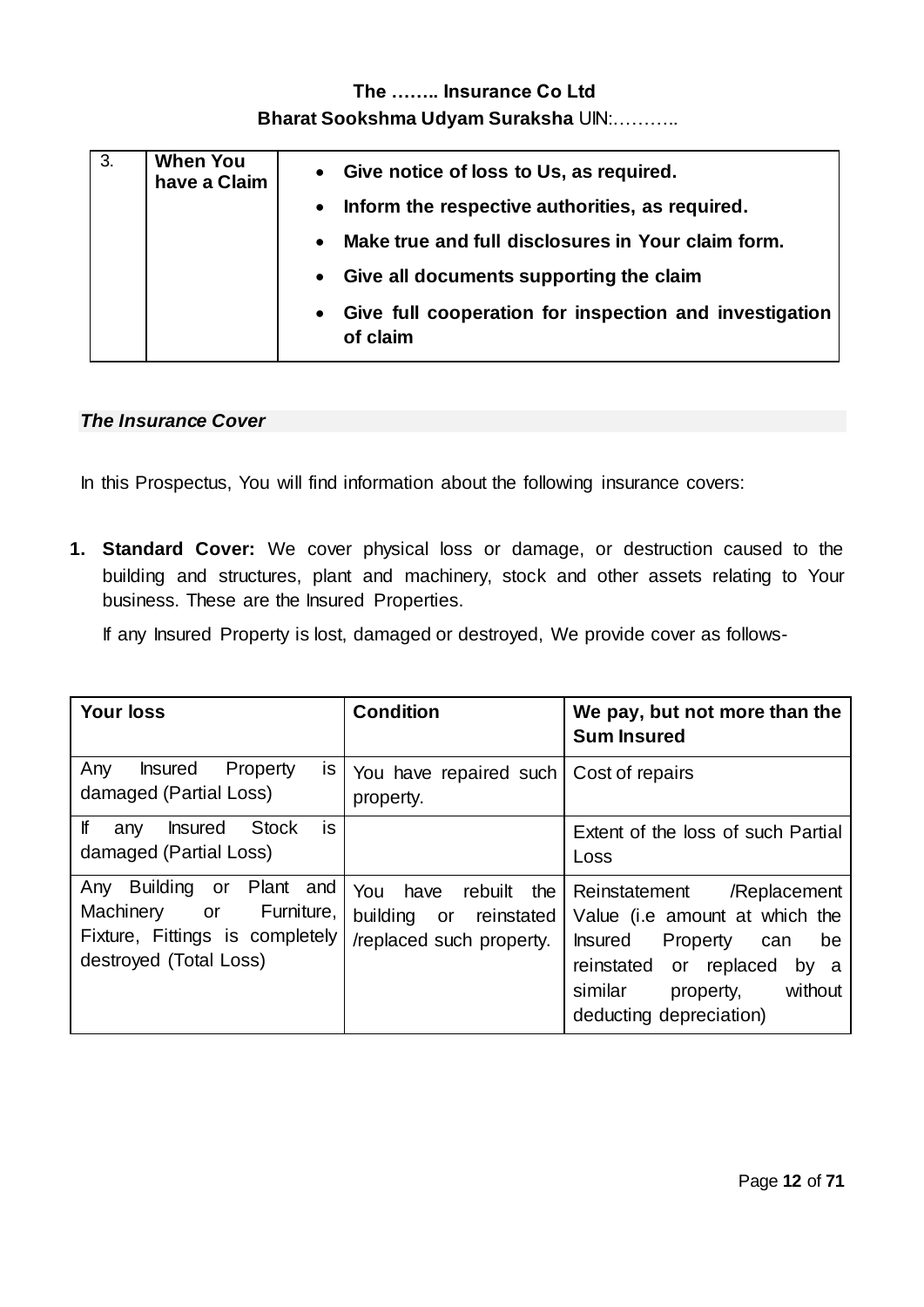| <b>Your loss</b>                                                                                                             | <b>Condition</b>                                                         | We pay, but not more than the<br><b>Sum Insured</b>                                                                                                                                 |
|------------------------------------------------------------------------------------------------------------------------------|--------------------------------------------------------------------------|-------------------------------------------------------------------------------------------------------------------------------------------------------------------------------------|
| Stock is completely<br>destroyed (Total Loss)                                                                                |                                                                          | For raw material: Landed<br>a)<br>Cost at Your Premises,                                                                                                                            |
|                                                                                                                              |                                                                          | b) For stock in process: Input<br>Cost of the stock at the time<br>of damage,                                                                                                       |
|                                                                                                                              |                                                                          | For finished stock:<br>the<br>$\mathcal{C}$ )<br>Manufacturing Cost of<br>the<br>finished<br>stock<br>the<br><b>or</b><br><b>Contract Price of goods</b><br>sold but not delivered. |
| Building,<br>Plant<br>Any<br>and<br>Machinery, Furniture, Fixture<br>Fittings is completely<br>and<br>destroyed (Total Loss) | You have not rebuilt the<br>building or<br>reinstated<br>other property. | Market Value (Reinstatement<br>Value less Depreciation)                                                                                                                             |

- i. You must commence the repairs, reinstatement or reconstruction within a reasonable time after the date of damage or destruction. You must complete the repairs or reinstatement within 12 months from the date of damage or destruction or within such time as We may allow.
- ii. In all cases, We will not pay more than the relevant Sum Insured.
- iii. We will pay only to the extent required to bring the Property to a condition substantially the same as, but not superior, better or more extensive than its condition if it were new on the date it is damaged or destroyed.
- iv. You can reconstruct the new building on the same site, or another site. If You reconstruct the new building on another site, We will not pay You more than what We would pay to reconstruct on the same site.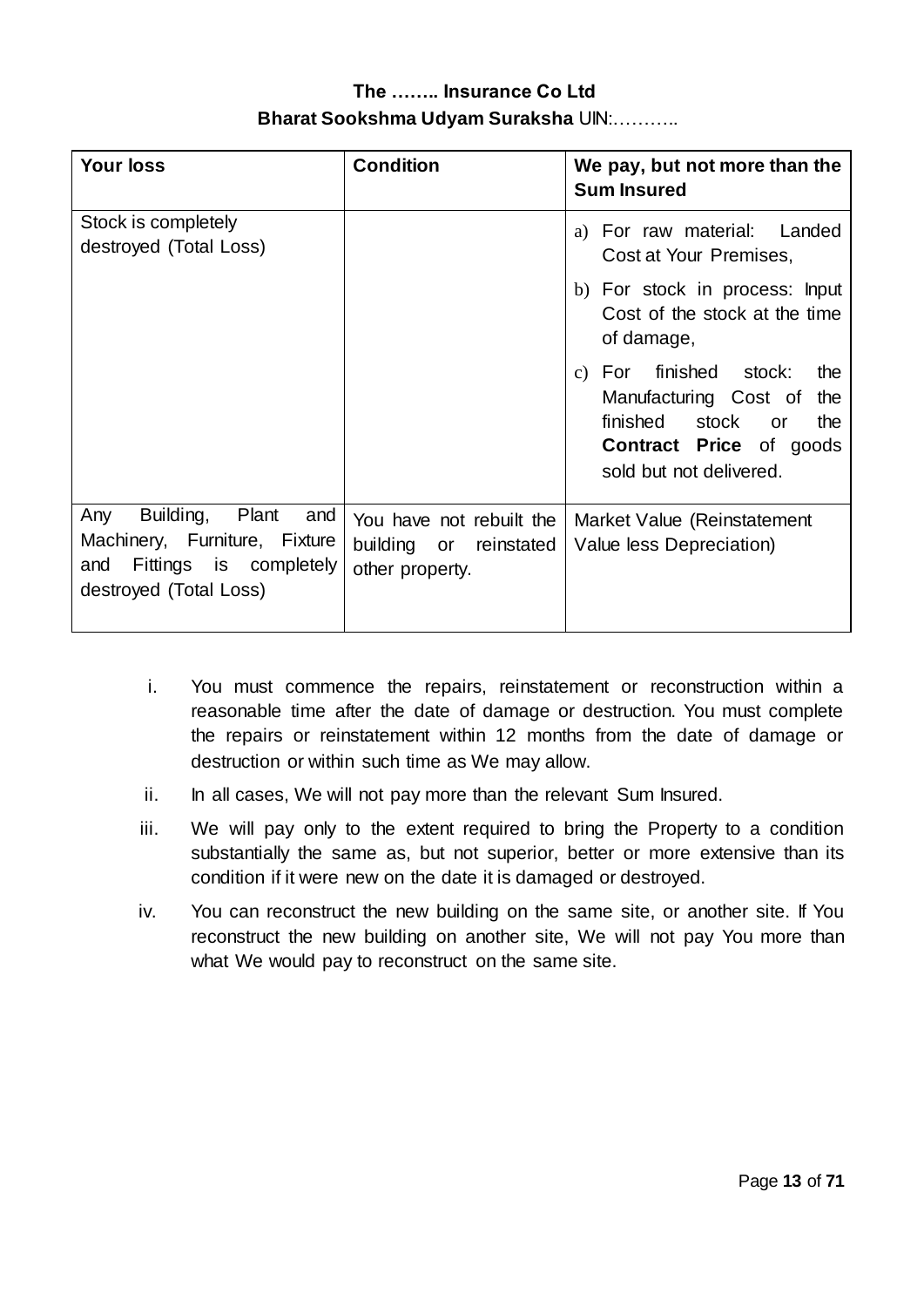2. **In-built Covers:** Under the Standard Cover, We also pay the following:

|    | <b>In-built Cover</b>                                               | <b>Details</b>                                                                                                                                                                                                                                                                                                                                                                                                                                                                                                                                                      |
|----|---------------------------------------------------------------------|---------------------------------------------------------------------------------------------------------------------------------------------------------------------------------------------------------------------------------------------------------------------------------------------------------------------------------------------------------------------------------------------------------------------------------------------------------------------------------------------------------------------------------------------------------------------|
| 1. | Additions,<br>alterations<br>or<br>extensions                       | Property that You erect, acquire or add during the Policy Period is<br>covered upto 15% of the Sum Insured for that item (excluding<br>stocks).                                                                                                                                                                                                                                                                                                                                                                                                                     |
| 2. | <b>Stocks</b><br>floater basis                                      | <b>on</b> Loss to stocks located at more than one named location.                                                                                                                                                                                                                                                                                                                                                                                                                                                                                                   |
| 3. | <b>Temporary</b><br>removal of<br><b>stocks</b>                     | Loss to stock temporarily removed to other premises for<br>fabrication, processing or finishing upto 10% of value.                                                                                                                                                                                                                                                                                                                                                                                                                                                  |
| 4. | Cover<br>for<br><b>Specific</b><br><b>Contents</b>                  | Cover for Money upto ₹50,000 ( Rupees Fifty Thousand) during<br>policy period, cover for documents such as deeds,<br>the<br>manuscripts, business books, plans, drawings, securities etc. upto<br>₹50,000 (Rupees Fifty Thousand) during the policy period, cover<br>for computer programmes, information and data upto ₹5 Lakh<br>(Rupees Five Lakh) during the policy period and cover for personal<br>effects of employees, Directors and visitors upto ₹15,000 (Rupees<br>Fifteen Thousand) per person for a maximum of 20 persons during<br>the policy period. |
| 5. | <b>Start-Up</b><br><b>Expenses</b>                                  | Start-up cost incurred by You in respect of insured risk consequent<br>upon a loss or damage due to insured events upto $\bar{\tau}$ 1 Lakh (<br>Rupees One Lakh).                                                                                                                                                                                                                                                                                                                                                                                                  |
| 6. | <b>Professional</b><br>fees                                         | Reasonable fees of architects, surveyors and consulting engineers<br>upto 5 % of the claim amount.                                                                                                                                                                                                                                                                                                                                                                                                                                                                  |
| 7. | Cost<br>for<br>Removal<br>of <sub>1</sub><br>debris                 | Reasonable expenses for removal of debris upto 2 % of the claim<br>amount.                                                                                                                                                                                                                                                                                                                                                                                                                                                                                          |
| 8. | <b>Costs</b><br>compelled<br><b>Municipal</b><br><b>Regulations</b> | Additional cost of reconstruction of property incurred solely for<br>$by$ complying with municipal regulations.                                                                                                                                                                                                                                                                                                                                                                                                                                                     |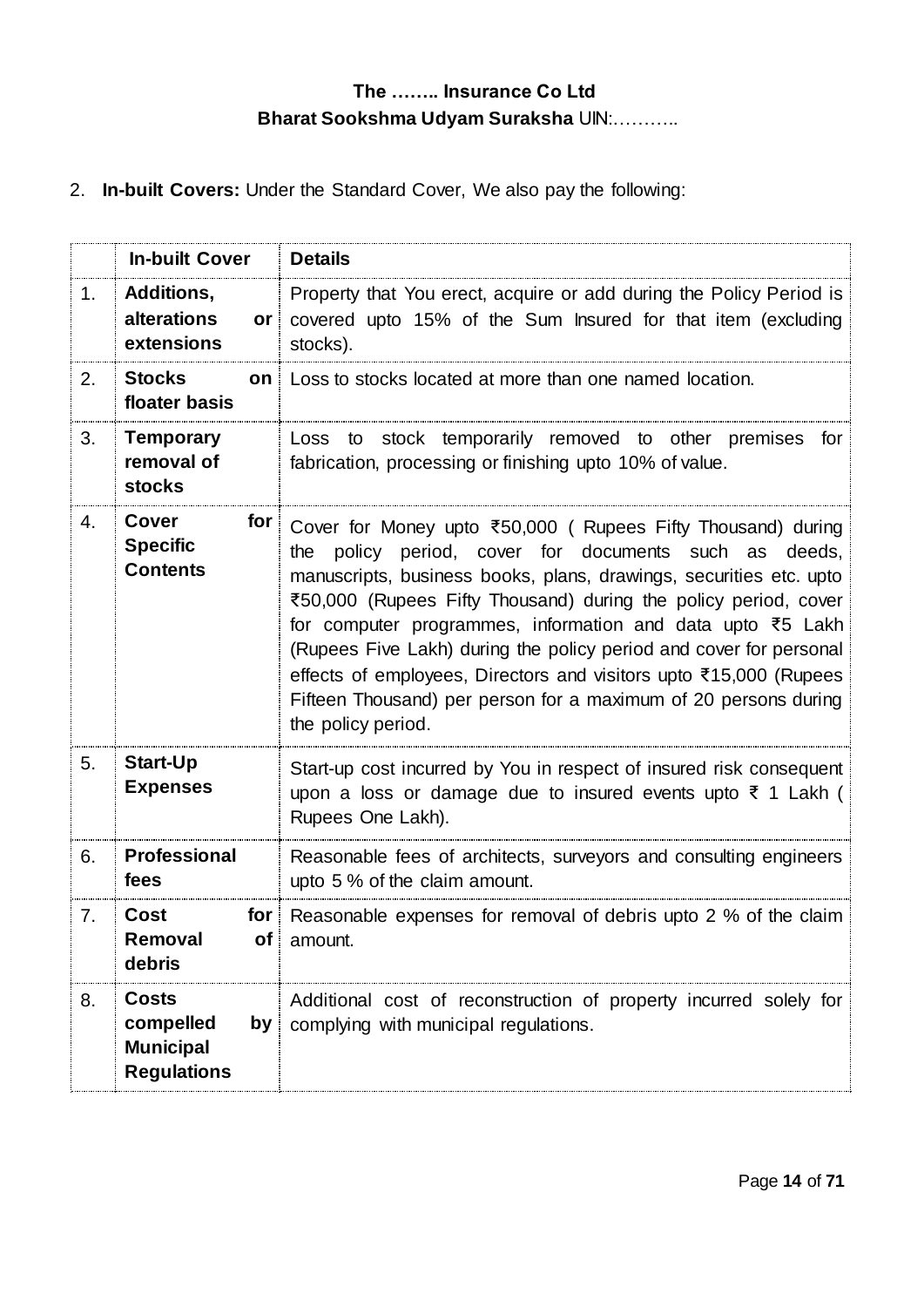## *Which unexpected events are covered?*

We pay for the physical loss, damage or destruction caused to Insured Property by the following unforeseen events occurring during the Policy Period.

The events covered are given in the Column A and those not covered in respect of these events are given in Column B.

|    | <b>Column A</b>                                                                                                   | <b>Column B</b>                                                                                                                                                                                                                                                                                                                                                                   |
|----|-------------------------------------------------------------------------------------------------------------------|-----------------------------------------------------------------------------------------------------------------------------------------------------------------------------------------------------------------------------------------------------------------------------------------------------------------------------------------------------------------------------------|
|    | We<br>physical<br>loss<br>cover<br>or <sub>l</sub><br>damage, or destruction caused to<br>the Insured Property by | We do not cover loss or damage,<br>or<br>destruction caused to the Insured Property by                                                                                                                                                                                                                                                                                            |
| 1. | Fire, including due to its own<br>fermentation, or natural heating or<br>spontaneous combustion.                  | caused by<br>a. its undergoing<br>any heating<br>or drying<br>process, or<br>b. burning of Insured Property by order of<br>any Public Authority.                                                                                                                                                                                                                                  |
| 2. | Explosion or Implosion                                                                                            | caused to boilers, economizers or other<br>a.<br>vessels, machinery or apparatus in which<br>steam is generated, or their contents,<br>resulting from their own explosion or<br>implosion, or<br>caused by centrifugal forces.<br>b.                                                                                                                                              |
| 3. | Lightning                                                                                                         |                                                                                                                                                                                                                                                                                                                                                                                   |
| 4. | Earthquake, volcanic eruption, or<br>other convulsions of nature                                                  |                                                                                                                                                                                                                                                                                                                                                                                   |
| 5. | Storm, Cyclone,<br>Typhoon,<br>Tempest, Hurricane,<br>Tornado,<br>Tsunami, Flood and Inundation,                  |                                                                                                                                                                                                                                                                                                                                                                                   |
| 6. | Subsidence of the land on which<br>Your Premises stand, Landslide,<br>Rockslide                                   | caused by<br>a. normal cracking, settlement or bedding<br>down of new structures,<br>b. the settlement or movement of made up<br>ground,<br>c. coastal or river erosion,<br>d. defective design or workmanship or use of<br>defective materials, or<br>e. demolition,<br>construction,<br>structural<br>alterations or repair of any property, or<br>ground works or excavations. |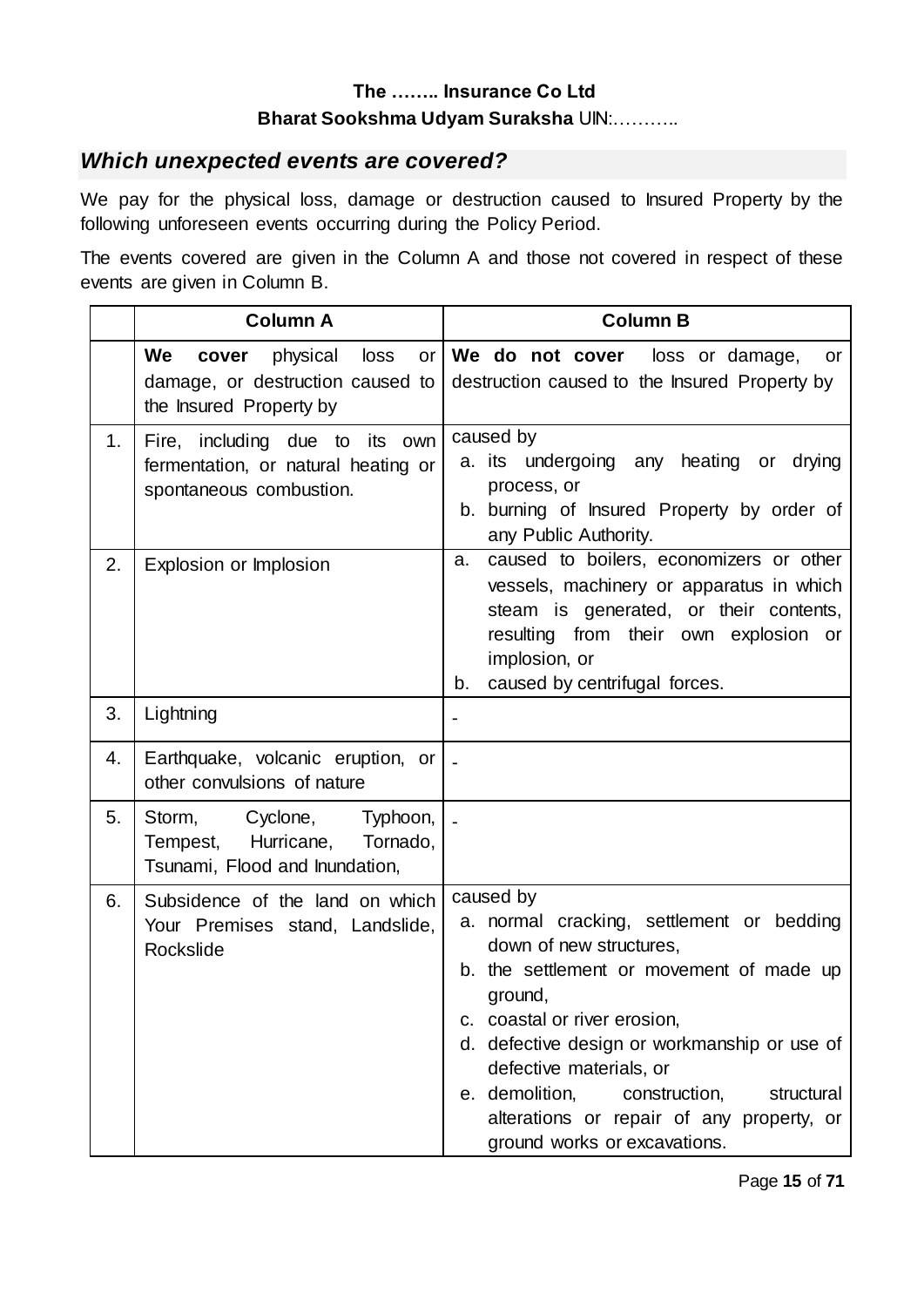|     | <b>Column A</b>                                                                                                                                                                  | <b>Column B</b>                                                                                                                                                                                                                                                                                                                                                                                                                               |
|-----|----------------------------------------------------------------------------------------------------------------------------------------------------------------------------------|-----------------------------------------------------------------------------------------------------------------------------------------------------------------------------------------------------------------------------------------------------------------------------------------------------------------------------------------------------------------------------------------------------------------------------------------------|
|     | We<br>loss<br>physical<br>cover<br>or<br>damage, or destruction caused to<br>the Insured Property by                                                                             | We do not cover loss or damage,<br>or<br>destruction caused to the Insured Property by                                                                                                                                                                                                                                                                                                                                                        |
| 7.  | Bush fire, Forest fire, Jungle fire,                                                                                                                                             |                                                                                                                                                                                                                                                                                                                                                                                                                                               |
| 8.  | Impact damage of any kind, i.e.,<br>damage caused by impact of, or<br>collision caused by, any external<br>physical object (e.g. vehicle, falling<br>trees, aircraft, wall etc.) | a. caused by pressure waves caused by<br>aircraft or other aerial or space devices<br>travelling at sonic or supersonic speeds,<br>b. b)caused by vehicle, animal or aircraft<br>belonging to or owned by Insured or their<br>employee while acting in course<br>0f<br>employment.                                                                                                                                                            |
| 9.  | Missile testing operations                                                                                                                                                       |                                                                                                                                                                                                                                                                                                                                                                                                                                               |
| 10. | Riot, Strikes, Malicious Damages                                                                                                                                                 | caused by<br>a. total or partial cessation of work or the<br>retardation or interruption or cessation of<br>any process or operations or omissions of<br>any kind,<br>b. temporary or permanent dispossession,<br>confiscation, commandeering, requisition<br>or destruction by order of the government<br>or any lawful authority, or<br>c. temporary or permanent dispossession of<br>any Building by unlawful occupation by<br>any person. |
| 11. | Acts of terrorism<br>Terrorism<br>(Coverage)<br>as<br>per<br>Clause attached)                                                                                                    | Exclusions as per Terrorism Clause attached.                                                                                                                                                                                                                                                                                                                                                                                                  |
| 12. | Bursting or overflowing of water<br>tanks, apparatus and pipes,                                                                                                                  |                                                                                                                                                                                                                                                                                                                                                                                                                                               |
| 13. | Leakage from automatic sprinkler<br>installations.                                                                                                                               | a. repairs or alterations in the Building in<br>which Your Business is located,<br>b. repairs, removal or extension of any<br>sprinkler installation, or<br>c. defects in the construction known to You.                                                                                                                                                                                                                                      |
| 14. | Theft<br>within<br>from<br>the<br>$\overline{7}$<br>days<br>occurrence of, and proximately<br>caused by, any of the above                                                        | if it is<br>a. of any article or thing outside<br>Your<br>Premises, or                                                                                                                                                                                                                                                                                                                                                                        |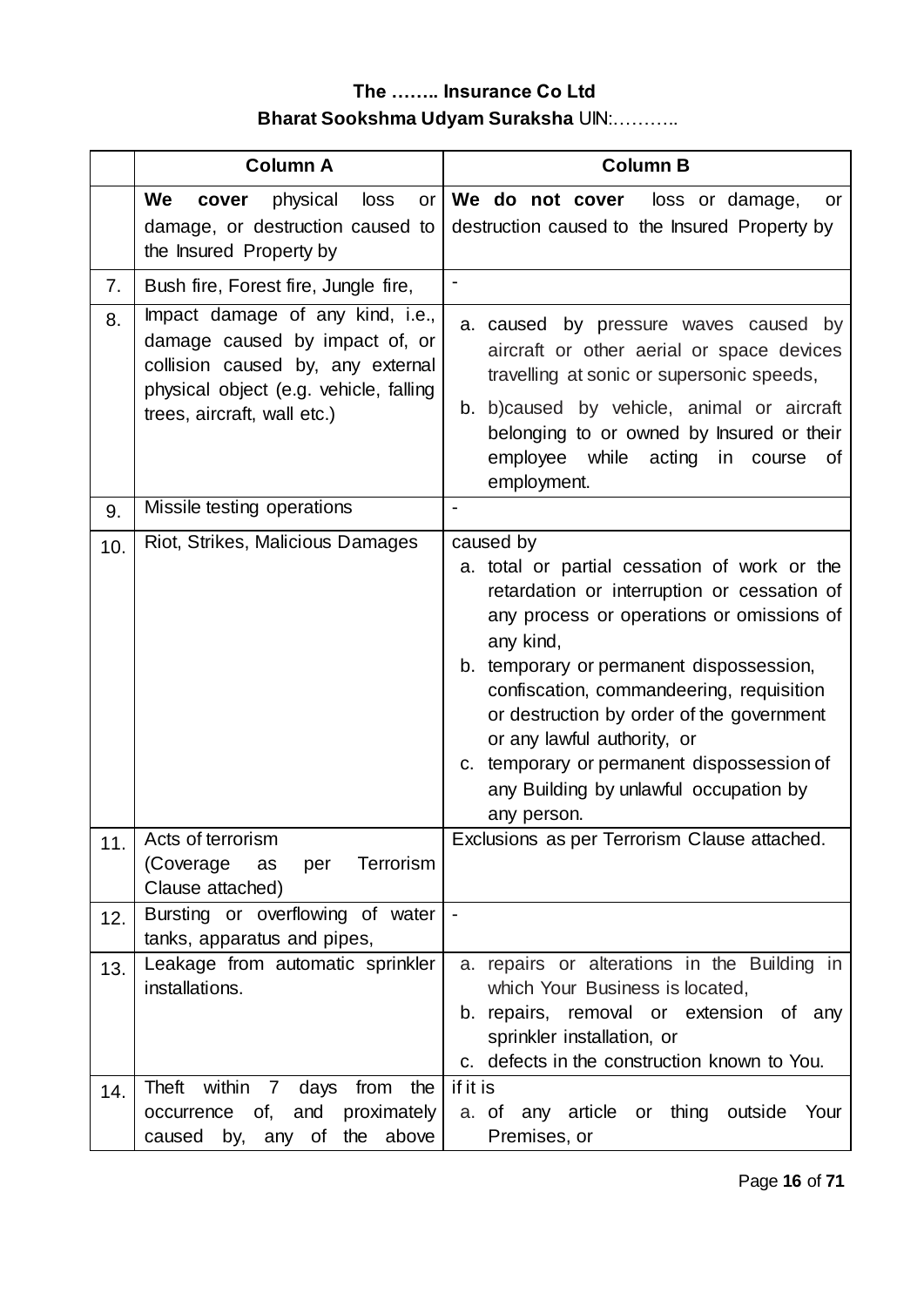| <b>Column A</b>         | <b>Column B</b>                                                                                                                                        |
|-------------------------|--------------------------------------------------------------------------------------------------------------------------------------------------------|
| the Insured Property by | We cover physical loss or We do not cover loss or damage, or<br>damage, or destruction caused to $\vert$ destruction caused to the Insured Property by |
| <b>Insured Events</b>   | b. of any article or thing attached from the<br>outside of the outer walls or the roof of<br>Your Premises, unless securely mounted.                   |

# *Examples*

- *1. Your insured building catches fire. All its doors are opened for fighting the fire. A person takes advantage of the situation and carries away insured electronic equipment. Since this theft follows a fire and is within 7 days of occurrence of the fire, We will pay for Your loss upto the limits of the applicable Sum Insured for that equipment.*
- *2. During riots, a rioter breaks a window of Your shop and takes away articles of value ₹ 35,000. It costs ₹ 20,000 to repair the window. Here the loss is due to theft which occurred within 7 days of occurrence of the riot, which is an insured event. It arose at a time when You were not in a position to protect Your property. We will pay ₹ 35,000 for the loss of articles, and ₹ 20,000 for repairs of the window, but not more than the Sum Insured.*

# *Standard Add-on cover*

You can purchase the following standard Add-on cover under **Bharat Sookshma Udyam Suraksha** Policy. You must apply for this cover, and pay additional premium, as required.

## *1. Declaration policy for Stocks*

You can opt for a Declaration policy to take care of frequent fluctuations in stocks/ stocks value subject to certain conditions. Read the Policy and understand these conditions.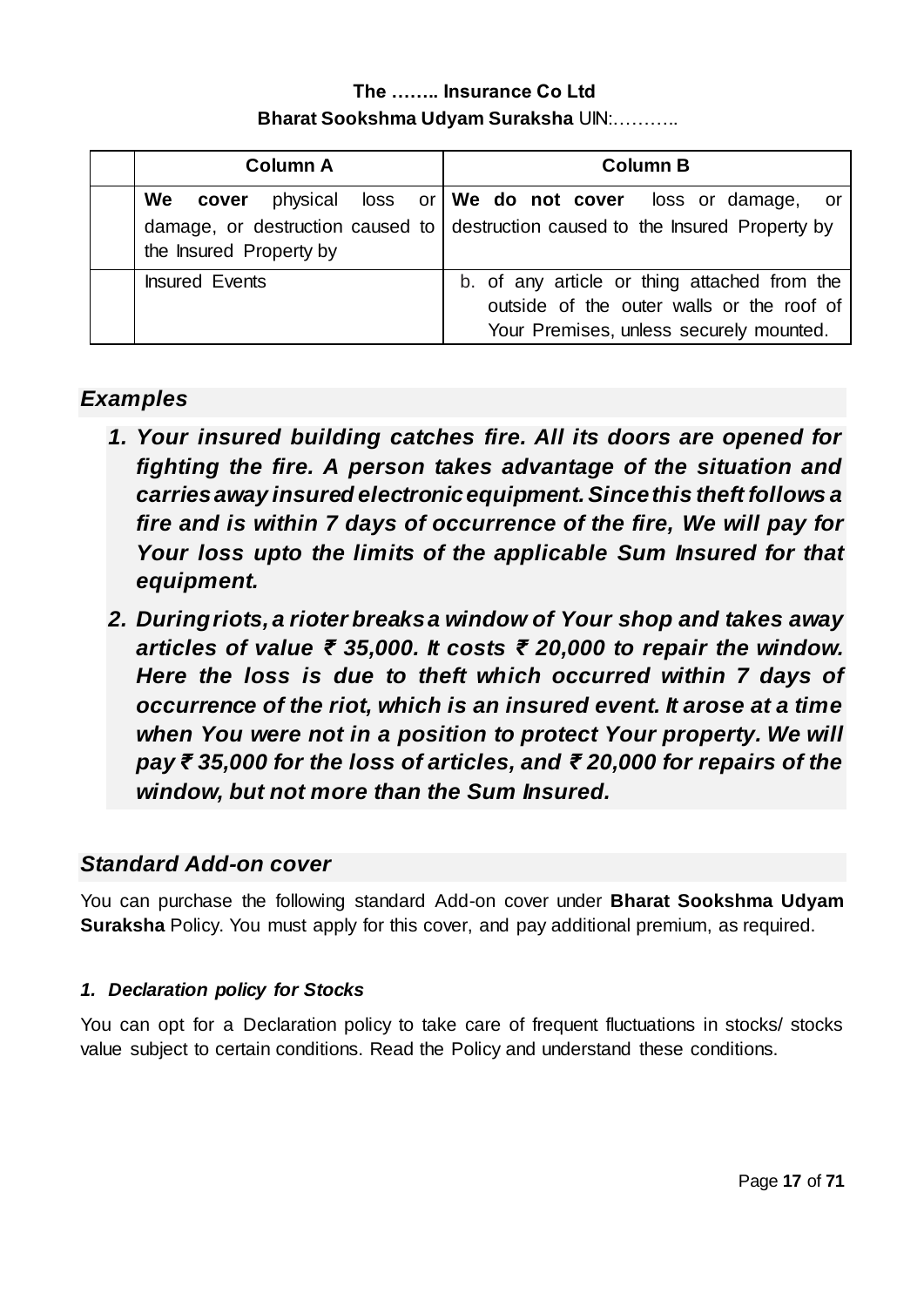## *Which property can be covered under this policy?*

This policy covers the following properties in Your premises, that is, the place You carry on Your business. The properties must be located in Your premises, except some properties that You declare, and the Policy covers in special situations. The **Bharat Sookshma Udyam Suraksha** Policy covers the following properties.

- *1. Any building or structure in Your premises where You carry on Your business. It may be a shed, flat, house, unit of a building. It may be made of any material. It includes:*
	- i. Basement (if any), all fixtures and fittings permanently attached to the floor, walls or roof like electrical wiring, antennas etc.
	- ii. The following 'additional structures' located on Your Premises and used for Your Business, that are shown in the Policy Schedule:
		- a. garage, out-houses, security sheds, towers, verandah or porch, tanks, compound walls, retaining walls, fences and gates, internal roads,
		- b. lifts, hoists,
		- c. solar panels, wind turbines and air conditioning systems, central heating systems, security systems and cameras, electrical installations, fire alarm, fire sprinkler systems, power lines, power installations, or
		- d. water, gas and sewage pipeline within the premises
	- iii. any other structure shown in the Policy Schedule.
- 2. **Plant and Machinery**, that is, all equipment, machinery, pipes and cables, spares, computers, servers *and* preloaded licensed system software, located within any structure or in the open area of Your premises. It includes
	- i. machines under repair,
	- ii. machines taken on hire or lease, or any system of purchase of goods,
	- iii. foundation, bedding or setting of the machines, or
	- iv. accessories of machines.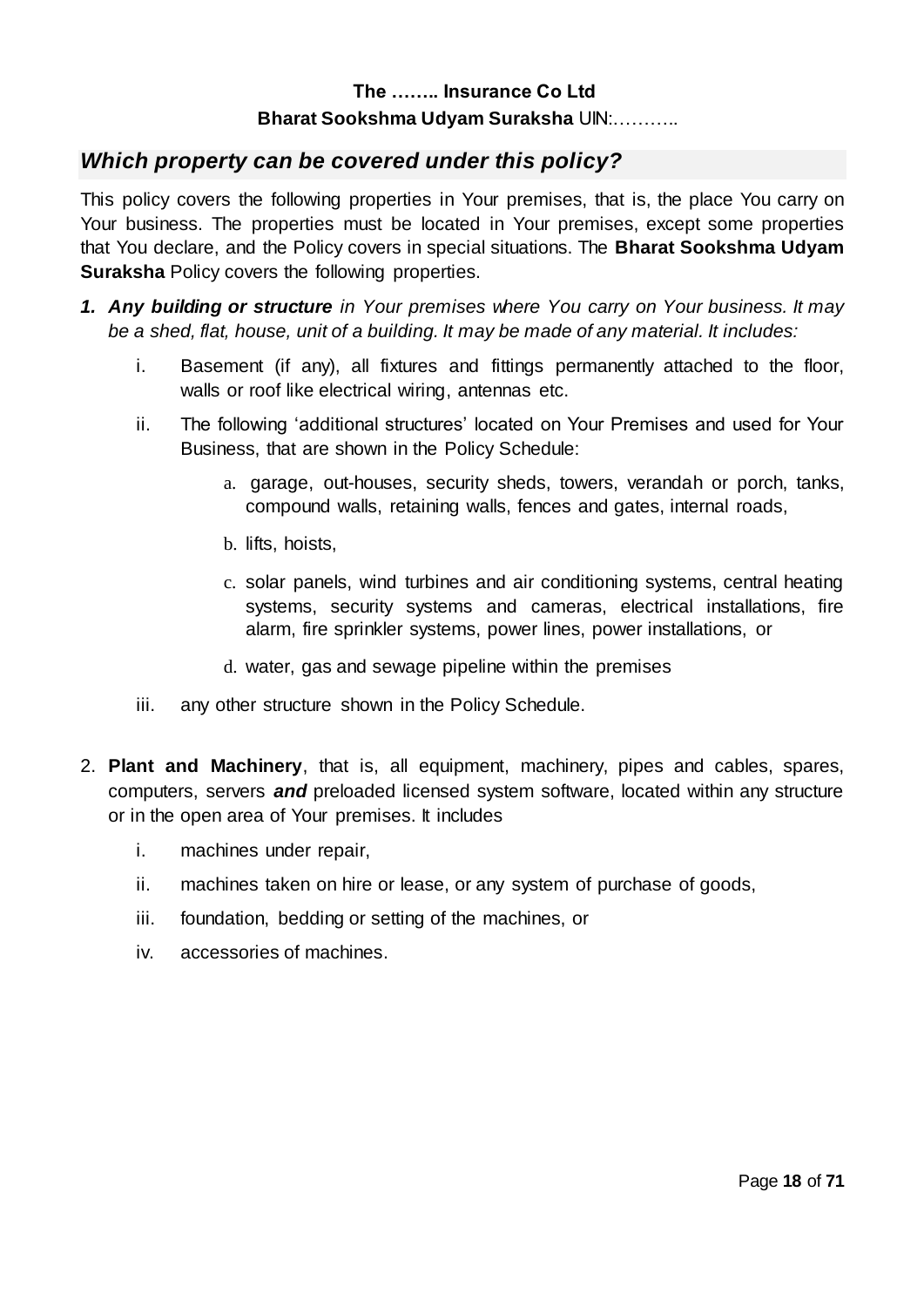#### **3. Stock of goods or merchandise**. It may be:

- i. finished goods, semi-finished goods, stock in process, stock invoiced and ready for dispatch,
- ii. raw materials, packing materials,
- iii. stock accepted for job work for which You are responsible,
- iv. stock held in trust for which You are responsible,
- v. stock in Open in the Insured Premises.
- **4. All other assets,** that is, all other tangible property located in Your premises and used for Your business. It includes
	- i. furniture and fixtures, office equipment, telephone equipment, electronic equipment, computers etc,
	- ii. canteen and kitchen equipment, gym and permanent sports equipment etc.

## *Who can purchase this Policy?*

- 1. You can *purchase* the **Bharat Sookshma Udyam Suraksha** Policy for the **building or structure** if
	- i. You own it, or occupy it under a lease,
	- ii. You occupy it as purchaser under an agreement of sale or lease,
	- iii. You are an occupier authorised under any law,
	- iv. Your property is occupied by a tenant, a licensee or Your employee, or
	- v. You are a tenant under an agreement in writing and are liable to repair it.

## 2. You can purchase the **Bharat Sookshma Udyam Suraksha** Policy for **plant and machinery, stock or other property** if

- i. You own it, or use it under a lease in writing,
- ii. You hold it in trust or on commission or are responsible for it,
- iii. You have taken plant and machinery or other contents on hire or lease, or any other system of purchase,
- iv. You have accepted stock for job work for which You are responsible.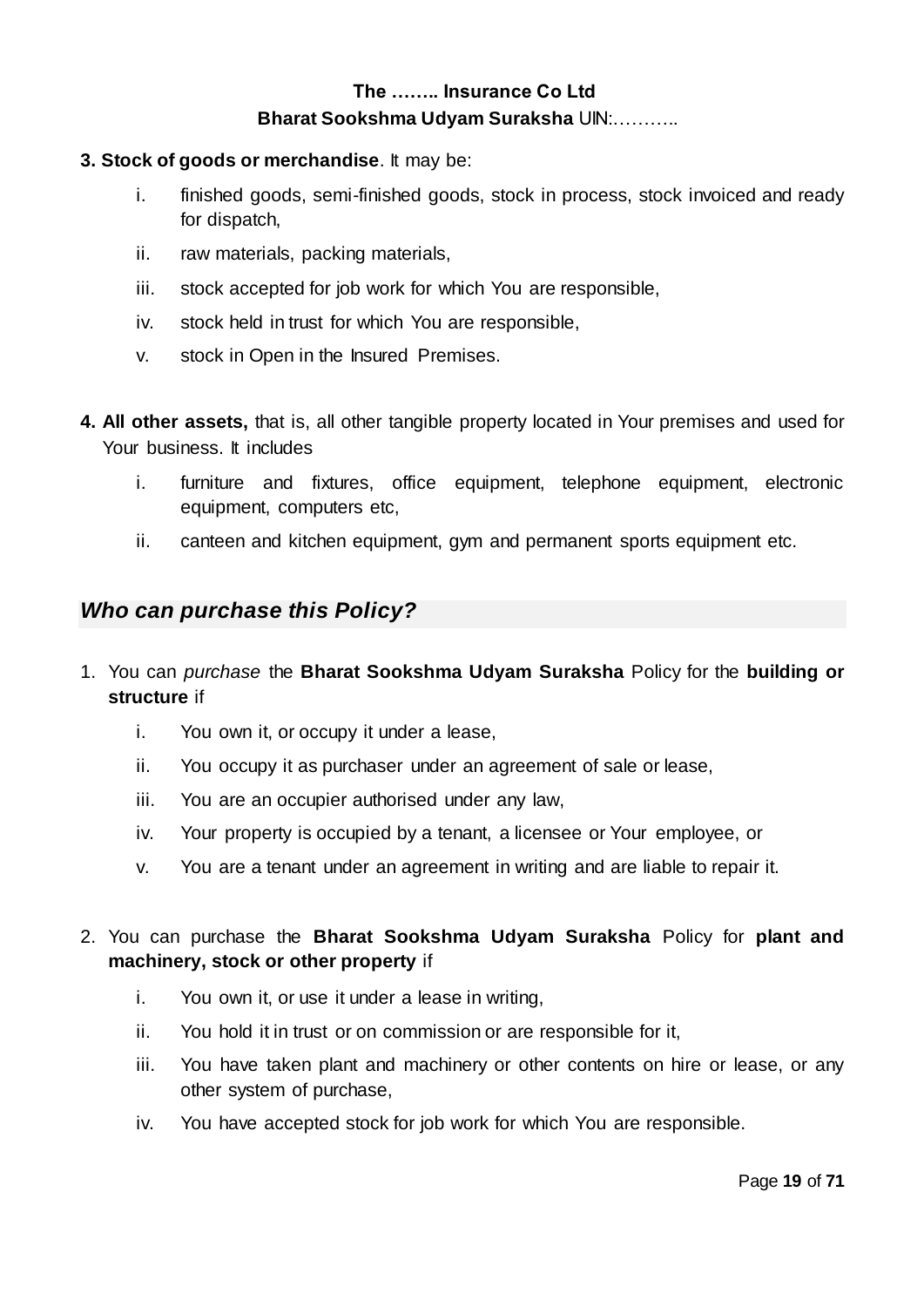#### 3. You **are eligible to** purchase the **Bharat Sookshma Udyam Suraksha** Policy

- i. if You carry on any business of manufacturing or production of goods, or of providing or rendering services, and
- ii. if You own or are legally responsible for Your business, and
- iii. if the value of all Your insurable assets at one location is NOT more than ₹ 5 Crore (Rupees Five Crore) at the Policy Commencement Date. These include buildings, plant and machinery, stock, and all other assets, even if You have not taken insurance cover for all of them. Insurable assets include all assets which You own, or hold as tenant or occupant, or hold in trust or commission, or are legally responsible for.
- 4. If the value of all Insurable Assets exceeds ₹ 5 Crore (Rupees Five Crore) during the Policy Period this **Bharat Sookshma Udyam Suraksha** policy will be replaced with the applicable policy on expiry of this policy.

## *Sum Insured*

1. **The maximum amount:** The maximum amount We pay under this Policy is the total Sum Insured. The maximum amount We pay under this Policy for any cover, or any item, or category or group of items, is the Sum Insured for that cover or item, category or group. The Sum Insured for each cover is as per Policy Schedule

#### 2. **Basis of Sum Insured:**

- i. For Building, Plant and Machinery, Furniture, Fixture and Fittings and any other contents: Reinstatement Value.
- ii. For Stocks:
	- a. For raw material: Landed Cost at Your Premises.
	- b. For stock in process: Input Cost of the stock at the time of damage,
	- c. For finished stock: the Manufacturing Cost of the finished stock or the **Contract Price** of goods sold but not delivered and more precisely defined below.
	- d. **Contract Price** is in respect only of goods sold but not delivered, for which You are responsible and with regard to which under the conditions of the sale, the sale contract is cancelled by reason of any damage insured under this Policy either wholly or to the extent of the damage. The Company's liability shall be based on the Contract Price.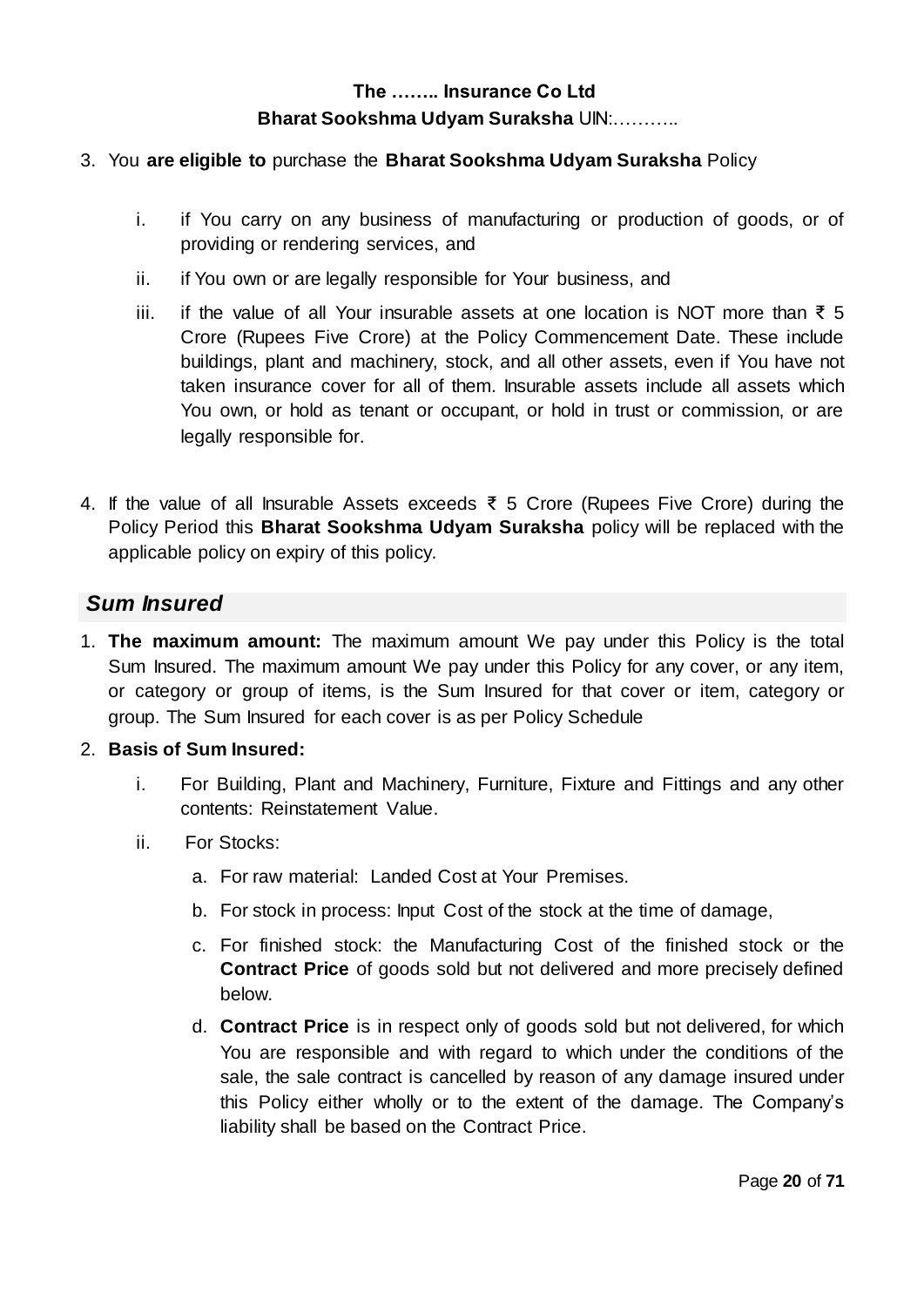iii. Bullion or unset precious stones, any curios or works of art or obsolete machinery and the like are to be covered on Agreed Value basis subject to a valuation certificate being submitted and found acceptable by Us..

#### 3. **Restoration of Sum Insured:**

If We have paid any loss on Your claim, it reduces the Sum Insured. When We pay You the full Sum Insured for any cover or any item covered, the Policy ends to that extent. If You pay proportionate premium for the unexpired policy period, We will restore the policy to the full original amount of Sum Insured during the Policy Period. This ensures full cover during the period of the policy. However, in case You, immediately on occurrence of loss, exercise Your option not to restore the Sum Insured, the Sum Insured shall stand reduced by the amount of loss.

## *Example*

- *1. If You repair Your air-conditioning tower insured for ₹ 15,00,000 damaged in a fire, and We pay Your claim of ₹ 5,00,000, You can pay proportionate premium for ₹ 5,00,000 for unexpired period in order to take benefit of full cover. If the tower is destroyed, and We pay Your claim of ₹ 15,00,000, the new tower that You install will not be covered under this Policy unless You have paid premium for it.*
- **2.** *If Your building insured for ₹ 2,00,00,000 is severely damaged and We pay You ₹ 2,00,00,000 under the Bharat Sookshma Udyam Suraksha Policy for its repair and reinstatement, You will not be covered under this Policy for the new building that You construct, unless You have paid premium for it.*

## *Underinsurance*

**Underinsurance waiver upto 15%** : This is a special feature of the **Bharat Sookshma Udyam Suraksha** policy, where We waive underinsurance up to 15%.

Page **21** of **71** The Sum Insured for each item of Insured Property must be sufficient to pay for Reinstatement/Replacement of that Property on the date of loss. If the Reinstatement/Replacement Value of the Insured Property, in totality, including additions, alterations, erections and new acquisitions, is more than the Sum Insured, except to the extent waived i.e 15%, it amounts to underinsurance and will reduce proportionate to the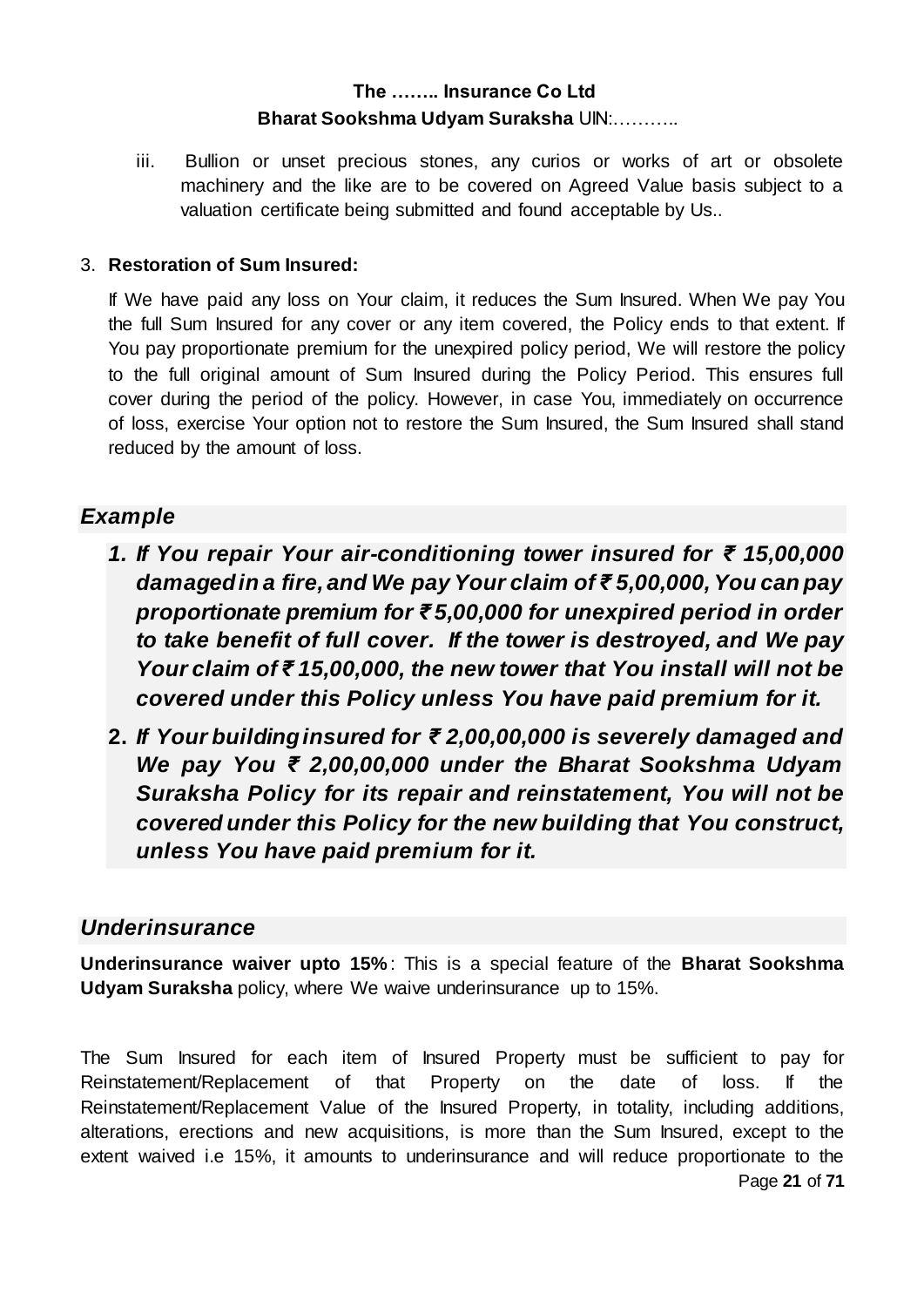difference, the amount that We will pay for Your claim. Every item of Insured Property is subject to this condition separately.

If at the time of the damage the Sum Insured applying to the relevant Buildings, Plant and Machinery, Furniture, Fixture, Fittings, Stocks and other Contents is less than 85% of the value of Insurable Assets You will be responsible for the difference and You will bear a proportionate share of the loss.

*Examples (These examples only demonstrate the effect of underinsurance. Final claim payable may vary due to application of Excess and other policy terms)*

- *1. You have taken insurance for a Sum Insured of ₹ 5 Crore. The value at risk of insurable items at the time of loss is found as ₹ 5.5 Crore. There is a loss of ₹ 1 crore. Underinsurance works out to 9 % . Since it is less that 15%, We will consider the full claim of 1 Crore for payment.*
- *2. Your factory has stored stock of finished goods. Its manufacturing cost is ₹ 2.5 Crore. This includes some stock that is older than 6 months. Your Bharat Sookshma Udyam Suraksha policy covers stock of finished goods for ₹ 3 Crore. Due to change in raw material price, the manufacturing cost of same amount of stock on the date of loss is ₹ 3.25 Crore. The stock of manufacturing cost ₹ 1 Crore is burnt in fire. Since underinsurance works out to less than 15%, We will consider the full claim of ₹ 1Crore for payment.*
- *3. Your shop has the Bharat Sookshma Udyam Suraksha Policy. You have insured the structure for ₹ 3 Crore and stock for ₹ 1 Crore. The actual value of structure is ₹ 3.5 Crore and value of stock is ₹ 1.5 Crore. Stock of ₹ 50 Lakh is burnt in a fire. The stock has underinsurance of 20% that We cannot waive. We ought to consider Your claim for payment of ₹ 40 Lakh only (80% of ₹ 50 Lakh).*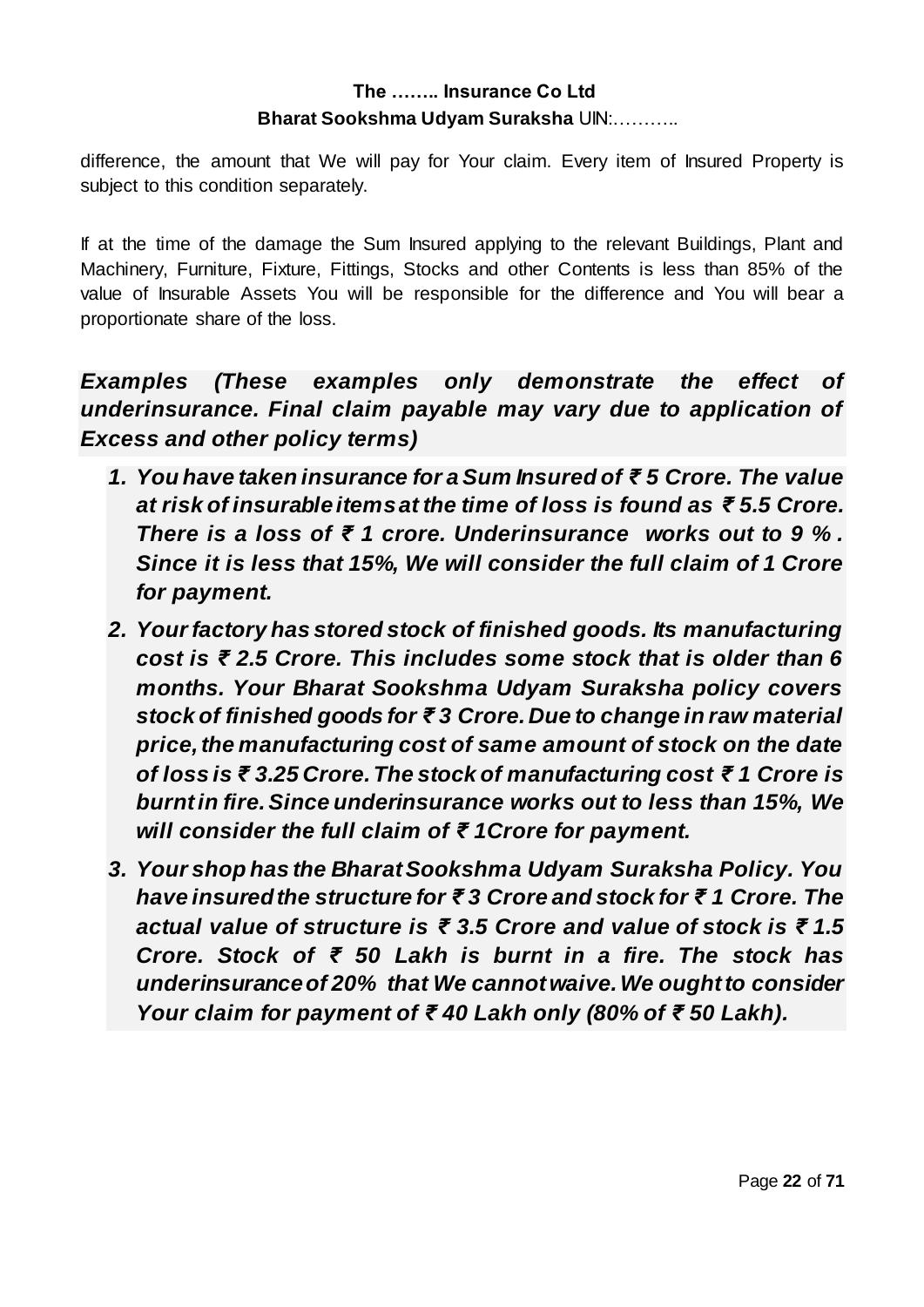## *Exclusions, that is, what We do not pay*

We do not cover losses or expenses, or any loss, damage to, or destruction of the Insured Property, directly or indirectly as a result of or if caused by or arising from events, stated below:

1. i. Excess of ₹ 5,000 (Rupees Five Thousand) for each claim. This means that We will deduct ₹ 5000 for each and every loss suffered by You under the terms of this policy.

ii. For terrorism risk the Excess shall be as per the Clause attached to this policy.

- 2. Your deliberate, willful or intentional act or omission, or of anyone on Your behalf, or with Your connivance.
- 3. Loss, damage or destruction to any electrical/electronic machine, apparatus, fixture, or fitting by over-running, excessive pressure, short circuiting, arcing, self-heating or leakage of electricity from whatever cause (lightning included). This exclusion applies only to the particular machine so lost, damaged or destroyed. However, any ensuing loss or damage to other insured property due to operation of an insured peril is covered.
- 4. Loss, destruction or damage to the stocks in cold storage premises caused by change of temperature.
- 5. Loss, or damage by spoilage resulting from the retardation or interruption or cessation of any process or operation caused by operation of any of the Insured Events.
- 6. Your Premises or any Insured Building remaining continuously unoccupied for a period of more than 30 days, unless You have obtained prior written approval from Us and such approval is recorded as an endorsement on the Policy.
- 7. War, invasion, act of foreign enemy hostilities or war-like operations (whether war is declared or not), civil war, mutiny, civil commotion amounting to a popular rising, military rising, rebellion, revolution, insurrection or military or usurped power.
- 8. Ionising radiation or contamination by radioactivity from any nuclear fuel or from any nuclear waste from combustion of nuclear fuel, or the radioactive, toxic, explosive or other hazardous properties of any explosive nuclear assembly or nuclear component that is part of it.
- 9. Pollution or contamination, unless
	- i. the pollution or contamination itself has resulted from an Insured Event, in which case only physical damage to the Insured Property is covered, or
	- ii. an Insured Event itself results from pollution or contamination.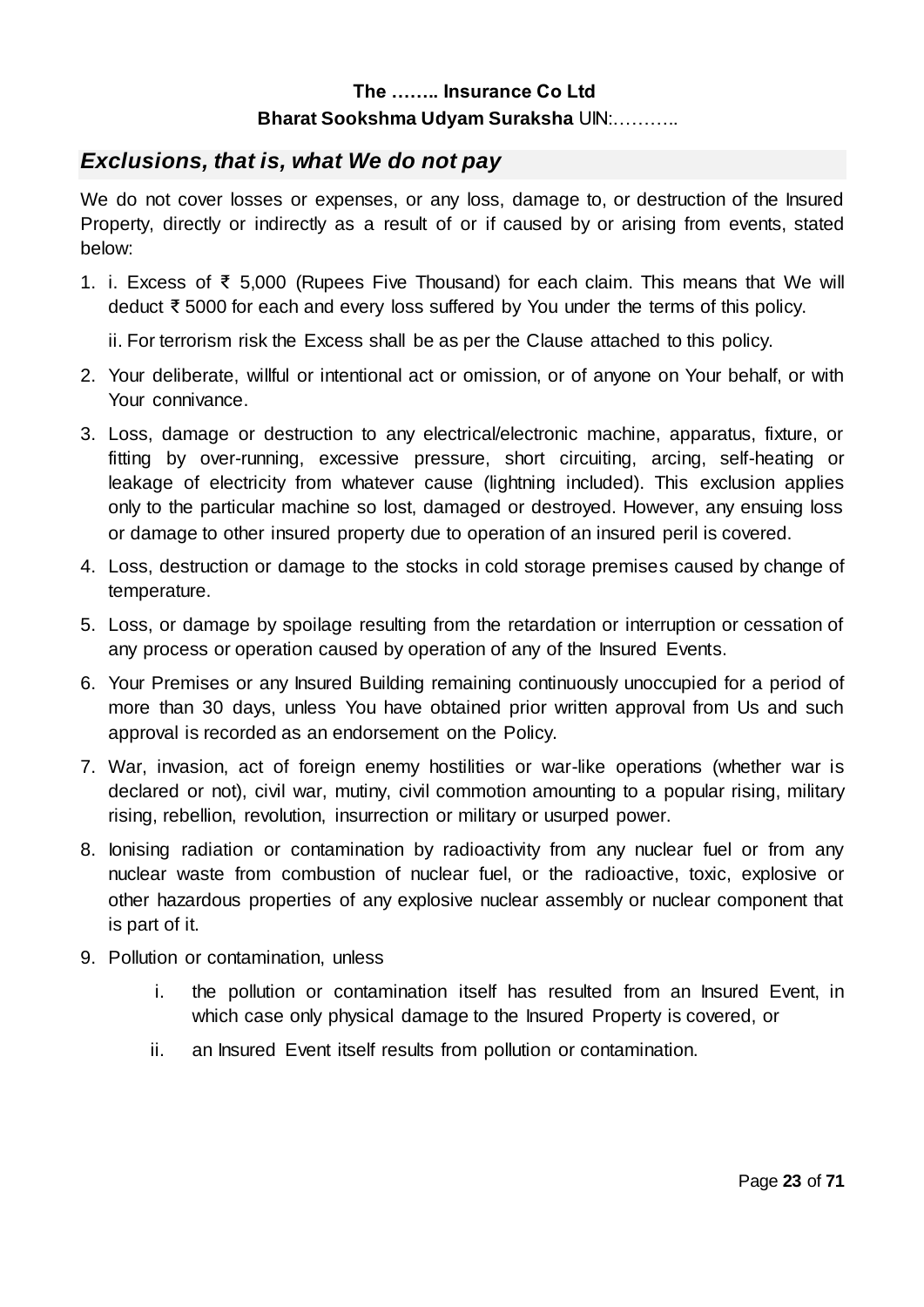- 10.Loss, destruction or damage to bullion or unset precious stones, any curios or works of art unless such amount is declared separately and recorded in the Policy Schedule.
- 11.Loss of any Insured Property which is missing or has been mislaid, or its disappearance cannot be linked to any single identifiable Insured Event.
- 12.Loss or damage to any Insured Property removed from Your Premises to any other place, except
	- i. Machinery and equipment temporarily removed for repairs, cleaning, renovation or other similar purposes for a period not exceeding 60 days
	- ii. Stock covered under -'Temporary removal of stocks'
- 13.Any reduction in market value of any Insured Property after its repair or reinstatement.
- 14.Loss or damage to any Insured Property or any claim which is covered by a marine policy in force at the time of loss or damage, except in excess of the limits of that policy.
- 15.Any consequential or indirect loss or damage of any description, i.e. losses or extra costs (financial or non-financial) that follow or are a consequence of an Insured Event, like, loss by delay, loss of income or wages or earnings, or of market, or of time, medical expenses, or any costs not covered by this Policy.
- 16.Costs, fees or expenses for preparing any claims.

## *Premium*

The premium is the amount You pay Us for this insurance. The Policy Schedule shows the amount of premium for the Policy Period and all other taxes and levies. Your policy will commence on payment of premium in full.

**Note: Insurer to mention how the premium is arrived at.**

## *Changes and Cancellation*

#### **1. Changes during Policy Period.**

You can choose to make changes to the covers of this Policy, for example, take additional cover, or increase or reduce any Sum Insured. You must make a proposal or request for any change. It will be effective only after We have accepted Your proposal, and You have paid the additional premium where applicable.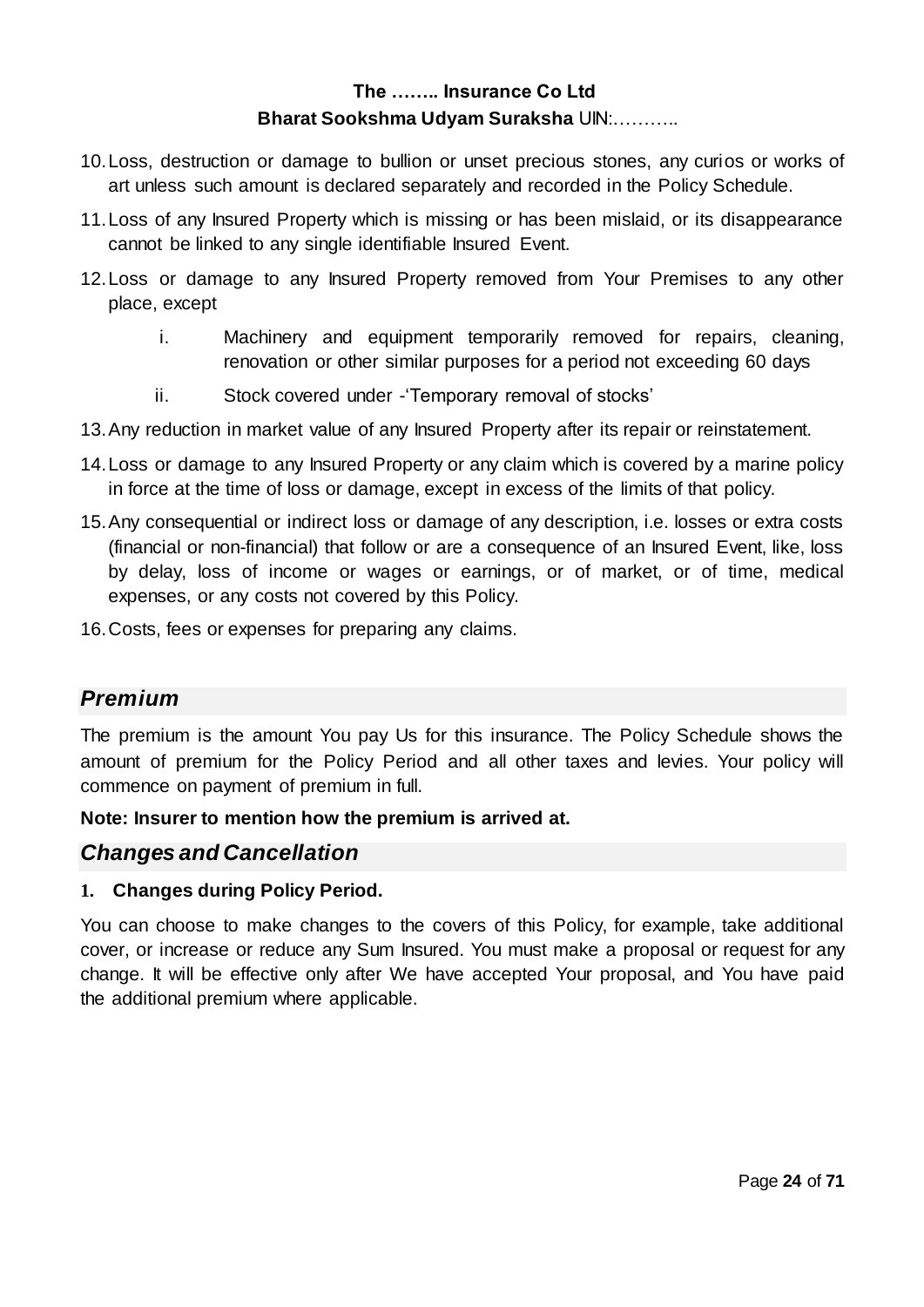#### **2. You can cancel the Policy.**

**Cancellation at any time:** You can cancel the policy at any time during the policy period by giving notice to Us in writing.

If You cancel the Policy, We will refund premium as follows

| Time for which Policy in force<br> | Refund of premium |
|------------------------------------|-------------------|
|                                    |                   |
|                                    |                   |
|                                    |                   |

#### **Note: Insurer to mention the details**.

#### **3. We can cancel the policy.**

We will not cancel the Policy during the policy period except on the grounds of misrepresentation, non-disclosure of material facts, fraud or non-co-operation on Your part.

#### **4. Policy ends automatically:**

- i. If Your property is lost, destroyed or stolen, or its cost of repair is more than the Sum Insured, and We have paid You the entire Sum Insured for that property and You have decided not to restore the Sum Insured.
- ii. Change of ownership of Your property
- iii. Sale of Your Property

## *Details of additional covers (add-ons) offered with the policy:*

................................................................

**Note: Insurer to mention details, as applicable.**

## *Making a claim*

- 1. If You suffer a loss because of an Insured Event, You must make a claim for Your financial loss at Your cost.
- 2. When You suffer loss or damage to any Insured Property, You must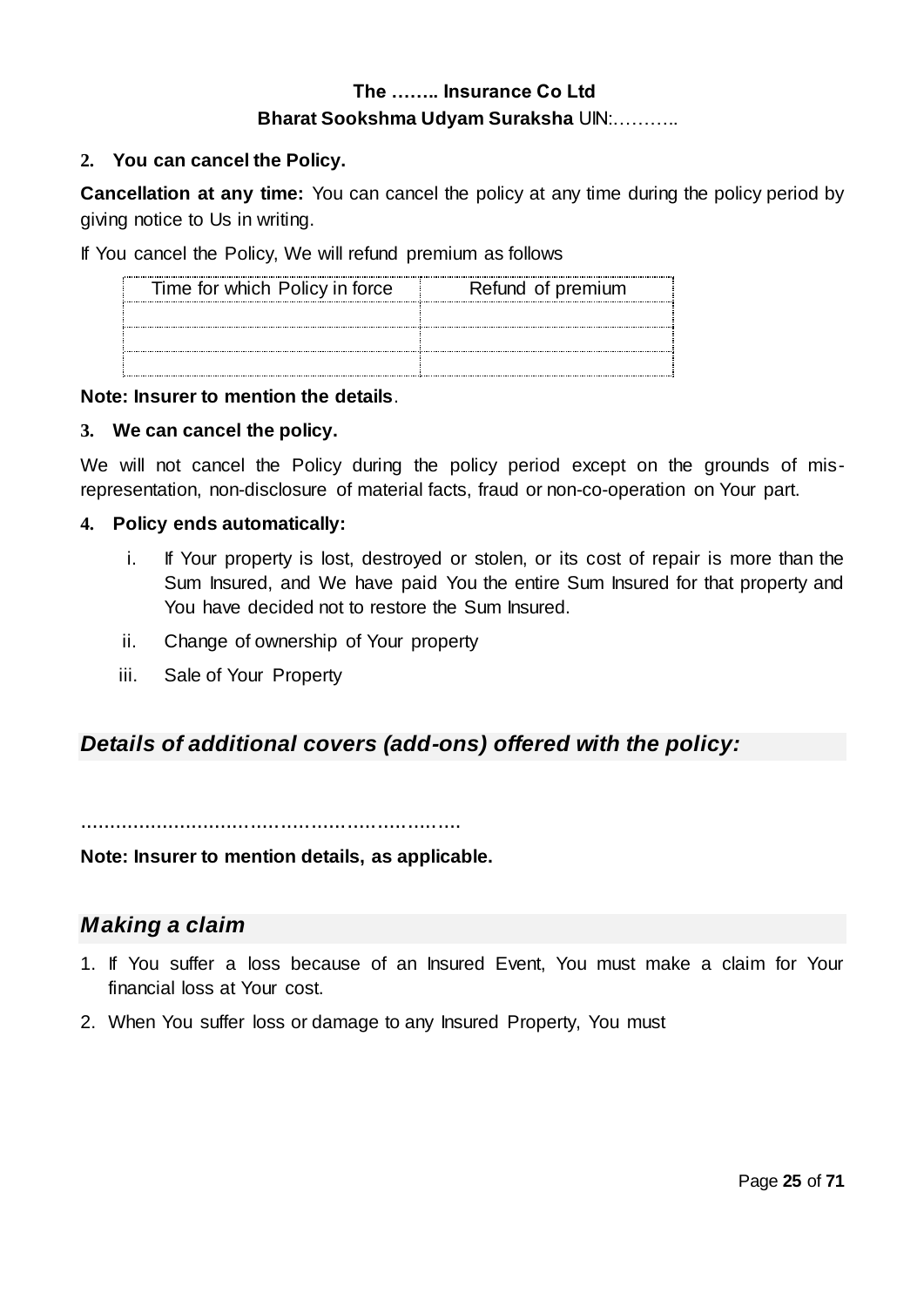- i. give notice to Us immediately along with details of the event and Your loss,
- ii. report to police, fire authorities or other appropriate legal Authorities or as guided by Us,
- iii. take all reasonable steps to prevent further damage to Insured Property,
- iv. You must not sell, give away or dispose of any damaged items of any property,
- v. You must not carry out repairs unless such repairs are urgent and You cannot contact Us,
- vi. preserve and collect evidence, take and preserve photographs,
- vii. assist Us and Our representatives in collecting evidence and details about Your loss, give Us all information, books of accounts, and other documents,
- viii. submit claim form at the earliest opportunity but within 30 days from date You first notice the loss or damage
	- ix. prove that the Insured Event has happened, and prove the extent of Your loss.

## *This Prospectus*

This prospectus gives only information. This is not an insurance contract. Each insurance cover is subject to terms and conditions, which You can read in the **Bharat Sookshma Udyam Suraksha** Policy document. You must read the policy document to know the insurance cover fully. You can get a copy of the **Bharat Sookshma Udyam Suraksha** Policy from Our branch or from Our website \_\_\_\_. For legal interpretation the policy document will hold.

#### **Note: Insurer to mention the website details.**

## *Grievances*

If You have any grievance about any matter relating to the policy, or Our decision on any matter, or Our decision about Your claim, You can pursue Your grievance with

- 1. Our Grievance Redressal Officer
- 2. The Consumer Affairs Department of the Insurance Regulatory and Development Authority of India (IRDAI)—You can lodge Your grievance in the Integrated Grievance Management System (IGMS),
- 3. The Insurance Ombudsman, depending on the nature of the grievance and the financial implications, if any, or
- 4. The Consumer Protection Forum or the Court.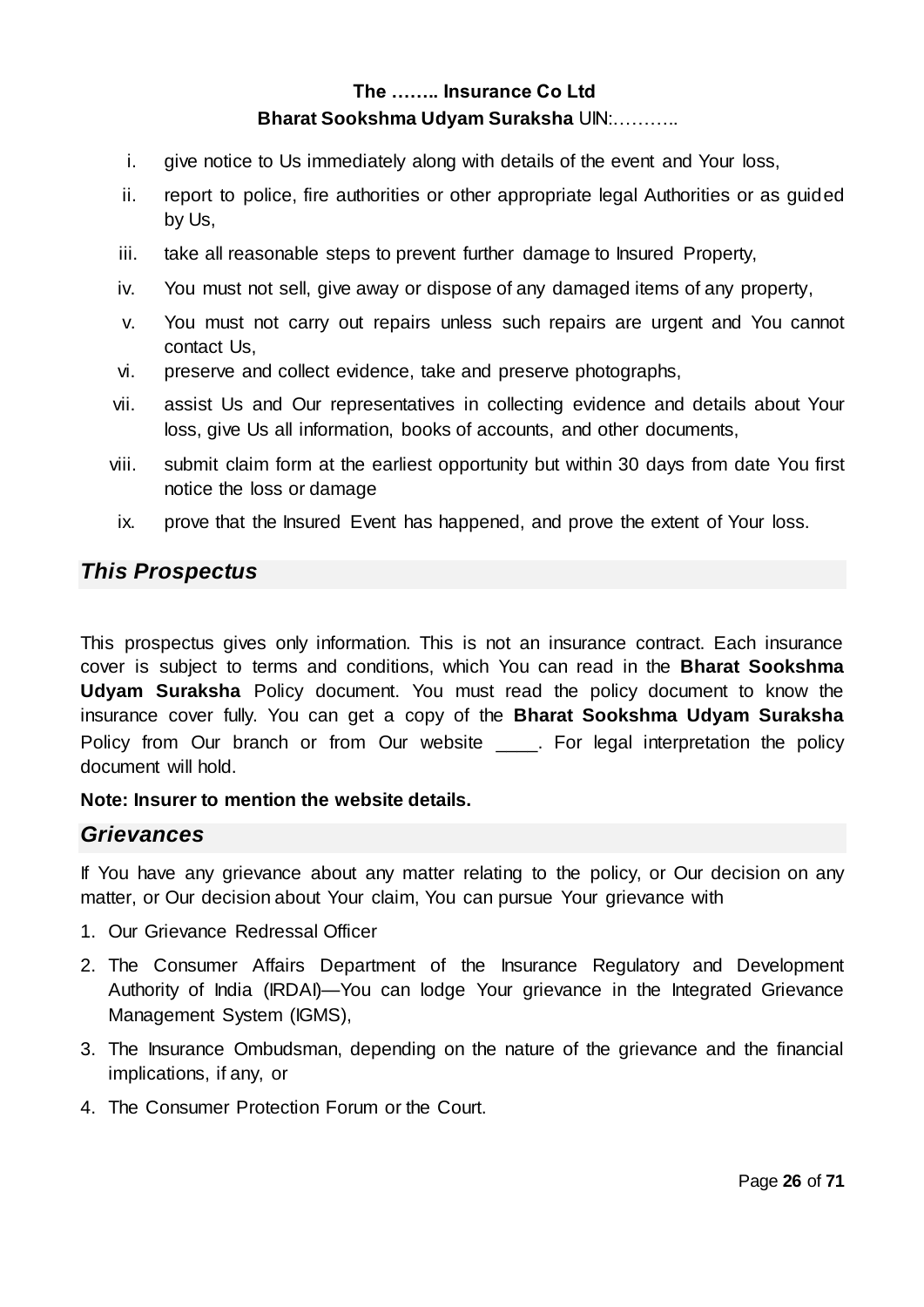## *About Our Company*

…...........

#### **Note: Insurer to give details**

### **INSURANCE ACT 1938 SECTION 41- Prohibition of Rebates**

No person shall allow or offer to allow either directly or indirectly, as an inducement to any person to take out or renew or continue an insurance in respect of any kind of risk relating to lives or property in India, any rebate of the whole or part of the commission payable or any rebate of the premium shown on the policy, nor shall any person taking out or renewing a policy accept any rebate, except such rebate as may be allowed in accordance with the published prospectus or tables of the insurer.

ANY PERSON MAKING DEFAULT IN COMPLYING WITH THE PROVISIONS OF THIS SECTION SHALL BE PUNISHABLE WITH FINE WHICH MAY EXTEND TO TEN LAKHS RUPEES.

**Disclaimer: In the event of any question relating to interpretation of the insurance coverage, the policy document will prevail.**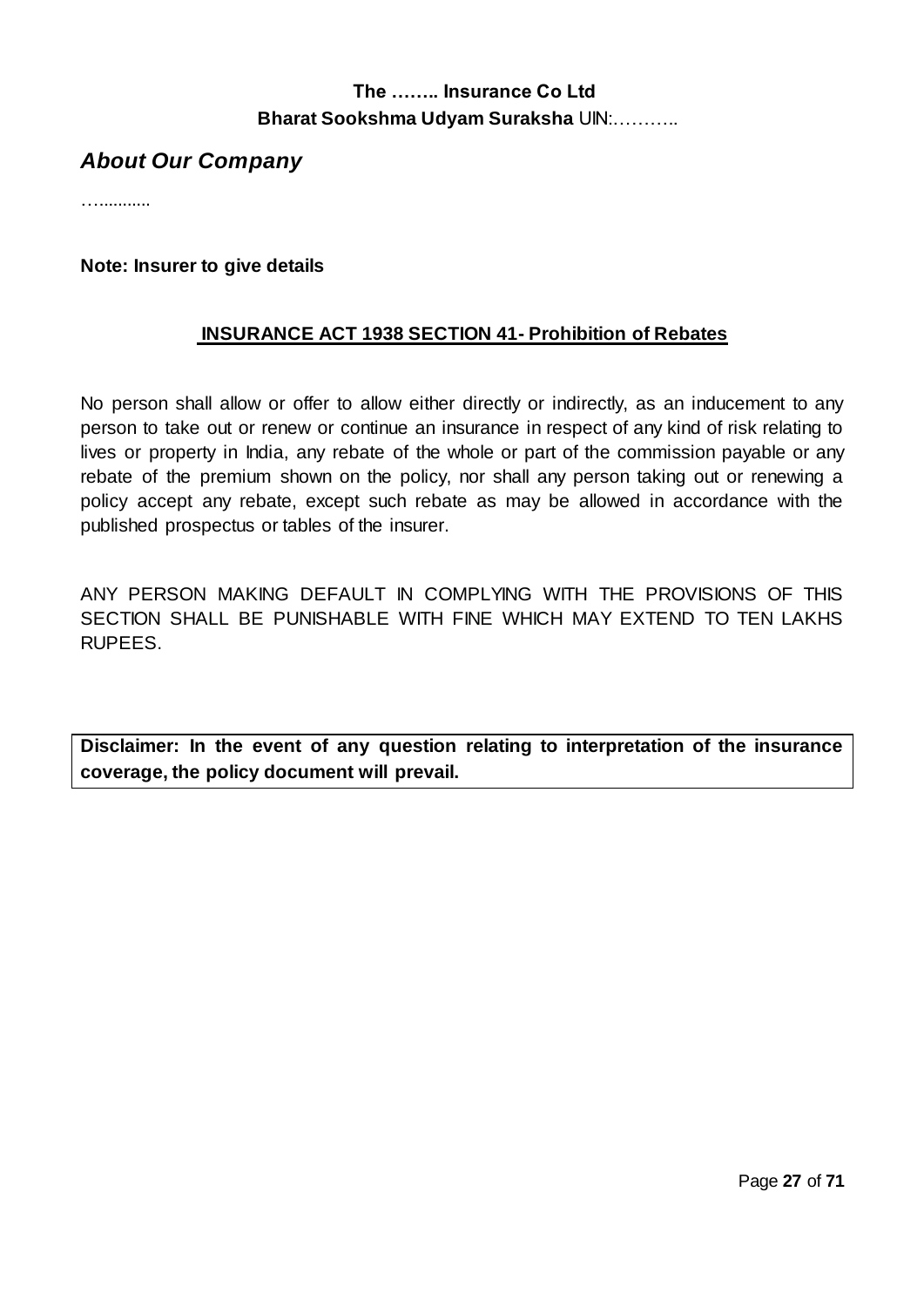**Standard Policy Wordings**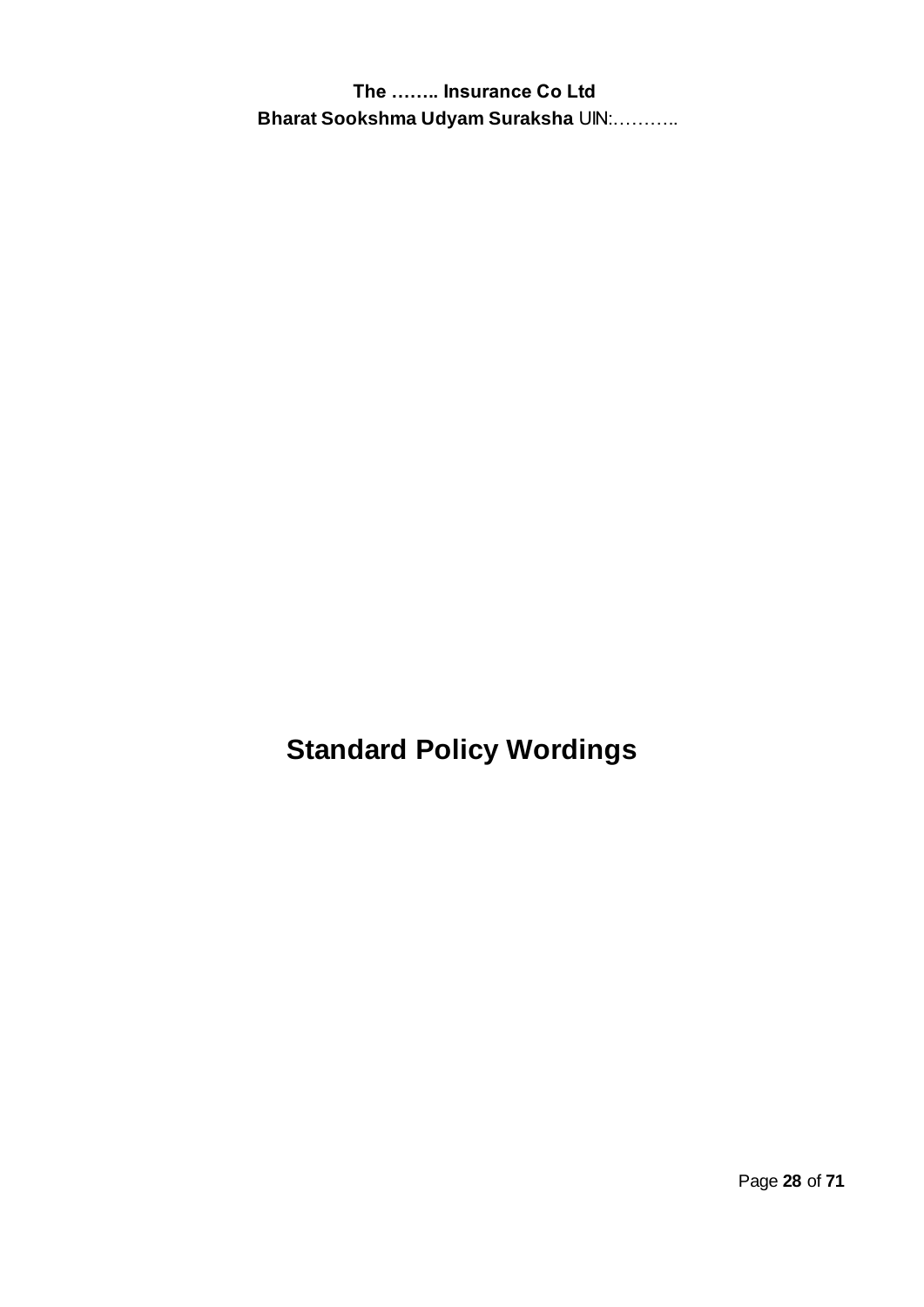# **Standard Policy Wordings**

# **Contents Contents Contents Contents Contents Contents Contents Contents Contents Contents Contents Contents Contents Contents Contents Contents Contents Contents Contents Contents Contents Contents Contents Contents Conte**

- Clause A. This Policy and the Insurance Contract
- Clause B. Insured Events
- Clause C. The Standard Cover
- Clause D. Exclusions, that is, what We do not cover
- Clause E. What We Pay
- Clause F. Underinsurance
- Clause G. Conditions
- Clause H. Changes to covers
- Clause I. Other details
- Clause J. Grievances
- Clause K. Information about Us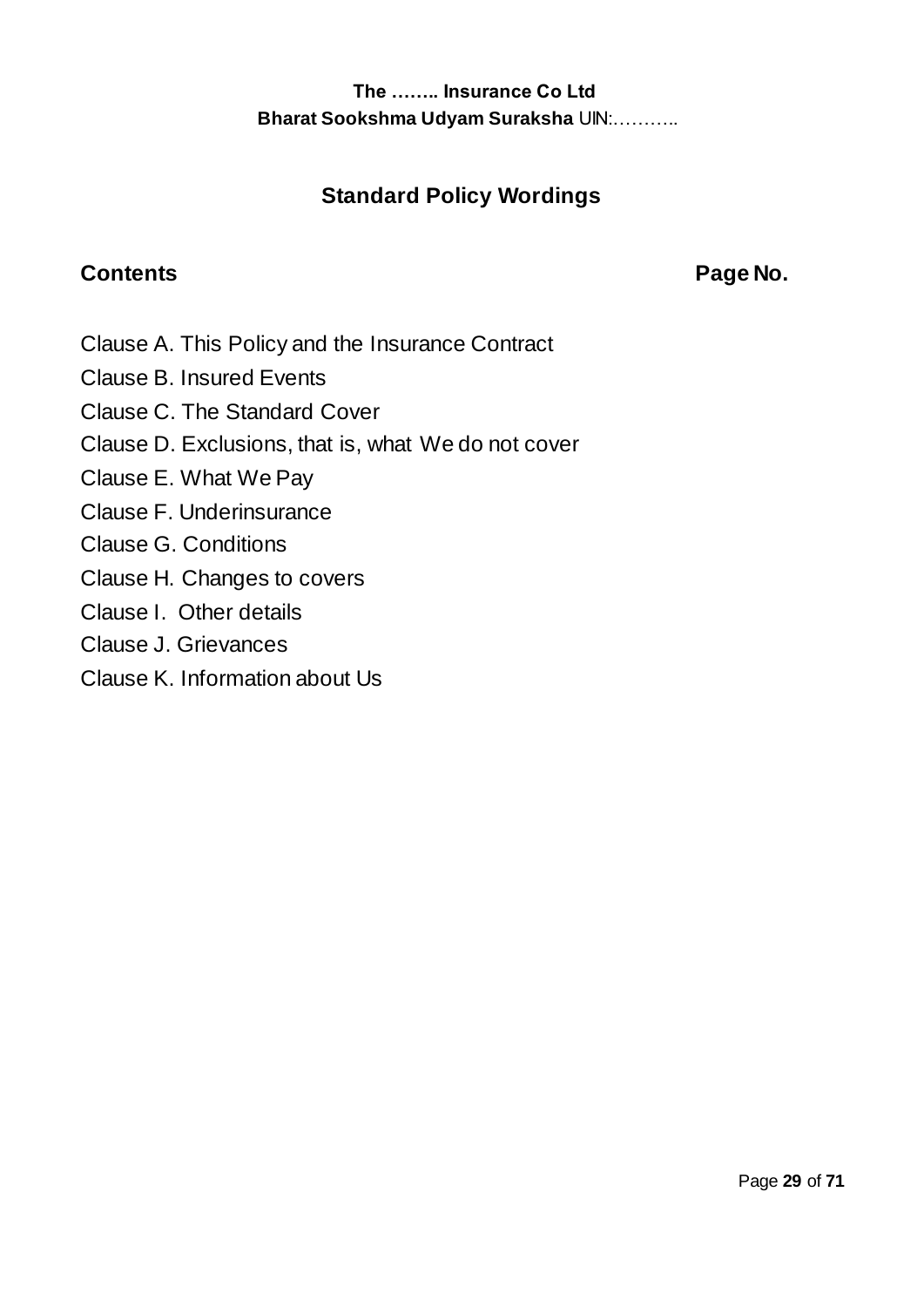You chose this **Bharat Sookshma Udyam Suraksha** Policy and applied to Us for insurance covers of Your choice. You paid Us the premium and gave Us information about Yourself, Your Business and Your Property. Based on Your confirmation that this information is true and correct, and in return of accepting the Premium You have paid Us, We promise to provide You insurance as stated in this Policy Document and the Policy Schedule attached to it.

## **Clause A. This Policy and the Insurance Contract**

- 1. **Your Policy:** This **Bharat Sookshma Udyam Suraksha** Policy is a contract between You and Us as stated in the following:
	- i. This Policy document;
	- ii. The Policy Schedule attached to this Policy document;
	- iii. Any Endorsement attached to and forming part of this Policy document;
	- iv. Any Add-on to this Policy that You may have purchased from Us;
	- v. The proposal and all declarations made by You or on Your behalf;

## **2. To whom this Policy is issued and what it covers:**

i. This Policy is issued to You and covers Your Insured Property relating to Your Business as mentioned in the Policy Schedule, where the total value at risk across all insurable asset classes at one location is not exceeding ₹ 5 Crore (Rupees Five Crore only) at the policy Commencement Date.

Provided, if the value at risk for all Insurable Assets exceeds ₹ 5 Crore during the Policy Period, this policy shall, on expiry, be replaced by the applicable policy.

- ii. If more than one person is insured under this policy, each of You is a joint policyholder. Any notice or letter We give to any of You will be considered as given to all of You. Any request, statement, representation, claim or action of any one of You will bind all of You as if made by all of You.
- iii. If You have mortgaged, pledged or hypothecated any Insured Property with a Bank, the Policy Schedule will show an 'Agreed Bank Clause' and the name of such Bank. The terms and conditions of this arrangement will be added to the Policy as an additional Clause.
- **3. The Policy Schedule**: The Policy Schedule is an important document about Your insurance cover. It shows:
	- i. Your personal details,
	- ii. the Policy Period,
	- iii. the description of Your Insured Property,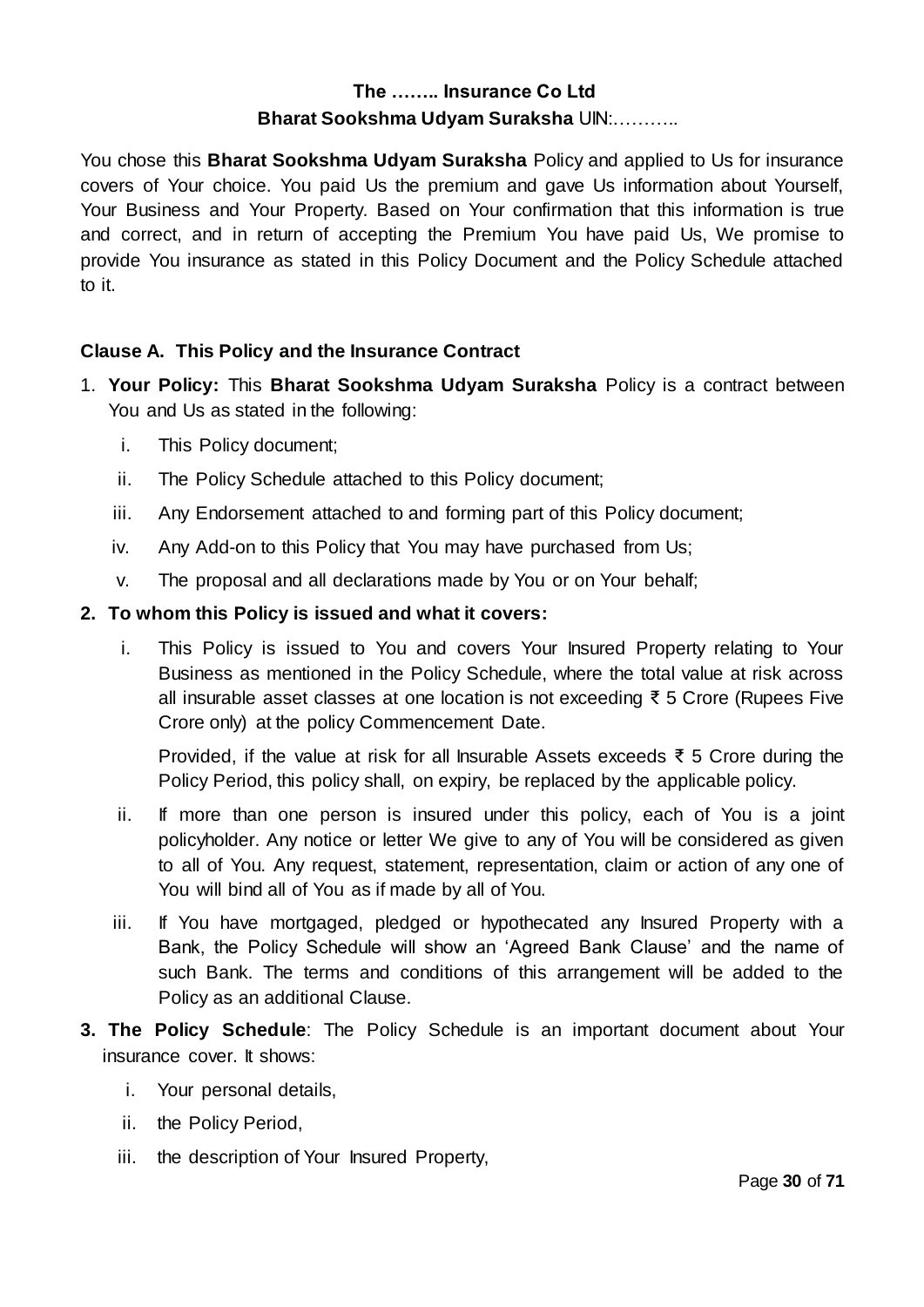- iv. the total Sum Insured, the Sum Insured for each cover, or for each block, set or category of Insured Property, and its limits and sub-limits for each and every location,
- v. the insurance covers You have purchased,
- vi. the premium You have paid for these insurance covers,
- vii. add-on covers opted by You,
- viii. other important and relevant aspects and information.
- **4. Special Meanings of Words:** Words stated in the table below have a special meaning throughout this Policy and the Policy Schedule. These words with special meaning are stated in the Policy with the first letter in capitals.

| Word/s              | <b>Specific meaning</b>                                                                                                                                                                                                        |  |  |
|---------------------|--------------------------------------------------------------------------------------------------------------------------------------------------------------------------------------------------------------------------------|--|--|
| <b>Agreed Value</b> | An amount agreed between You and Us at the Policy                                                                                                                                                                              |  |  |
|                     | Commencement Date for items the value of which cannot                                                                                                                                                                          |  |  |
|                     | be ascertained.                                                                                                                                                                                                                |  |  |
| <b>Bank</b>         | A bank or any financial institution                                                                                                                                                                                            |  |  |
| <b>Building</b>     | Any building or structure in Your Premises, where You carry<br>on Your Business.                                                                                                                                               |  |  |
|                     | It includes:                                                                                                                                                                                                                   |  |  |
|                     | a. Basement (if any), all fixtures and fittings permanently<br>attached to the floor, walls or roof like electrical wiring,<br>antennas etc.                                                                                   |  |  |
|                     | b. The following 'additional structures' located on Your<br>Premises and used for Your Business, that are shown in<br>the Policy Schedule:                                                                                     |  |  |
|                     | $\mathbf{i}$ .<br>garage, out-houses, security sheds,<br>towers,<br>or porch, tanks, compound<br>verandah<br>walls,<br>retaining walls, fences, gates and internal roads,                                                      |  |  |
|                     | ii.<br>lifts, hoists,                                                                                                                                                                                                          |  |  |
|                     | iii. solar panels, wind turbines and air conditioning<br>systems, central heating systems, security systems<br>and cameras, electrical installations, fire alarm, fire<br>sprinkler systems, power lines, power installations, |  |  |
|                     | iv. water, gas and sewage pipeline<br>within Your                                                                                                                                                                              |  |  |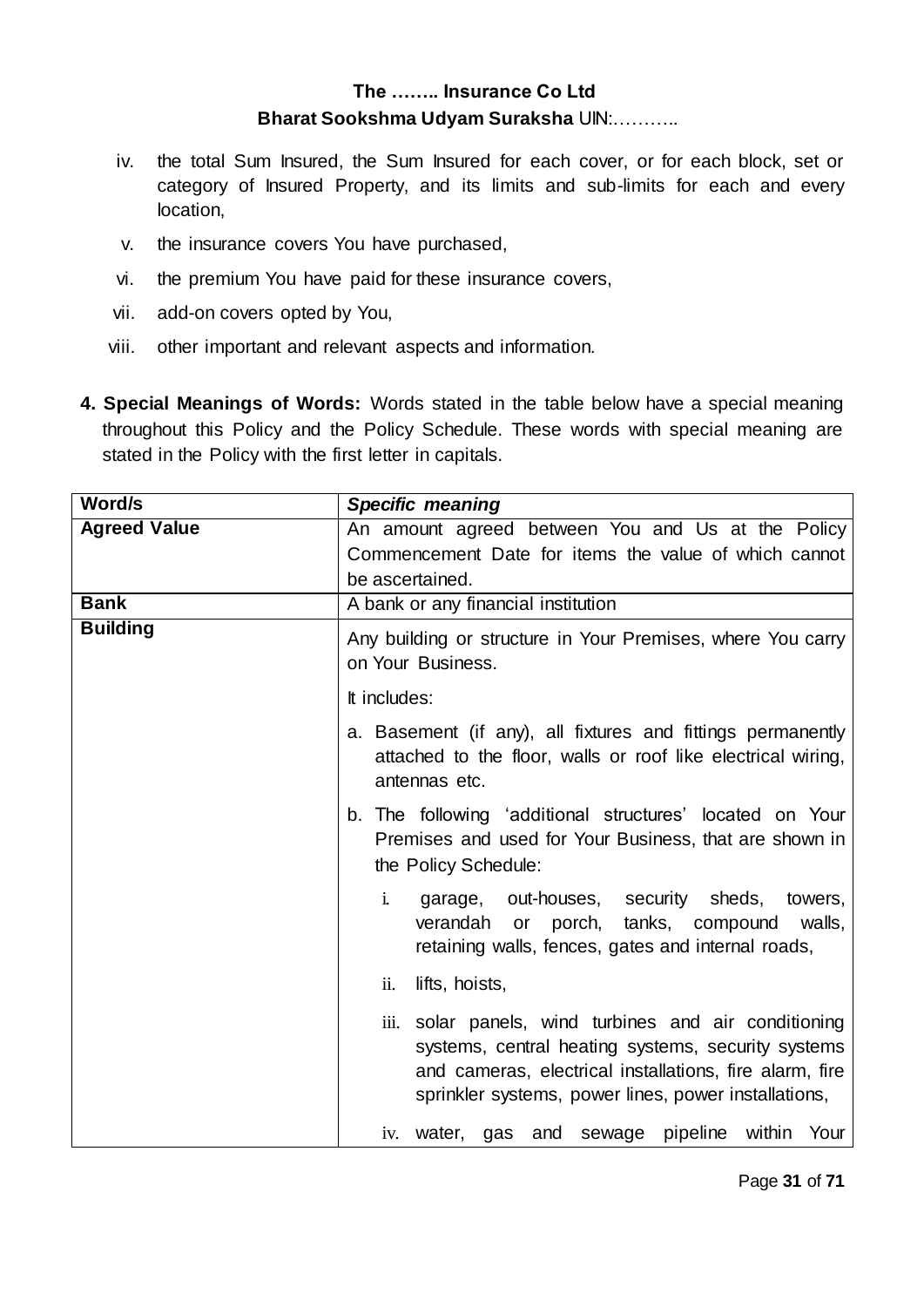| Word/s                     | <b>Specific meaning</b>                                                                                                                                                                                                                                                                                                                                                   |
|----------------------------|---------------------------------------------------------------------------------------------------------------------------------------------------------------------------------------------------------------------------------------------------------------------------------------------------------------------------------------------------------------------------|
|                            | premises or                                                                                                                                                                                                                                                                                                                                                               |
|                            | any other structure shown in the Policy Schedule.<br>V.                                                                                                                                                                                                                                                                                                                   |
| <b>Business</b>            | Your commercial enterprise, trade or profession as shown in<br>the Policy Schedule.                                                                                                                                                                                                                                                                                       |
| <b>Commencement Date</b>   | It is the date and time from which the insurance cover under<br>this Policy begins. It is shown in the Policy Schedule.                                                                                                                                                                                                                                                   |
| <b>Contents</b>            | Those articles or things in Your Premises that are not<br>permanently attached or fixed to the structure of Your<br>Premises.                                                                                                                                                                                                                                             |
| <b>Endorsement</b>         | A written amendment to the Policy that We make (additions,<br>deletions, modifications, exclusions, or conditions of an<br>insurance policy) which may change the terms or scope of<br>the original policy.                                                                                                                                                               |
| <b>Excess</b>              | It is the amount that You must bear in each and every claim<br>before We become liable to pay.                                                                                                                                                                                                                                                                            |
| <b>Insurable Assets</b>    | All Buildings, Plant and Machinery, Furniture, Fixtures and<br>Fittings, Stocks and other Contents which, for the purposes<br>of Your Business on any one location, You own, or hold as<br>tenant or occupant, or hold in trust or on commission, or are<br>legally responsible for as part of Your trade, even if You<br>have not taken insurance cover for any of them. |
| <b>Insured Property</b>    | The Building, Plant and Machinery, Furniture, Fixture and<br>Fittings, Stocks and any other Contents that are declared<br>and insured by You under this Policy, and are located in<br>Your Premises unless specifically stated in this Policy. The<br>Insured Property is shown in the Policy Schedule.                                                                   |
| <b>Kutcha Construction</b> | Building(s) having walls<br>and/or<br>roofs<br>of<br>wooden<br>and/or<br>planks/thatched<br>leaves<br>grass/hay<br>Οf<br>any<br>kind/bamboo/plastic cloth/asphalt/canvas/tarpaulin and<br>the<br>like.                                                                                                                                                                    |
| <b>Market Value</b>        | Replacement/Reinstatement<br>Market Value<br>means<br>new<br>Value minus depreciation reckoned as on the date of loss.                                                                                                                                                                                                                                                    |
| <b>Money</b>               | Cash, bank and currency notes, credit cards, telephone<br>cards, cheques, crossed banker's drafts, postal orders,<br>luncheon vouchers, current postage<br>trading<br>stamps,<br>stamps, National Savings Certificates, Premium Bonds,                                                                                                                                    |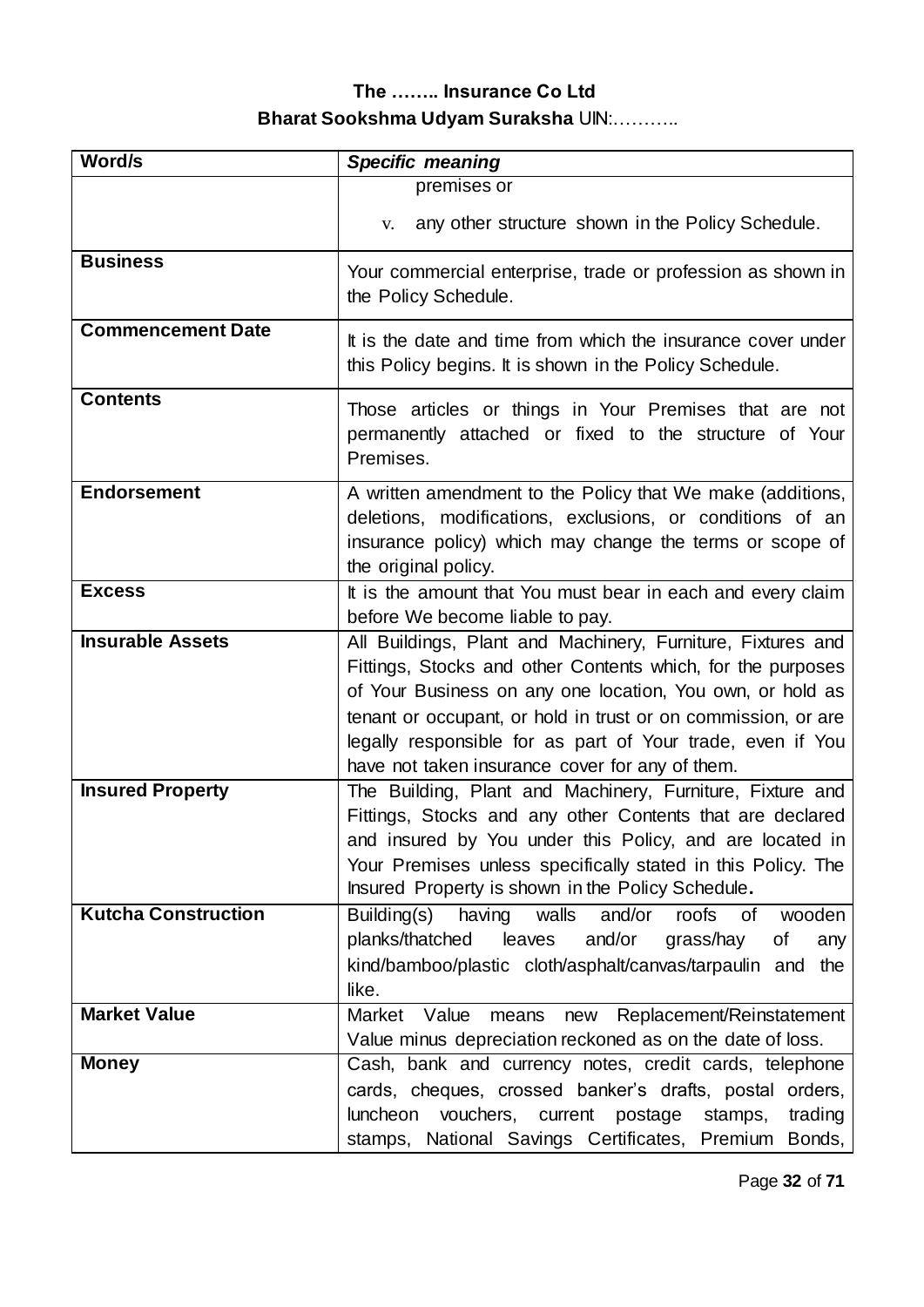| Word/s                     | <b>Specific meaning</b>                                                                                                                                                                                                                                                                                                                           |  |
|----------------------------|---------------------------------------------------------------------------------------------------------------------------------------------------------------------------------------------------------------------------------------------------------------------------------------------------------------------------------------------------|--|
|                            | credit sales vouchers or receipts, unexpired units in franking                                                                                                                                                                                                                                                                                    |  |
|                            | machines, gift tokens and consumer redemption vouchers                                                                                                                                                                                                                                                                                            |  |
|                            | belonging to You or for which You are responsible.                                                                                                                                                                                                                                                                                                |  |
| <b>Partial Loss</b>        | Any loss other than Total Loss.                                                                                                                                                                                                                                                                                                                   |  |
| <b>Plant and Machinery</b> | All equipment, machinery, pipes and cables, spares,                                                                                                                                                                                                                                                                                               |  |
|                            | computers, servers and preloaded licensed system software                                                                                                                                                                                                                                                                                         |  |
|                            | located within any structure or in the open area of Your                                                                                                                                                                                                                                                                                          |  |
|                            | Premises.                                                                                                                                                                                                                                                                                                                                         |  |
|                            | It includes                                                                                                                                                                                                                                                                                                                                       |  |
|                            | machines under repair,<br>i.                                                                                                                                                                                                                                                                                                                      |  |
|                            | ii.<br>machines taken on hire or lease, or through any<br>system of purchase of goods,                                                                                                                                                                                                                                                            |  |
|                            | foundation, bedding or setting of the machines, or<br>iii.                                                                                                                                                                                                                                                                                        |  |
|                            | accessories of machines.<br>iv.                                                                                                                                                                                                                                                                                                                   |  |
| <b>Policy Period</b>       | Policy period means the period commencing from the<br>effective date and time as shown in the Policy Schedule and<br>terminating at Midnight on the expiry date as shown in the<br>Policy Schedule or on the termination of or the cancellation<br>of Insurance as provided for in <b>Clause G (III)</b> of this Policy,<br>whichever is earlier. |  |
| <b>Policy Schedule</b>     | The document accompanying and forming part of the Policy<br>that gives Your details and of Your insurance cover, as<br>described in <b>Clause A (3)</b> of this Policy.                                                                                                                                                                           |  |
| <b>Premium</b>             | The premium is the amount You pay Us for this insurance.<br>The Policy Schedule shows the amount of premium for the<br>Policy Period and all other taxes and levies.                                                                                                                                                                              |  |
| <b>Pucca Construction</b>  | Construction other than Kutcha Construction.                                                                                                                                                                                                                                                                                                      |  |
| Reinstatement/Replacement  | Reinstatement/Replacement is defined as:                                                                                                                                                                                                                                                                                                          |  |
|                            | the reconstruction of buildings or replacement of<br>i.<br>other property lost or destroyed.                                                                                                                                                                                                                                                      |  |
|                            | or partial replacement of property<br>repair<br>the<br>ii.<br>damaged.                                                                                                                                                                                                                                                                            |  |
|                            | In either case, to a condition substantially the same as but                                                                                                                                                                                                                                                                                      |  |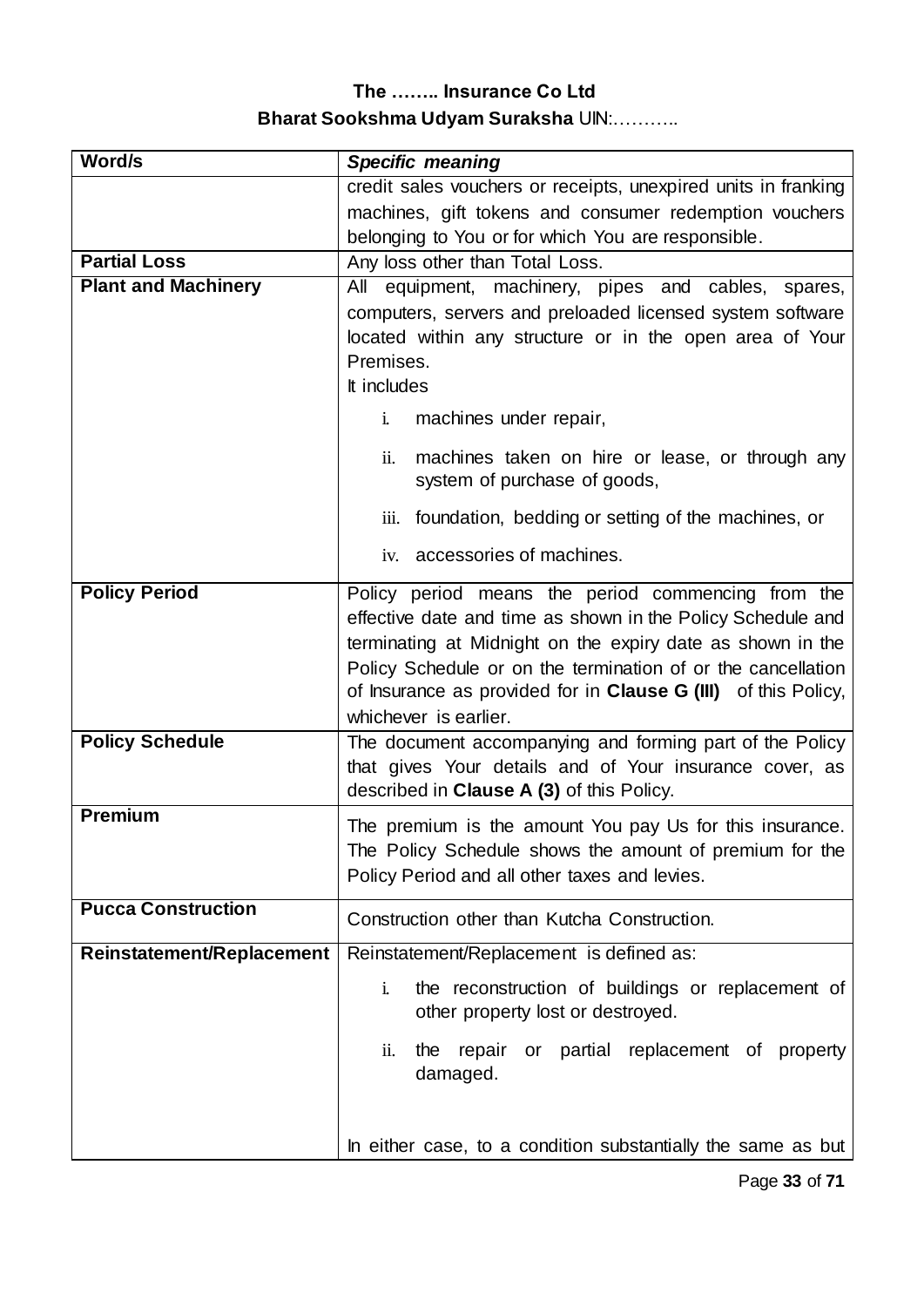| Word/s                    | <b>Specific meaning</b>                                                                                          |  |
|---------------------------|------------------------------------------------------------------------------------------------------------------|--|
|                           | not superior, better or more extensive than its condition if it                                                  |  |
|                           | were new on the date it is damaged or destroyed.                                                                 |  |
| Reinstatement/Replacement | This is the amount at which the Insured Property can be                                                          |  |
| <b>Value</b>              | by a similar property, without<br>reinstated or replaced                                                         |  |
|                           | deducting depreciation, and to the extent required to bring                                                      |  |
|                           | that Property to a condition substantially the same as, but                                                      |  |
|                           | not superior, better or more extensive than its condition if it                                                  |  |
|                           | were new on the date it is damaged or destroyed.                                                                 |  |
| <b>Stocks</b>             | Any stock of goods or merchandise.                                                                               |  |
|                           | It may be:                                                                                                       |  |
|                           | Finished goods, semi-finished goods, stock in<br>$\mathbf{i}$ .                                                  |  |
|                           | process, stock invoiced and ready for dispatch,                                                                  |  |
|                           | Raw materials, packing materials, or<br>ii.                                                                      |  |
|                           | Stock held in trust for which You are responsible.<br>iii.                                                       |  |
|                           | iv. Stock in Open in the Insured Premises                                                                        |  |
| <b>Sum Insured</b>        | The amount shown as Sum Insured in the Policy Schedule.                                                          |  |
|                           | It represents Our maximum liability for each cover or part of                                                    |  |
|                           | cover and for each loss, as applicable.                                                                          |  |
| <b>Total Loss</b>         | A situation where the Insured Property or item is completely                                                     |  |
|                           | destroyed, lost, or damaged beyond retrieval or repair, or                                                       |  |
|                           | the cost of repairing it is more than the Sum Insured of that                                                    |  |
|                           | item or in total.                                                                                                |  |
| We, Us, Our, Insurer      | Insurance Company that has provided<br>The                                                                       |  |
| You, Your, Insured        | Insurance Cover under this Policy; of the Company.<br>The Insured Person/s, Company or other entity shown in the |  |
|                           | Policy Schedule who has/have purchased Insurance Cover                                                           |  |
|                           | under this Policy; of such Insured Person/s                                                                      |  |
| <b>Your Premises</b>      | The premises in which You carry on Business that is                                                              |  |
|                           | occupied by You for the purposes of Business declared to                                                         |  |
|                           | Us and is reflected in the Policy Schedule.                                                                      |  |

## **Clause B. Insured Events**

We give insurance cover for physical loss or damage, or destruction caused to Insured Property by the following unforeseen events occurring during the Policy Period.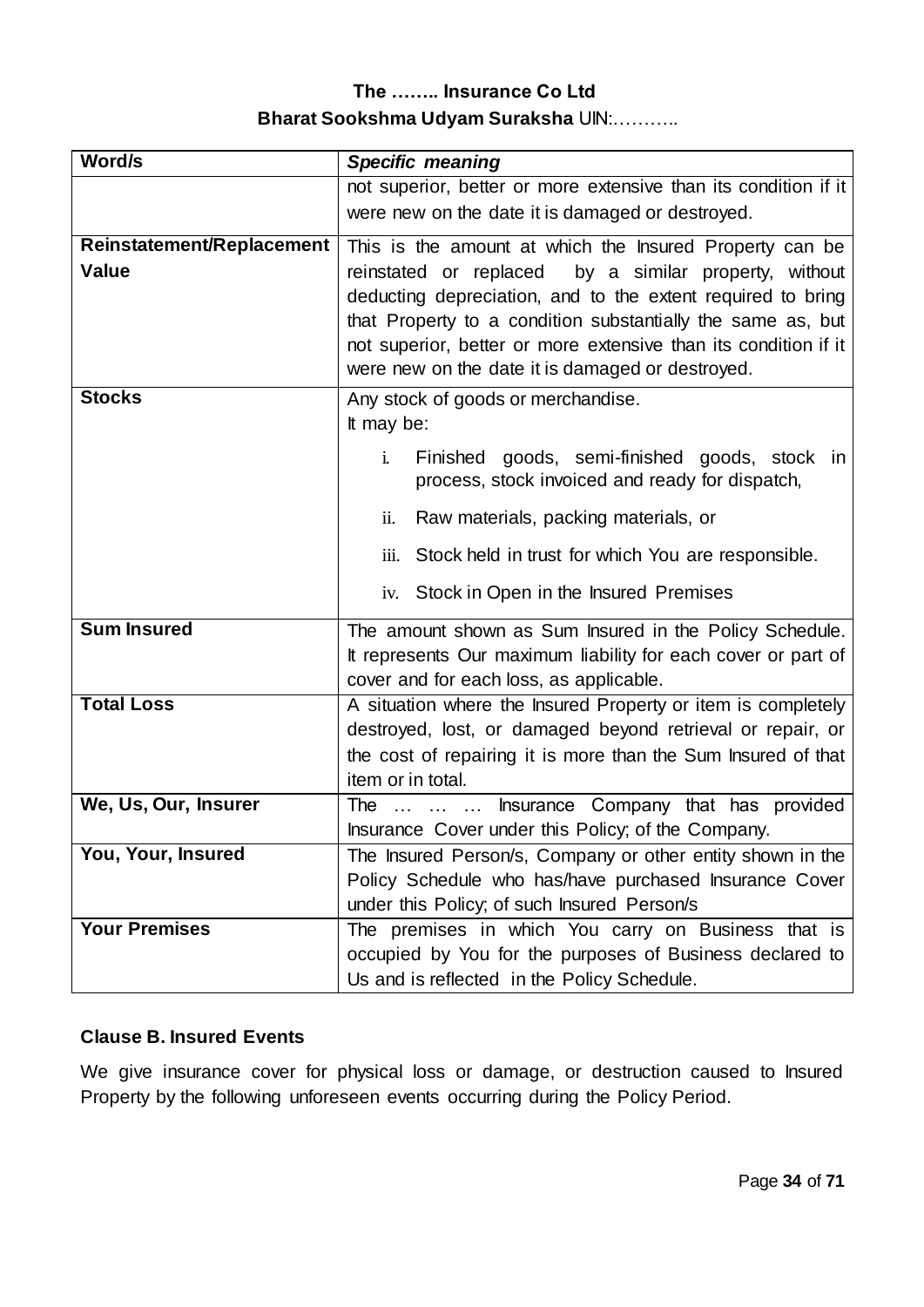The events covered are given in Column A and those not covered in respect of these events are given in Column B.

|               | <b>Column A</b>                                                                                      | <b>Column B</b>                                                                                                                                                                                                                                                                                                                                                                                 |
|---------------|------------------------------------------------------------------------------------------------------|-------------------------------------------------------------------------------------------------------------------------------------------------------------------------------------------------------------------------------------------------------------------------------------------------------------------------------------------------------------------------------------------------|
|               | physical<br>We<br>loss<br>cover<br>or<br>damage, or destruction caused to<br>the Insured Property by | We do not cover loss or damage, or<br>destruction caused to<br>the<br><b>Insured</b><br>Property by                                                                                                                                                                                                                                                                                             |
| $\mathbf 1$ . | Fire, including due to its own<br>fermentation, or natural heating<br>or spontaneous combustion.     | caused by<br>a. its undergoing any heating or drying<br>process, or<br>b. burning of Insured Property by order<br>of any Public Authority.                                                                                                                                                                                                                                                      |
| 2.            | Explosion or Implosion                                                                               | a. caused to boilers, economizers or<br>other<br>vessels,<br>machinery<br>or<br>which<br>in<br>steam<br>apparatus<br>is<br>their<br>generated,<br>or<br>contents,<br>resulting from their own explosion or<br>implosion, or<br>b. caused by centrifugal forces.                                                                                                                                 |
| 3.            | Lightning                                                                                            |                                                                                                                                                                                                                                                                                                                                                                                                 |
| 4.            | Earthquake, volcanic eruption, or<br>other convulsions of nature                                     |                                                                                                                                                                                                                                                                                                                                                                                                 |
| 5.            | Cyclone,<br>Storm,<br>Typhoon,<br>Tempest, Hurricane, Tornado,<br>Tsunami, Flood and Inundation,     |                                                                                                                                                                                                                                                                                                                                                                                                 |
| 6.            | Subsidence of the land on which<br>Your Premises stand, Landslide,<br>Rockslide                      | caused by<br>cracking,<br>a. normal<br>settlement<br>or<br>bedding down of new structures,<br>settlement or<br>b. the<br>of<br>movement<br>made up ground,<br>c. coastal or river erosion,<br>d. d. defective design or workmanship<br>or use of defective materials, or<br>e. demolition, construction, structural<br>alterations or repair of any property,<br>or groundworks or excavations. |
| 7.            | Bush fire, Forest fire, Jungle fire,                                                                 |                                                                                                                                                                                                                                                                                                                                                                                                 |
| 8.            | Impact damage of any kind, i.e.,<br>damage caused by impact of, or                                   | a. caused by pressure waves caused<br>by aircraft or other aerial or space                                                                                                                                                                                                                                                                                                                      |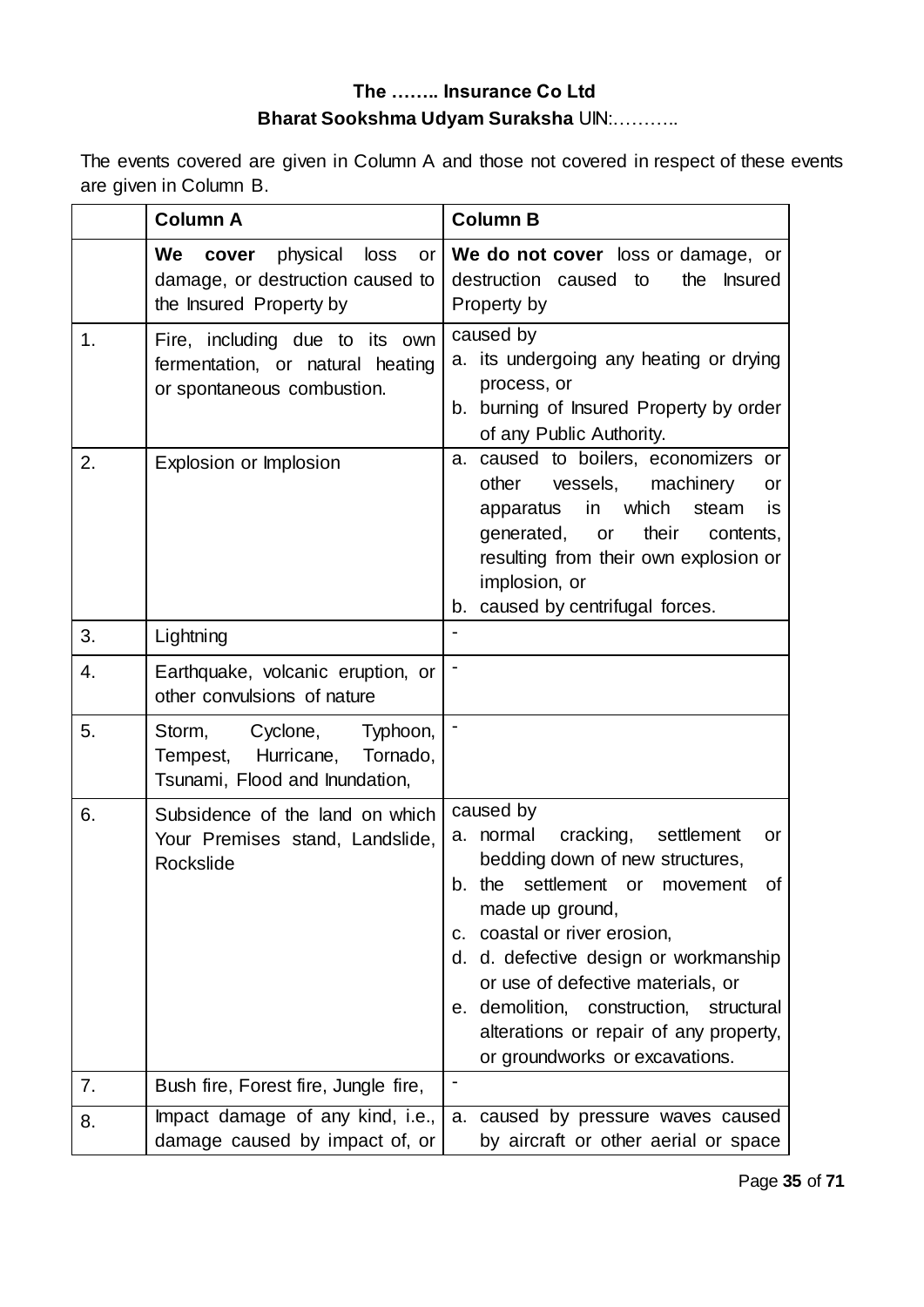|     | <b>Column A</b>                                                                                                                | <b>Column B</b>                                                                                                                                                                                                                                                                                                                                                                                                                                                                                                  |
|-----|--------------------------------------------------------------------------------------------------------------------------------|------------------------------------------------------------------------------------------------------------------------------------------------------------------------------------------------------------------------------------------------------------------------------------------------------------------------------------------------------------------------------------------------------------------------------------------------------------------------------------------------------------------|
|     | physical<br>We cover<br>loss<br>or<br>damage, or destruction caused to<br>the Insured Property by                              | We do not cover loss or damage, or<br>destruction caused to<br>the<br><b>Insured</b><br>Property by                                                                                                                                                                                                                                                                                                                                                                                                              |
|     | collision caused by any external<br>physical object (e.g.<br>vehicle,<br>animal, falling trees, aircraft, wall<br>$etc.$ )     | devices travelling<br>at<br>sonic<br>or<br>supersonic speeds.<br>b. caused by vehicle, animal<br>or<br>aircraft belonging to or owned<br>by<br>Insured or their employee while<br>acting in the course of employment.                                                                                                                                                                                                                                                                                            |
| 9.  | Missile testing operations                                                                                                     |                                                                                                                                                                                                                                                                                                                                                                                                                                                                                                                  |
| 10. | Riot, Strikes, Malicious Damages                                                                                               | caused by<br>a. total or partial cessation of work or<br>retardation or interruption<br>the<br>or<br>cessation<br><b>of</b><br>any<br>process<br>or<br>operations or omissions of any kind,<br>b. temporary<br>permanent<br>or<br>dispossession,<br>confiscation,<br>commandeering,<br>requisition<br>or<br>destruction<br>by<br>order<br>0f<br>the<br>government or any lawful authority,<br>or<br>temporary<br>permanent<br>or<br>C.<br>dispossession of any Building by<br>unlawful occupation by any person. |
| 11. | Acts of terrorism<br>Terrorism<br>(Coverage<br>per<br>as<br>Clause attached.)                                                  | Exclusions as per Terrorism Clause<br>attached.                                                                                                                                                                                                                                                                                                                                                                                                                                                                  |
| 12. | Bursting or overflowing of water<br>tanks, apparatus and pipes,                                                                |                                                                                                                                                                                                                                                                                                                                                                                                                                                                                                                  |
| 13. | Leakage from automatic sprinkler<br>installations.                                                                             | a. repairs or alterations in the Building<br>in which Your Business is located,<br>b. repairs, removal or extension of any<br>sprinkler installation, or<br>c. defects in the construction known to<br>You.                                                                                                                                                                                                                                                                                                      |
| 14. | Theft within 7 (seven) days from<br>οf<br>and<br>the<br>occurrence<br>proximately caused by any of the<br>above Insured Events | if it is<br>a. of any article or thing outside Your<br>Premises, or<br>b. of any article or thing attached from                                                                                                                                                                                                                                                                                                                                                                                                  |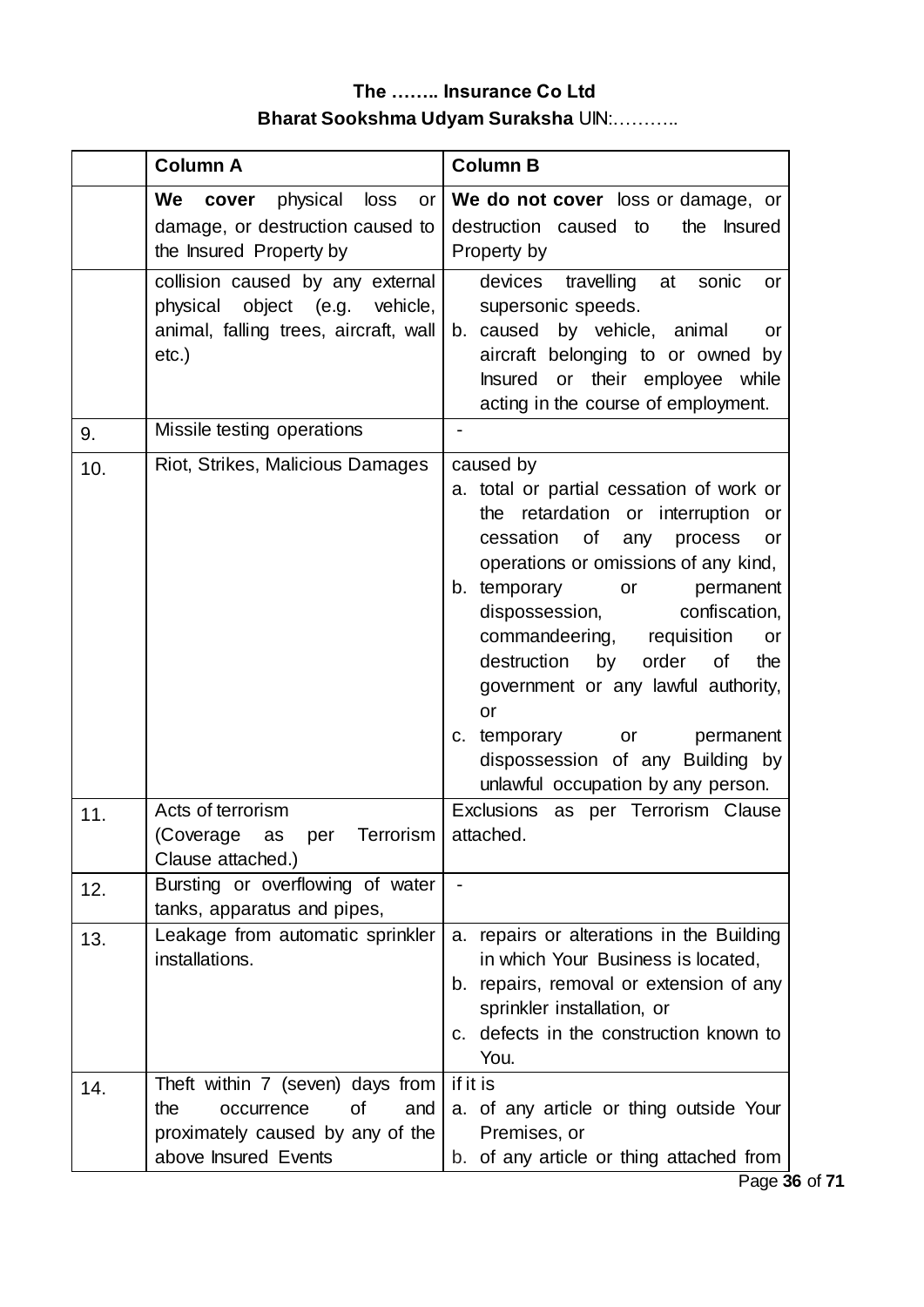| <b>Column A</b>         | <b>Column B</b>                                                                             |
|-------------------------|---------------------------------------------------------------------------------------------|
|                         | We cover physical loss or   We do not cover loss or damage, or                              |
| the Insured Property by | damage, or destruction caused to $\vert$ destruction caused to the Insured<br>Property by   |
|                         | the outside of the outer walls or the<br>roof of Your Premises, unless<br>securely mounted. |

## **Clause C. The Standard Cover**

#### **1. What We cover:**

We cover physical loss or damage, or destruction of any Insured Property because of any Insured Event stated in **Clause B** of this Policy and subject to the exclusions stated in **Clause D** of this Policy subject to all terms and conditions of this Policy. We also give **Inbuilt** Covers without charging additional premium which are stated in **Clause C (4)** of this Policy**.**

#### 2. **Basis of Sum Insured:**

- i. For Building, Plant and Machinery, Furniture, Fixture and Fittings and any other contents: **Reinstatement Value**
- ii. For Stocks:
	- a. For raw material: landed cost at Your Premises.
	- b. For stock in process: input cost of the stock at the time of loss.
	- c. For finished stock: the manufacturing cost of the finished stock or the **Contract Price** of goods sold but not delivered and more precisely defined below**.**

**Contract Price** is in respect only of goods sold but not delivered, for which You are responsible and with regard to which under the conditions of the sale, the sale contract is cancelled by reason of any Damage insured under this Policy either wholly or to the extent of the Damage. The Company's liability shall be based on the Contract Price.

iii. Bullion or unset precious stones, any curios or works of art or obsolete machinery and the like are to be covered on Agreed Value basis subject to a valuation certificate being submitted and found acceptable by Us.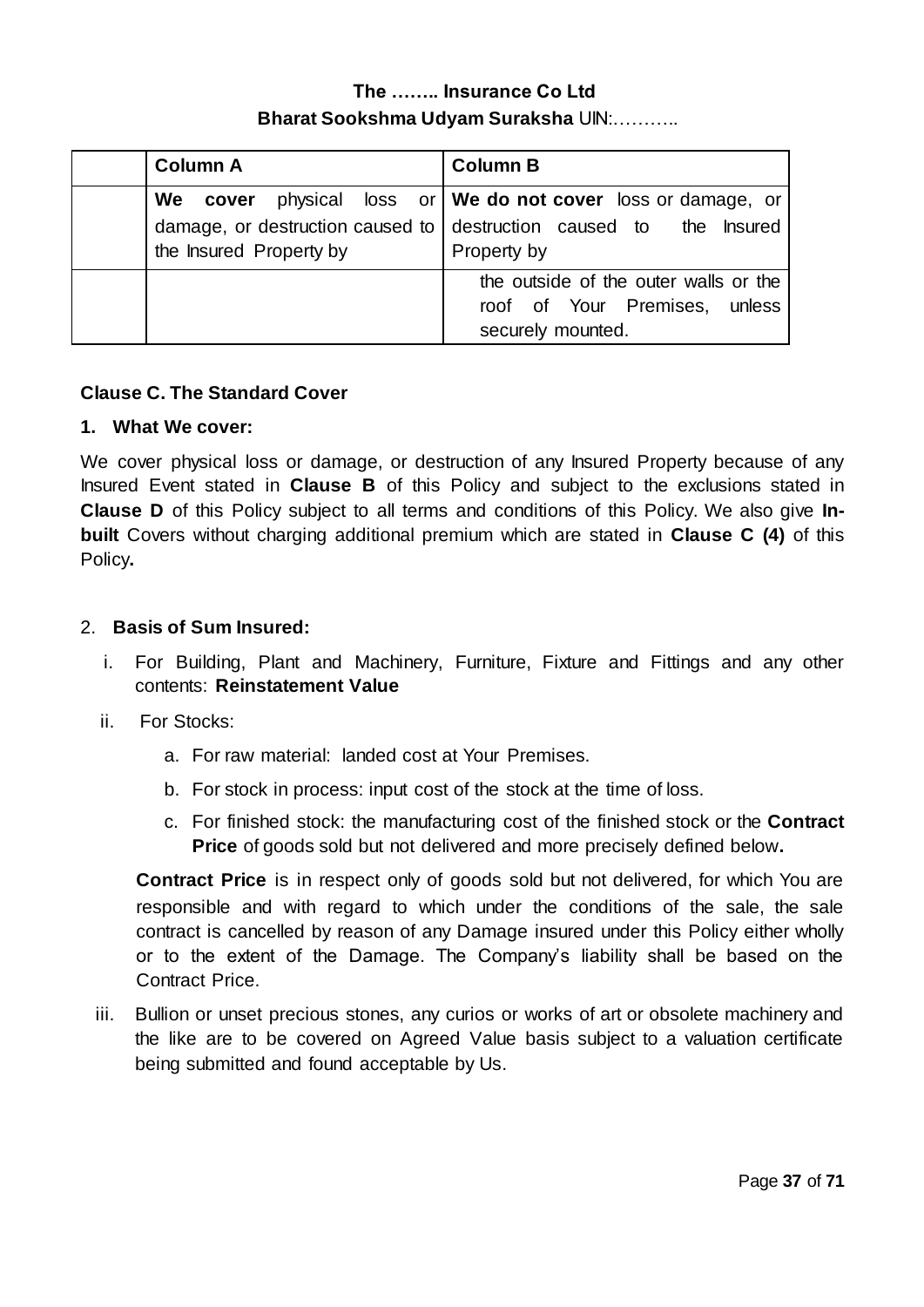#### **3. Restoration of Sum Insured:**

Except as stated in **Clause G (III) (3) (e)** of this Policy, the insurance cover will, at all times, be maintained during the Policy Period to the full extent of the respective Sums Insured. This means that after We have paid for any loss, the policy shall be restored to the full original amount of Sum Insured. You must pay to Us proportionate premium for the unexpired Policy Period from the date of loss. We can also deduct this premium from the net claim that We must pay You.

Notwithstanding the above, the Sum Insured shall stand reduced by the amount of loss in case You, immediately on occurrence of loss, exercise Your option not to restore the Sum Insured.

#### **4. In-Built Covers:**

If We agree to pay Your claim for loss or damage to the Insured Property, We will also pay for the following loss or damage and expenses.

#### **4.1.Additions, alterations or extensions**:

We cover Buildings, Plant, Machinery, and Furniture and Fittings, or other Contents which You will erect, or acquire, or for which You will become responsible, after the Commencement Date, in the Insured Premises. We will pay for that item as follows:

- i. You inform Us of the item so erected or acquired within 7 (seven) days of it becoming known to You,
- ii. such item of Property is not otherwise insured,
- iii. maximum limit under this cover is 15% (excluding stocks),
- iv. subject to Underinsurance provisions of **Clause F** of this Policy.

#### **4.2.Stocks at many locations on floater basis**:

We cover physical loss or damage to movable property in more than one location as follows:

- i. You have declared all locations, and these are shown in the Policy Schedule.
- ii. You have declared stocks as a single value reflecting the aggregate Sum Insured.
- iii. You have a good internal audit accounting procedure under which the total amount at risk and the locations can be established at any particular time.
- iv. You must inform Us of any change in the address of any location occurring after the Commencement Date.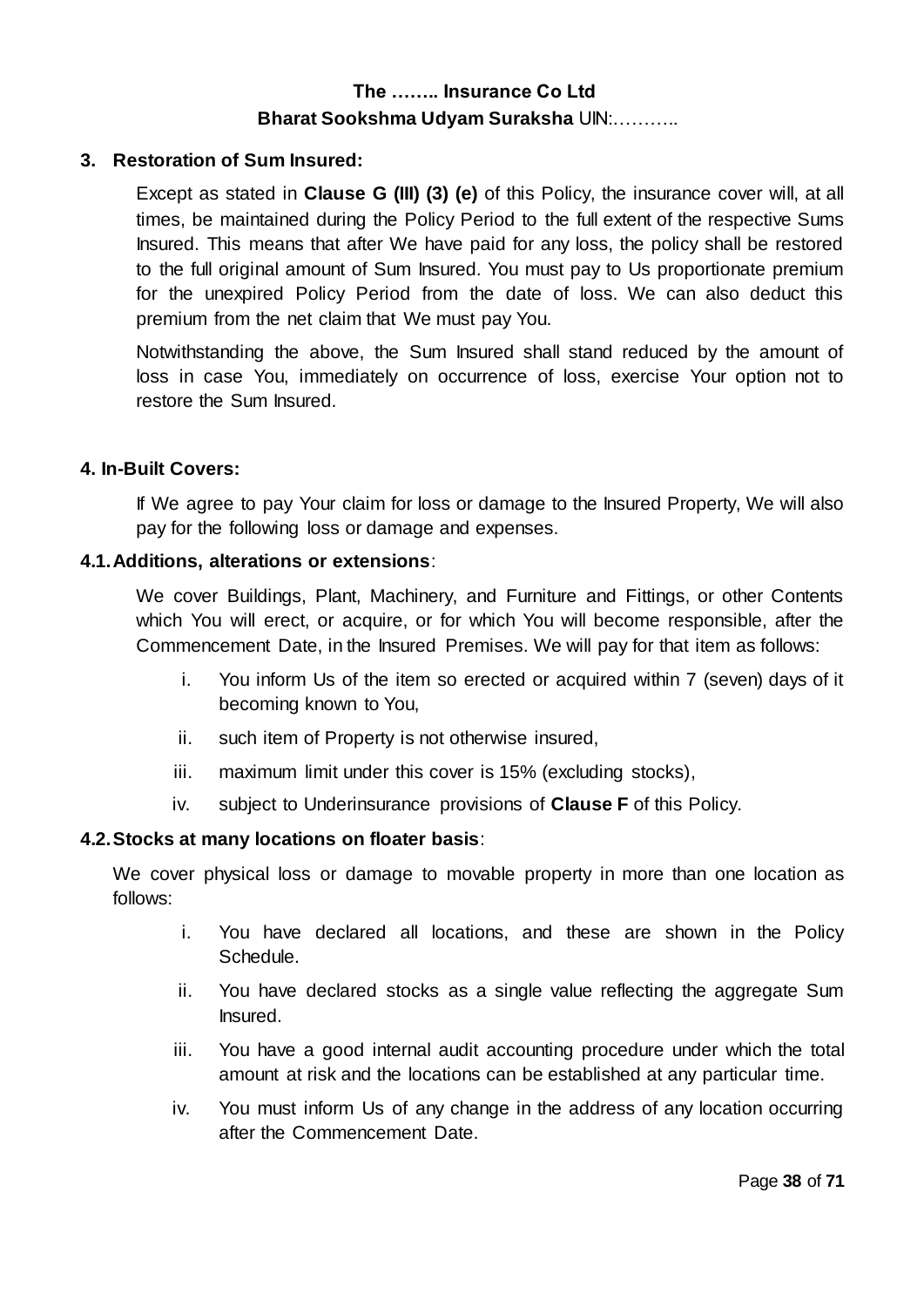#### **4.3.Temporary removal of stocks:**

We cover stock temporarily removed to any other premises for the purposes of fabrication, processing or finishing, or other similar purposes subject to the following conditions:

- i. maximum cover will be 10% of the Sum Insured for Stock,
- ii. such stock is not otherwise insured.

#### **4.4.Cover for Specific Contents:**

We cover the following, as applicable:

- a. Money for an amount not exceeding ₹50,000 (Rupees Fifty Thousand) during the policy period.
- b. Deeds, manuscripts and business books, plans, drawings, securities, obligations or documents of any kind, but only for the cost of the materials and clerical labour expended in reproducing such records for an amount not exceeding ₹50,000 (Rupees Fifty Thousand) during the policy period.
- c. Computer programmes, information and data but only for the cost of the materials and clerical labour expended in reproducing such records for an amount not exceeding₹5 Lakh ( Rupees Five Lakh) during the policy period.
- d. Employees', Directors', visitors' personal effects of every description (other than motor vehicles) for an amount not exceeding ₹15,000 (Rupees Fifteen Thousand) per person for a maximum of 20 (twenty) persons during the policy period.

#### **4.5.Start-Up Expenses:**

We cover start-up costs necessarily and reasonably incurred by the insured in respect of insured risk consequent upon a loss or damage covered by this policy for an amount not exceeding ₹ 1 Lakh (Rupees One Lakh) during the policy period.

#### **4.6.Professional fees**:

We will pay the expenses that You incur towards reasonable fees of Architects, Surveyors and Consulting Engineers as follows:

- i. The fees are paid for preparing plans, specification tenders and quantities, and services in connection with the superintendence of the reinstatement of the Insured Building, Machinery, Accessories or Equipment;
- ii. The maximum We pay is 5 % of the claim amount;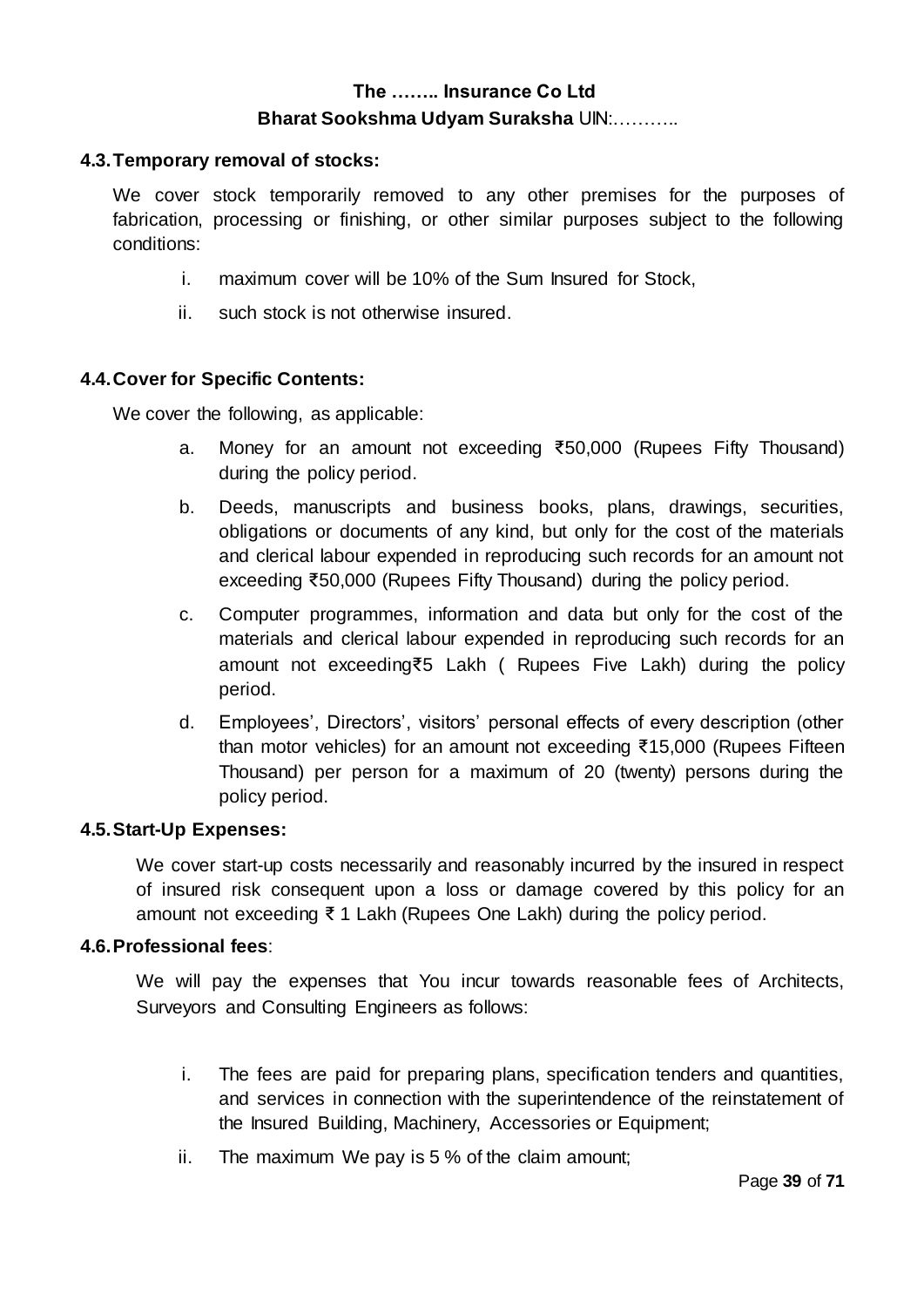iii. We do not cover fees or costs for preparing any claim or estimate of loss or damage by the Insured Perils.

#### **4.7.Costs for removal of debris:**

We will pay reasonable expenses You incur towards removal of debris of any Insured Property from Your Premises, and dismantling, demolishing, **shoring** up or propping up of Insured Building or Machinery. The maximum We pay is 2 % of the claim amount.

#### **4.8.Costs compelled by Municipal Regulations:**

We pay such additional cost of reconstruction or reinstatement of the Insured Property that is incurred solely because You must comply with any regulations or bye-laws of any municipal or local authority, or any provision of any State or Central Act, Rules or regulations. We cover these costs on the following conditions:

- i. You must commence the repairs, or reconstruction or reinstatement of the Insured Property, within a reasonable time after the date of damage or destruction. You must complete the repairs, reconstruction or reinstatement within reasonable time, in any case not beyond 12 months from the date of damage or destruction, or within such time as We may allow in writing.
- ii. If Our Liability is reduced under any term or condition of this Policy, Our liability under this extension will also be proportionately reduced.
- iii. All other terms and conditions of this Policy will apply to this extension.
- iv. These costs will not include
	- a. the costs incurred for complying with such regulations,
		- for destruction or damage occurring before Commencement Date,
		- for destruction or damage not insured under this Policy,
		- under which You have received notice before the destruction or damage occurred.
	- b. any additional cost required to repair or reconstruct the Insured Property to a condition equal to its condition when new, had the need to comply with the regulation not arisen.
	- c. the amount of any rate, tax, duty, development or other charge or assessment arising out of capital appreciation which may be payable in respect of the Insured Property or by the owner thereof by reason of compliance with any of the aforesaid regulations or bye-laws.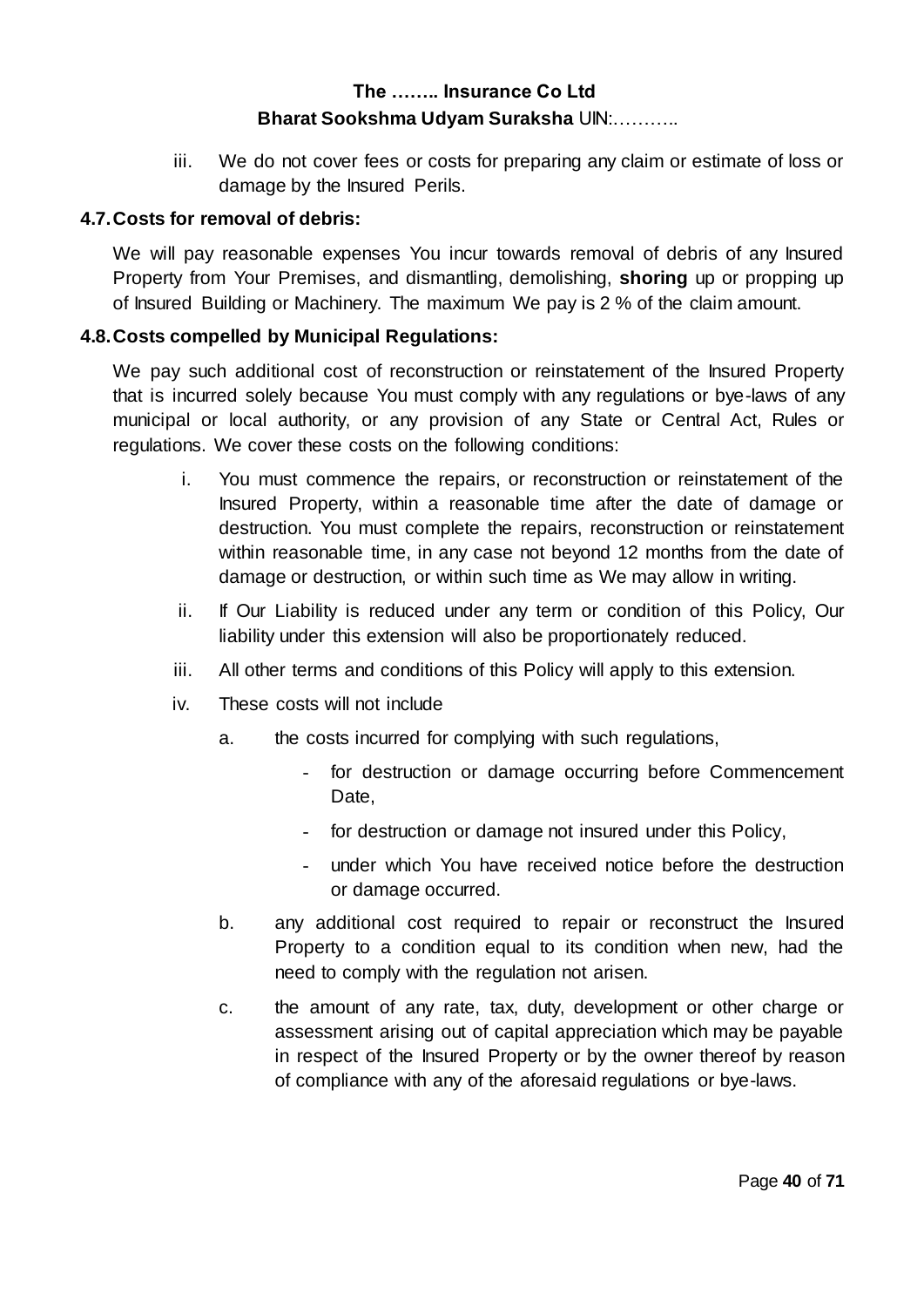#### **Clause D. Exclusions, that is, what We do not cover**

We do not cover losses or expenses, or any loss, damage to, or destruction of the Insured Property, directly or indirectly as a result of or if caused by or arising from events, stated below:

- 1. i. Excess of ₹ 5,000 (Rupees Five Thousand) for each claim. This means that We will deduct ₹ 5000 (Rupees Five Thousand) for each and every loss suffered by You under the terms of this policy.
	- ii. For terrorism risk the Excess shall be as per the clause attached to this policy.
- 2. Your deliberate, wilful or intentional act or omission, or of anyone on Your behalf, or with Your connivance.
- 3. Loss, damage or destruction to any electrical/electronic machine, apparatus, fixture, or fitting by over-running, excessive pressure, short circuiting, arcing, self-heating or leakage of electricity from whatever cause (lightning included). This exclusion applies only to the particular machine so lost, damaged or destroyed. However, any ensuing loss or damage to other insured property due to operation of an insured peril is covered.
- 4. Loss, destruction or damage to the stocks in cold storage premises caused by change of temperature.
- 5. Loss, or damage by spoilage resulting from the retardation or interruption or cessation of any process or operation caused by operation of any of the Insured Events.
- 6. Your Premises or any Insured Building remaining continuously unoccupied for a period of more than 30 days, unless You have obtained prior written approval from Us and such approval is recorded as an endorsement on the Policy.
- 7. War, invasion, act of foreign enemy hostilities or war-like operations (whether war is declared or not), civil war, mutiny, civil commotion amounting to a popular rising, military rising, rebellion, revolution, insurrection or military or usurped power.
- 8. Ionising radiation or contamination by radioactivity from any nuclear fuel or from any nuclear waste from combustion of nuclear fuel, or the radioactive, toxic, explosive or other hazardous properties of any explosive nuclear assembly or nuclear component that is part of it.
- 9. Pollution or contamination, unless
	- i. the pollution or contamination itself has resulted from an Insured Event, in which case only physical damage to the Insured Property is covered, or
	- ii. an Insured Event itself results from pollution or contamination.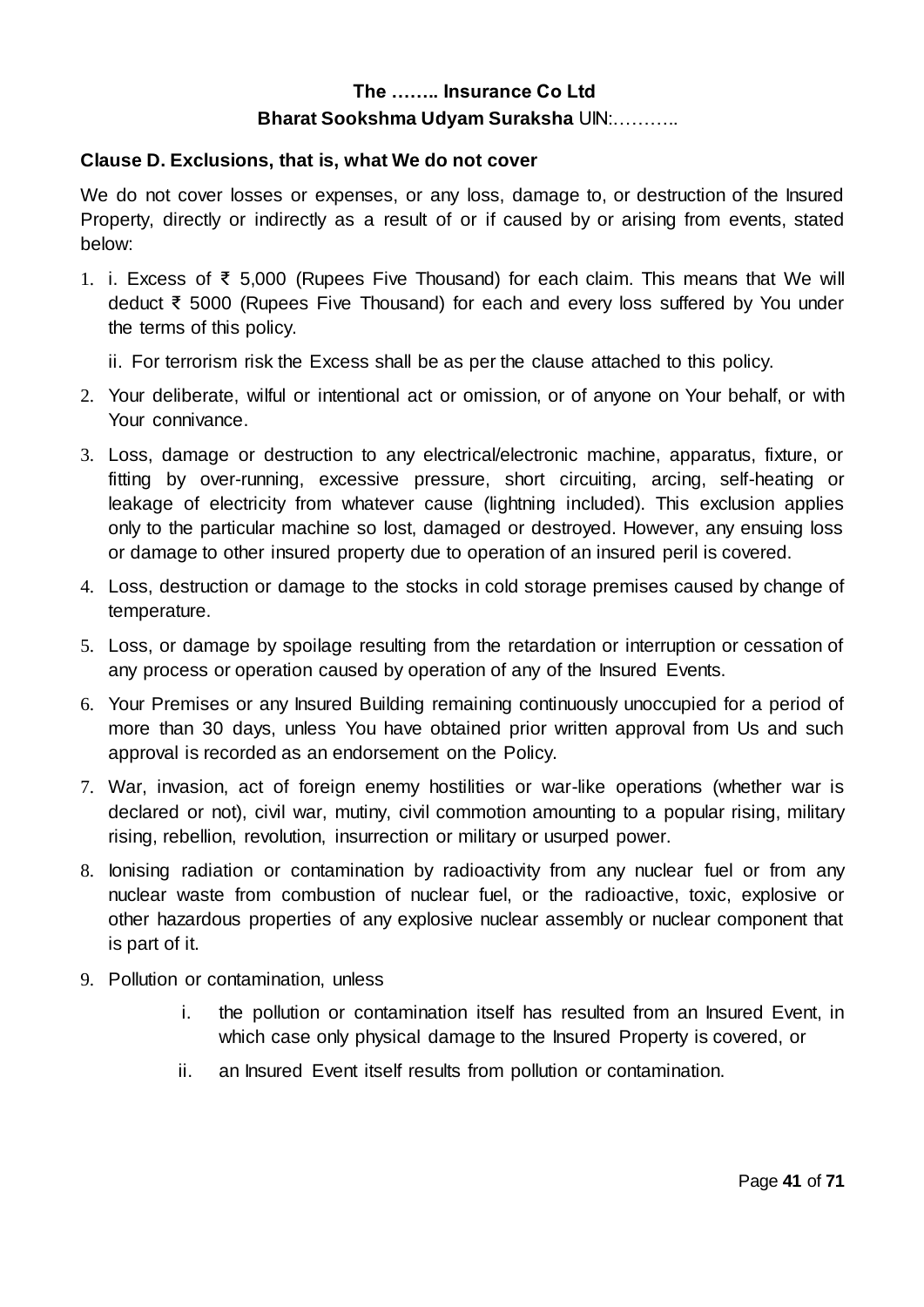- 10. Loss, destruction or damage to bullion or unset precious stones, any curios or works of art unless such amount is declared separately and recorded in the Policy Schedule.
- 11. Loss of any Insured Property which is missing or has been mislaid, or its disappearance cannot be linked to any single identifiable Insured Event.
- 12. Loss or damage to any Insured Property removed from Your Premises to any other place, except
	- i. machinery and equipment temporarily removed for repairs, cleaning, renovation or other similar purposes for a period not exceeding 60 days,
	- ii. Stock covered under **Clause (C) (4.3)** of this Policy -.
- 13. Any reduction in market value of any Insured Property after its repair or reinstatement.
- 14. Loss or damage to any Insured Property or any claim which is covered by a marine policy in force at the time of loss or damage, except in excess of the limits of that policy.
- 15. Any consequential or indirect loss or damage of any description, i.e. losses or extra costs (financial or non-financial) that follow or are a consequence of an Insured Event, like, loss by delay, loss of income or wages or earnings, or of market, or of time, medical expenses, or any costs not covered by this Policy.
- 16. Costs, fees or expenses for preparing any claim.

## **Clause E. What We Pay**

If any Insured Property is physically damaged, lost or destroyed, We will pay You as follows:

- 1. Partial Loss:
	- i. If any Insured Property is a Partial Loss, We will reimburse to You the cost of repairs to the extent required to bring that Property to a condition substantially the same as, but not superior, better or more extensive than its condition if it were new on the date it was damaged.
	- ii. If any Insured Stock is a Partial Loss We will pay You to the extent of the loss of such Partial Loss.
- 2. If Building or Plant and Machinery or Furniture, Fixture, Fittings is a **Total Loss**, We will pay You for
	- i. The Reinstatement/Replacement Value of the Building or Plant and Machinery or Furniture, Fixture, Fittings.
	- ii. Reconstruction of the new building on the same site, or another site. If You reconstruct the new Building or Reinstate the Plant and Machinery or Furniture, Fixture, Fittings on another site We will not pay You more than what We would pay to reconstruct or replace on the same site.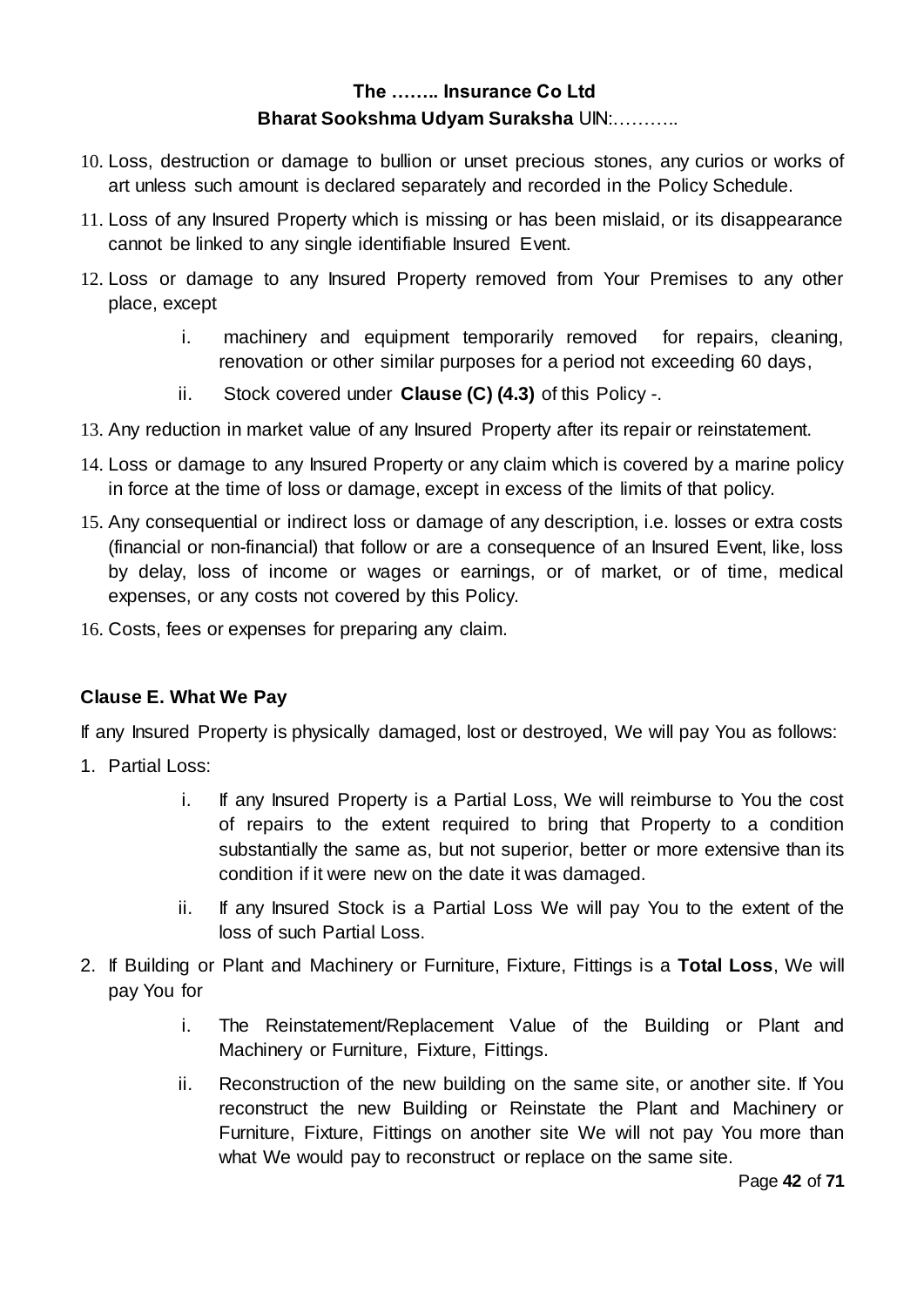- iii. Reinstatement using standard material readily available and in common use for similar type of Building.
- 3. If the Stock is a **Total Loss**, We will pay You as follows:
	- i. landed cost at Your Premises for Stock of raw materials,
	- ii. total manufacturing cost for Stock of finished goods,
	- iii. the input value of Stock in process at the time of loss,
	- iv. The Contract Price in case of goods sold but not dispatched, and lying within Your premises for which You are responsible under the terms of a contract of sale. We will pay Your claim on the basis of the Contract Price, if the sale is cancelled wholly or to the extent of loss or damage caused by an Insured Event covered by this Policy. For the purposes of this para, the value of all goods to which this basis of settlement could apply in the event of loss or damage will also be ascertained on the same basis.
- 4. You must commence the repairs or Reinstatement within a reasonable time after the date of the damage or destruction. You must complete the repairs or Reinstatement within reasonable time, in any case not beyond 12 months from the date of damage of destruction, or within such time as We may allow in writing.
- 5. If You fail to start the work of the repairs or Reinstatement within reasonable time, or to complete the repairs or Reinstatement within time We will pay Your claim based on the Market Value of the Building, Plant and Machinery, Furniture, Fixture, Fittings as the case maybe.
- 6. We will pay the Market Value of the Building, Plant and Machinery, Furniture, Fixture and Fittings at the time it is a Total Loss, but not more than the relevant Sum Insured,
	- i. If the Building cannot be Reinstated or rebuilt due to Municipal, State or Central law, rules, regulations or bye-laws,
	- ii. If You do not wish to Reinstate the Building, Plant and Machinery, Furniture, Fixture, Fittings.
- 7. We will also pay other amounts mentioned in **Clause C (4)** of this Policy

## **NOTE: In any claim, We will not pay more than the relevant Sum Insured, subject to Underinsurance as stated in Clause F of this Policy.**

## **Clause F. Underinsurance**

1. The Sum Insured for each item of Insured Property must be sufficient to pay for Reinstatement/Replacement of that Property on the date of loss. If the Reinstatement/Replacement Value of the Insured Property, in totality, including additions, alterations, erections and new acquisitions, is more than the Sum Insured, except to the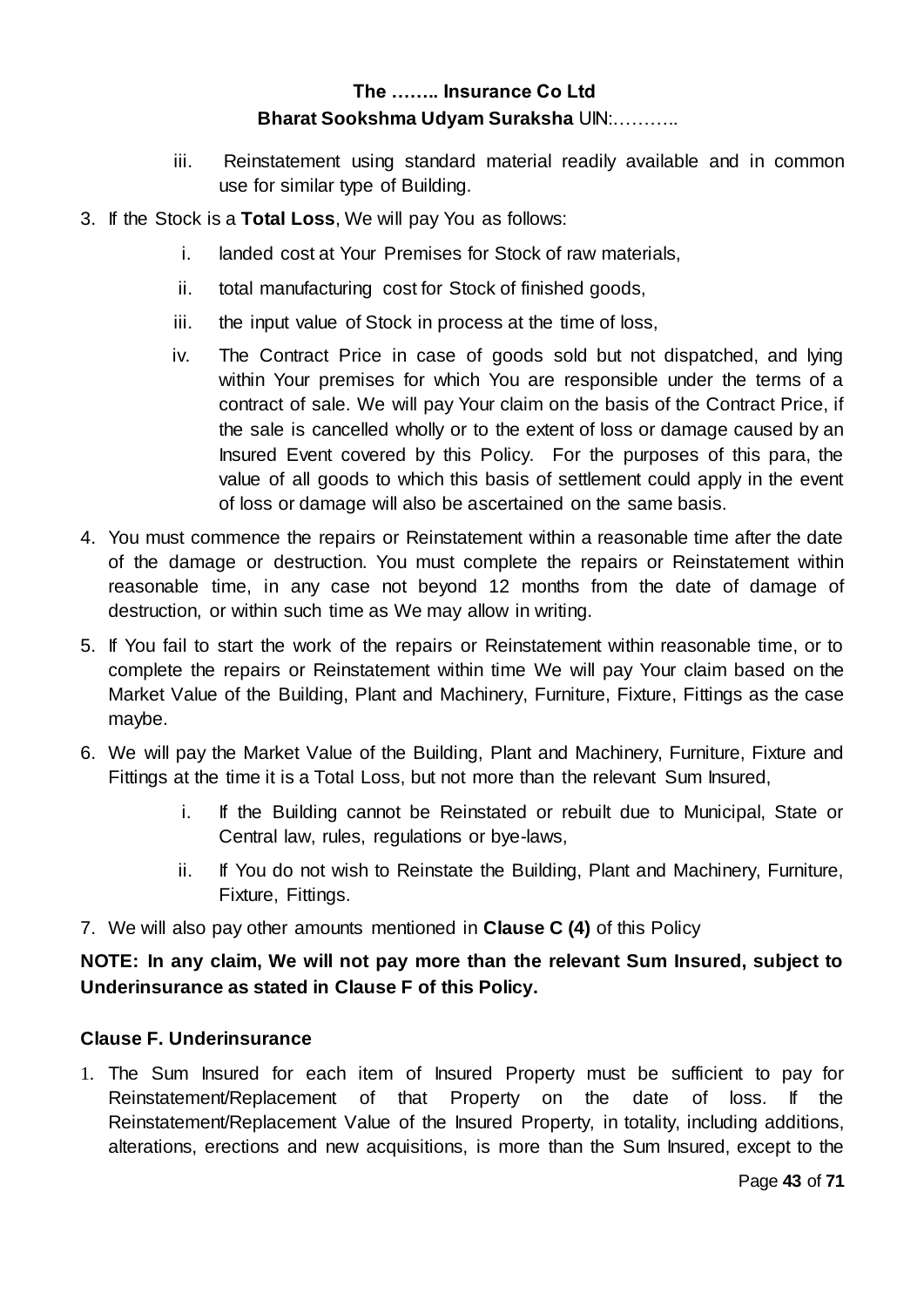extent waived in **Clause F (3)** of this Policy, it amounts to underinsurance, and will reduce proportionate to the difference from the amount that We will pay for Your claim.

- 2. Every item of Insured Property is subject to this condition separately.
- 3. Under this **Bharat Sookshma Udyam Suraksha** Policy, We will waive underinsurance upto 15%.
- 4. If at the time of damage, the Sum Insured applicable to the relevant Buildings, Plant and Machinery, Furniture, Fixture, Fittings, Stocks and other Contents is less than 85% of the value of Insurable Assets You will be responsible for the difference and You will bear a proportionate share of the loss.
- 5. Underinsurance will not apply to **Cover for Specific Contents**.

## **Note: The cost for Reinstatement of additions made to Insured Property during the Policy Period will be reckoned from the date of addition.**

#### **Clause G. Conditions**

#### **I) Your Obligations**

#### **1. Make true and full disclosure in the proposal and related documents**

- i. You have a duty of disclosure to tell Us everything You know, or could reasonably be expected to know, that is relevant to Us for deciding whether to give You insurance cover and on what terms. You owe this duty to disclose such relevant material information even if We have not specifically asked for it. This duty extends to any information or declarations given by anyone else on Your behalf.
- ii. We have agreed to give You insurance cover entirely on the basis of the information You, or anyone on Your behalf, have given Us in the proposal, statements and other declarations and documents (in writing or electronic) about Yourself, the Building, Plant and Machinery, Furniture, Fixture, Fittings, Stocks and other Contents. The correct and complete information You give is the basis of Our contract with You. Our promise to pay is conditional upon the truth of these statements and on the assumption that You, or anyone on Your behalf, has not withheld any material information about Yourself, the Building, Plant and Machinery, Furniture, Fixture, Fittings, Stocks and other Contents.

#### **2. Make true statements and full disclosure in the claim and related documents**

You must also give true and full information in Your claim and submit true documents. If You give any false information or document in the claim, or if You withhold any information or document (written or electronic), We have a right to refuse Your claim. We may also cancel Your policy.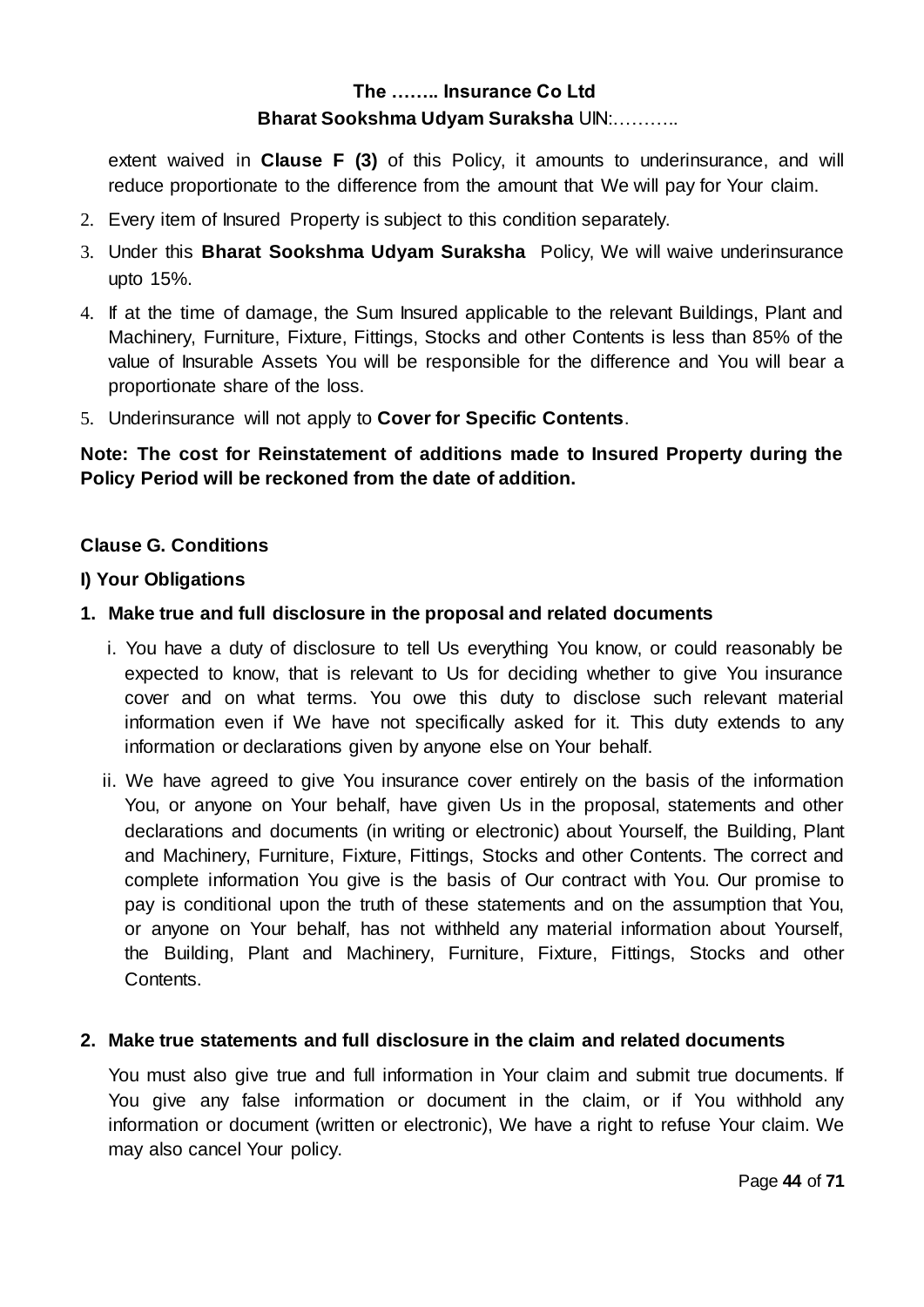#### **3. Obligation to take care:** You must:

- i. ensure that unauthorised persons do not occupy Your Premises.
- ii. whenever Your Premises or any Building in Your Premises is unoccupied, You must ensure that all security procedures on Your Premises are in force.

#### **4. Inform change in circumstances:**

You must inform Us immediately if:

- i. You change the nature of Your Business or any processes,
- ii. You let out Your Premises or any part, or Your Premises will no longer be solely occupied by You,
- iii. You change the use of Your Premises or any Building, or
- iv. Your Premises or any Building remains unoccupied for more than 30 days.

#### **5. Allow inspection and investigation of claim**

You must allow and give full cooperation to the survey/investigation of Your claim by Us. You must allow Us, and any surveyor, officer or other representative that We authorise, to enter Your Premises, inspect it, take photographs and where required permit the scientific testing and investigation of any insured article affected by an insured peril. You must answer all questions asked regarding Your claim truthfully and completely and submit all relevant documents that We will require.

#### **6. Follow claim procedure**

When You suffer any loss or damage to any Insured Property, and wish to make a claim, You must follow all steps stated in this Policy about immediate reporting to Us and to the appropriate Legal Authorities as per **Clause G (IV)** of this Policy**.**

#### **II) Renewal of Policy**

- **1. End of Policy:** This Policy will expire at the end of the Policy Period.
- **2. Application for renewal:** If You wish to renew the Policy, You must apply for renewal before the end of the Policy Period and pay the required premium amount.
- **3. Renewal is not Automatic:** We may seek relevant information from You for the purpose of renewal. We can reject Your renewal only on grounds of mis-representation, nondisclosure of material facts, fraud or non-co-operation on Your part.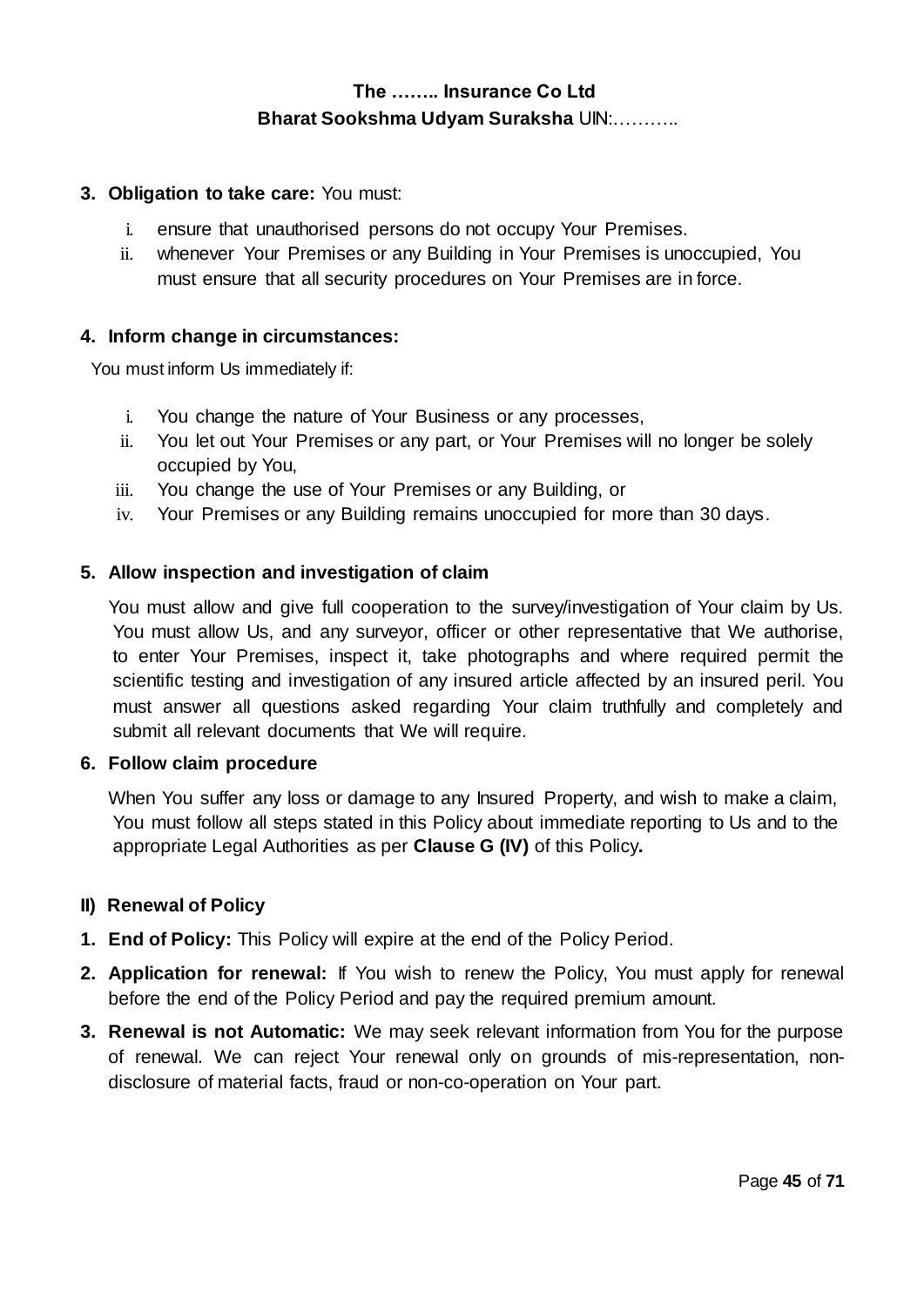#### **III) Cancellation and termination of Policy**

#### **1. Cancellation by You at any time**

- a. You can cancel this Policy at any time by giving Us notice in writing. The Policy will terminate when We receive Your notice.
- b. If You cancel the Policy, We will refund premium as follows:

| Time for which Policy in<br>force | <b>Refund of premium</b> |
|-----------------------------------|--------------------------|
|                                   |                          |
|                                   |                          |

#### **2. Cancellation by Us**

We will not cancel the Policy during the policy period except on the grounds of misrepresentation, non-disclosure of material facts, fraud or non-co-operation on Your part.

#### **3. Automatic termination of the Policy:**

This Policy will automatically end in the following cases:

- a. **Destruction of any Insured Building:** This Policy will automatically end 7 days after any Insured Building collapses or is displaced or destroyed by reason other than any Insured Event. If a separable part of any Insured Building falls down or is destroyed by reason other than any Insured Event, the cover will end for such part or additional structure.
- b. You can apply within 7 (seven) days of such fall or destruction for continuing insurance cover. We may agree, but will not be bound, to continue the cover on revised rates, terms and conditions.
- c. **Change of use or ownership of Insured Property:** The Policy will end in regard to the Insured Property affected, unless You have obtained Our prior consent in writing as an Endorsement on the Policy,
	- i. if You change the trade or manufacture, or the nature of Your occupation, or You change other circumstances relating to the Building or a building containing any Insured Property in such a way as to increase the risk of loss or damage by Insured Events;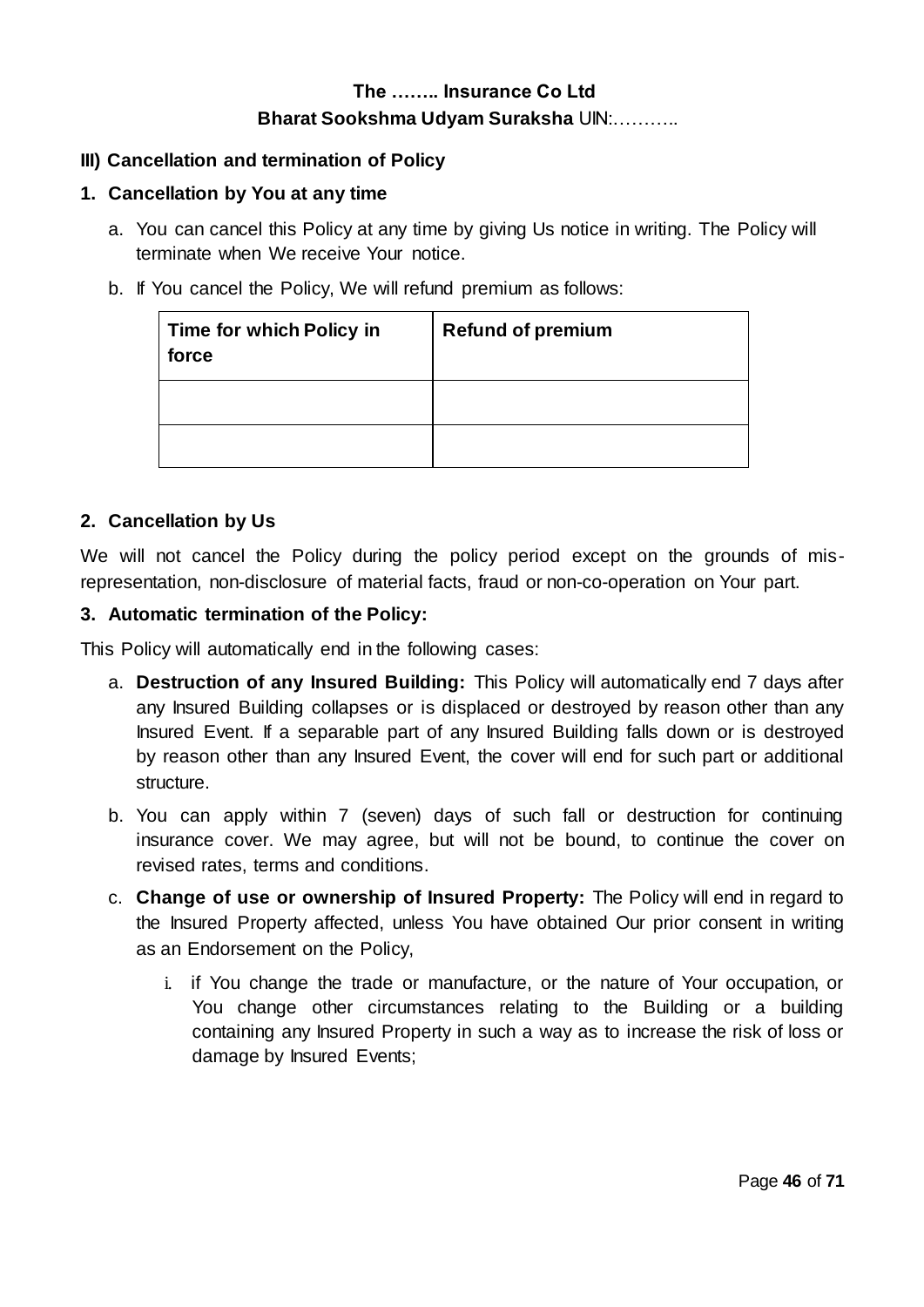- ii. if Your interest in any Insured Property passes to another except by will or operation of law.
- d. **Sale of Insured Property**: This Policy will end when You sell, surrender or release Your interest in any Insured Property or its part.
- e. **Exhaustion of Sum Insured:** If any Insured Property is lost, destroyed or stolen, or is a Total Loss, and We pay You the full Sum Insured for such item, the insurance cover for that item will automatically end. If We pay the total Sum Insured for any claim, this Policy will end.
- f. **Effect of death:** If You are an individual, in the event of Your unfortunate death**,** the Insurance Covers that You have purchased will continue for the benefit of Your legal representative/s during the Policy Period subject to all the terms and conditions of this Policy.
- g. **Policy not invalidated:** The Policy is not invalidated:
	- i. by transfer of Your interest in the Policy by operation of law, if that occurs during the Policy Period. We can continue this policy on same or modified terms in favour of Your legal representatives if they apply for this purpose within 30 days of such transfer.
	- ii. by any act, omission, or alteration unknown to You, or beyond Your control, that increases the risk of loss or damage, if You give notice to Us immediately when You become aware of the act, omission or alteration, and pay additional premium if required; or
	- iii. if Your employees or workmen carry out repairs, maintenance work or minor alterations in the Insured Property.

## **(IV) Claims Procedure**

If You suffer a loss because of an Insured Event, You must make a claim for Your financial loss at Your cost.

The procedure for making a claim is given below. These include things that **You must do**, and that **You must not do**. It is important to comply with these to ensure that it does not prejudice Your claim in any manner.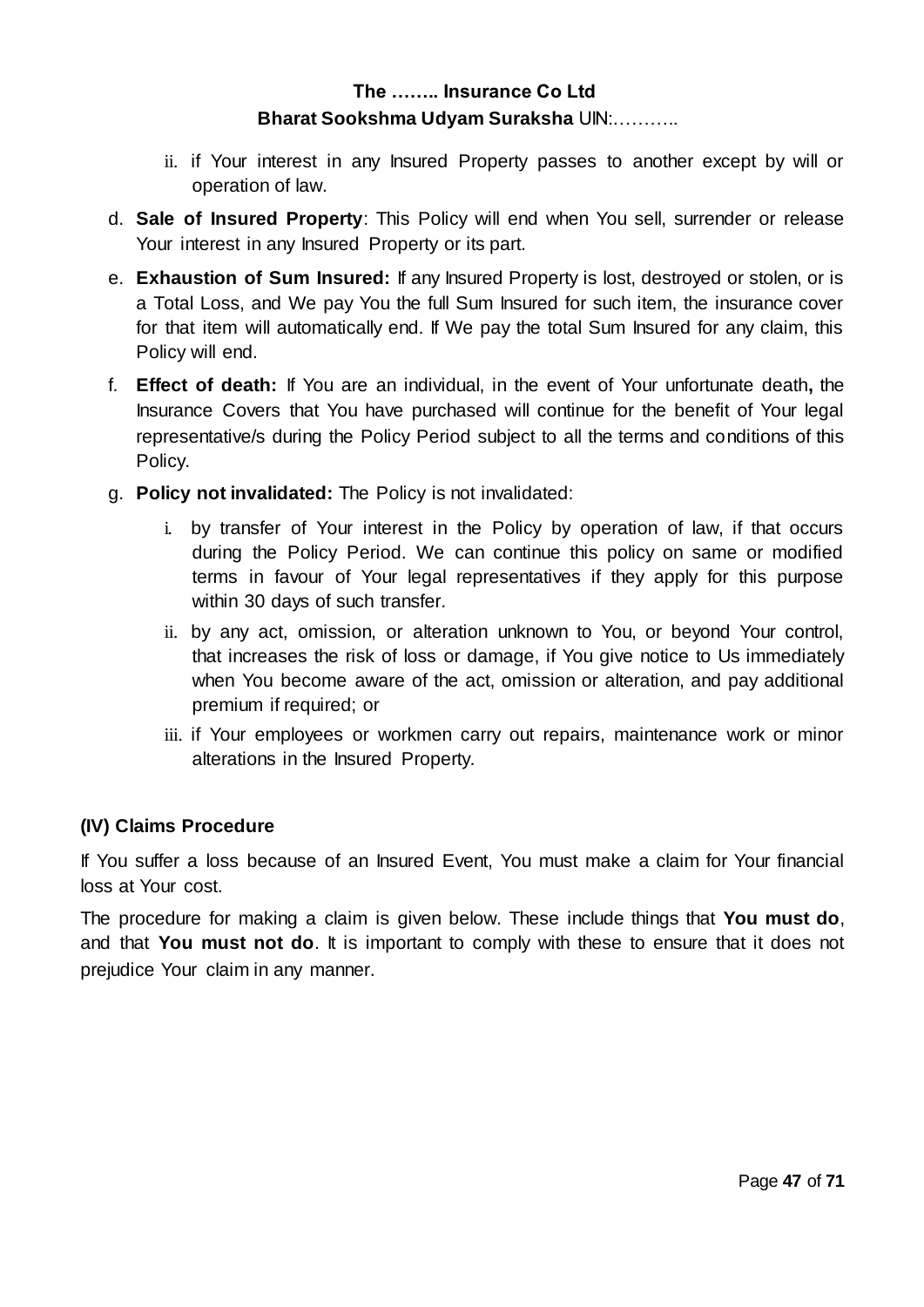#### **1. Immediate notice to Us**

- a. As soon as any loss or physical damage occurs to any Insured Property due to an Insured Event, You must immediately give notice to Us of the loss or damage. This is necessary so that We can survey/investigate the loss or damage.
- b. You can give notice to any of Our offices or call centers.
- c. You must state in this notice
	- i. the Policy Number,
	- ii. Your name,
	- iii. details of report to the police that You made,
	- iv. details of report to any authority that You made,
	- v. details of the Insured Event
	- vi. a brief statement of the loss,
	- vii. particulars of any other insurance of the Insured Property, Your Premises or any other Property on Your Premises.
	- viii.details of loss or damage under Add-ons, if any, and
	- ix. submit photographs of loss or physical damage, wherever possible.

#### **2. Steps to prevent loss and damage**

- a. You must take all reasonable steps to prevent further loss or damage to the Insured Property.
- b. Until We have inspected the Insured Property and Your Premises, and have given Our consent,
	- i. You must not sell, give away or dispose of any damaged items of any property,
	- ii. You must not wash or clean, or remove any damaged item or debris, except for any urgent necessity, and
	- iii. You must not carry out repairs unless such repairs are urgent and You cannot contact Us.

#### **3. Immediate notice to authorities**

a. As soon as any loss or damage occurs to the Insured Property,You must give immediate report to appropriate legal authorities. For example,You must report to the fire brigade of the local authority and the police if there is damage by fire/ explosion / implosion or lightning. In case of subsidence/ landslide/ rockslide, You must inform the District Administration. In the event of impact damage of any kind or Riot Strikes,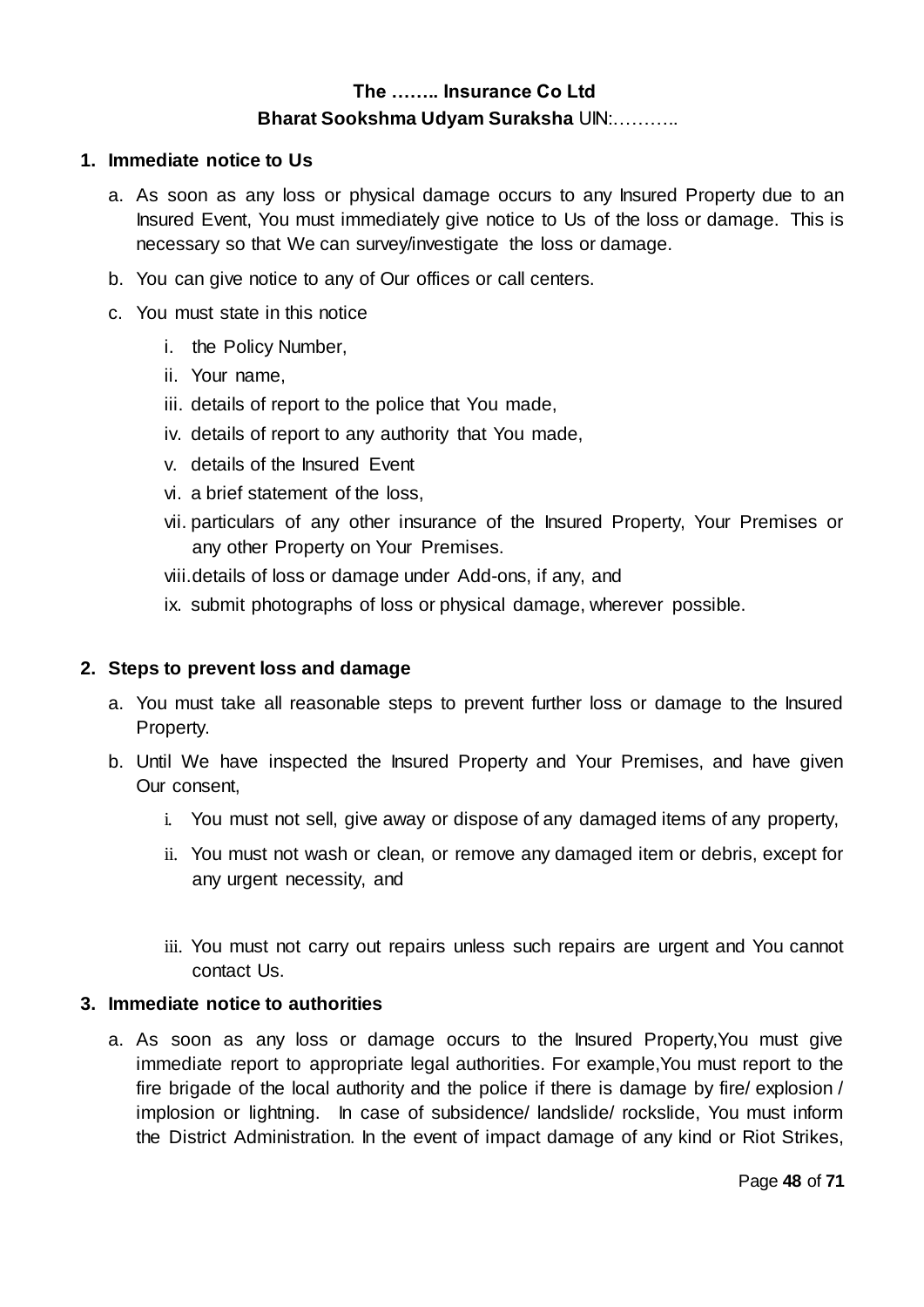Malicious acts and acts of terrorism, You must inform the police. If there is a theft within 7 (seven) days following an Insured Event, You must inform the police.

b. We may, but not necessarily, waive this condition if We are satisfied that by reason of extreme hardship it was not possible for You or any other person on Your behalf to give such report.

#### **4. Submit claim**

- i.
- a. You must submit Your claim in Our claim-form at the earliest opportunity, but within 30 days from the date You first notice the loss or damage. The claim form is available in any of Our branches, and on Our web-site.
- b. You must state in Your claim the details of any other insurance policy that covers the damage or loss for which You have filed Your claim, whether You have purchased such other insurance, or someone else has purchased it for You.
- ii. We shall not be liable for any loss or damage after the expiry of 12 months from the happening of the loss or damage unless the claim is the subject of pending action or arbitration. If We disclaim liability for a claim You have made and if the claim is not made a subject matter of a suit in a court of law within a period of 12 months from the date of disclaimer , the claim shall not be recoverable hereunder.

## **5. Establish loss**

You must prove that the Insured Event has occurred, and the extent of loss or physical damage You have suffered with full details.

- i. You must support Your claim for Insured Property with Plans, specification books, vouchers, invoices pertaining to costs incurred by You for reconstruction/replacement/repairs.
- ii. You must allow Us, Our officers, surveyors or representatives to inspect the Insured Property, and to take measurements, samples, damaged items or parts, and photographs that are relevant.
- iii. You must give Us authority to see the relevant records and get information about the Event and Your loss from the police or any other authority.
- iv. You must give Us, when We request, any additional information that We require for verifying Your claim.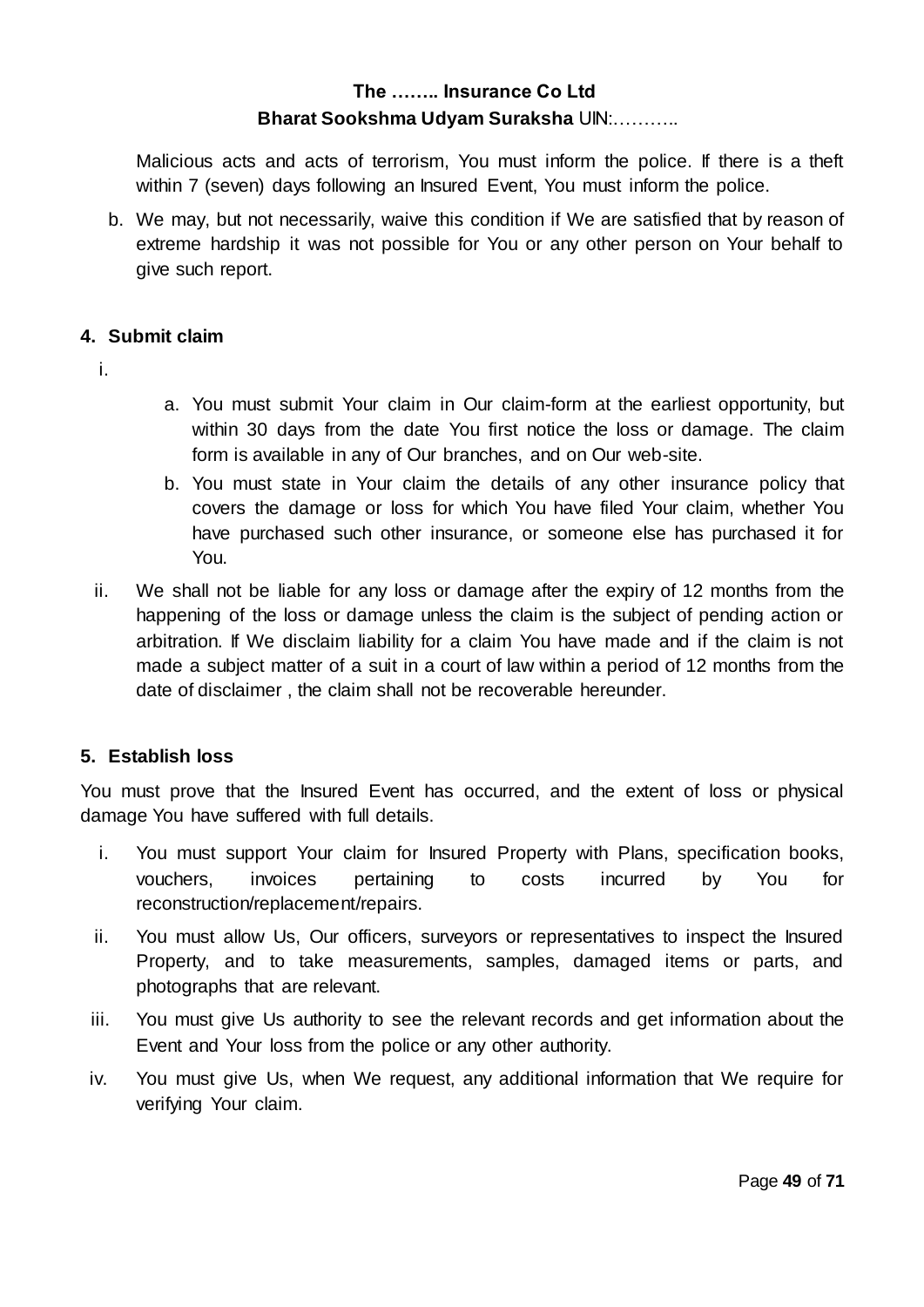#### **6. Fraudulent claim**

If You, or anyone on Your behalf, make a claim which is false or fraudulent, or support a claim with any false or fraudulent statement or documents:

- i. We will not pay the claim,
- ii. We can cancel the Policy: in such a case, You will lose all benefits under this Policy and premium that You have paid,
- iii. We can also inform the police, and start legal proceedings against You.

#### **7. Other insurance**

- i. If You have any other policy with Us or any other Insurance Company (taken by You or by anyone else for You) covering in whole or in part any claim that You have made under this Policy, You have a right to ask for settlement of Your claim under any of these policies.
- ii. If You choose to claim under this Policy from Us, We will settle Your claim within the limits and the terms and conditions of this Policy.
- iii. After We pay the amount under Your claim, We have the right to ask for contribution from the Insurers that have given You the other policies.
- iv. We will ensure that Our actions do not impose any liability on You.

#### **8. Our rights relating to Insured Property**

- i. We must investigate/survey to confirm that Your claim is covered by this Policy. For this purpose, We will give You notice and request Your cooperation as follows:
	- a. We and Our representatives will visit Your Premises and inspect the Insured Property,
	- b. We will ask You to give to Us any items of the Contents of Your Premises, and hold it with Us for the purposes of examination, testing, or any other investigation, or
	- c. We will dispose of or deal with or sell any item of the Contents of Your Premises for which loss We have paid completely.
- ii. We will ensure that Our actions will not impose any liability on You.

#### **9. Recovery action by Us**

i. When We accept and pay Your claim under the Policy, We can start legal proceedings to recover the amount or property from the third party who has caused the loss or damage to the Insured Property. You must give authority to Us to take such action and exercise this right effectively, when We request You, whether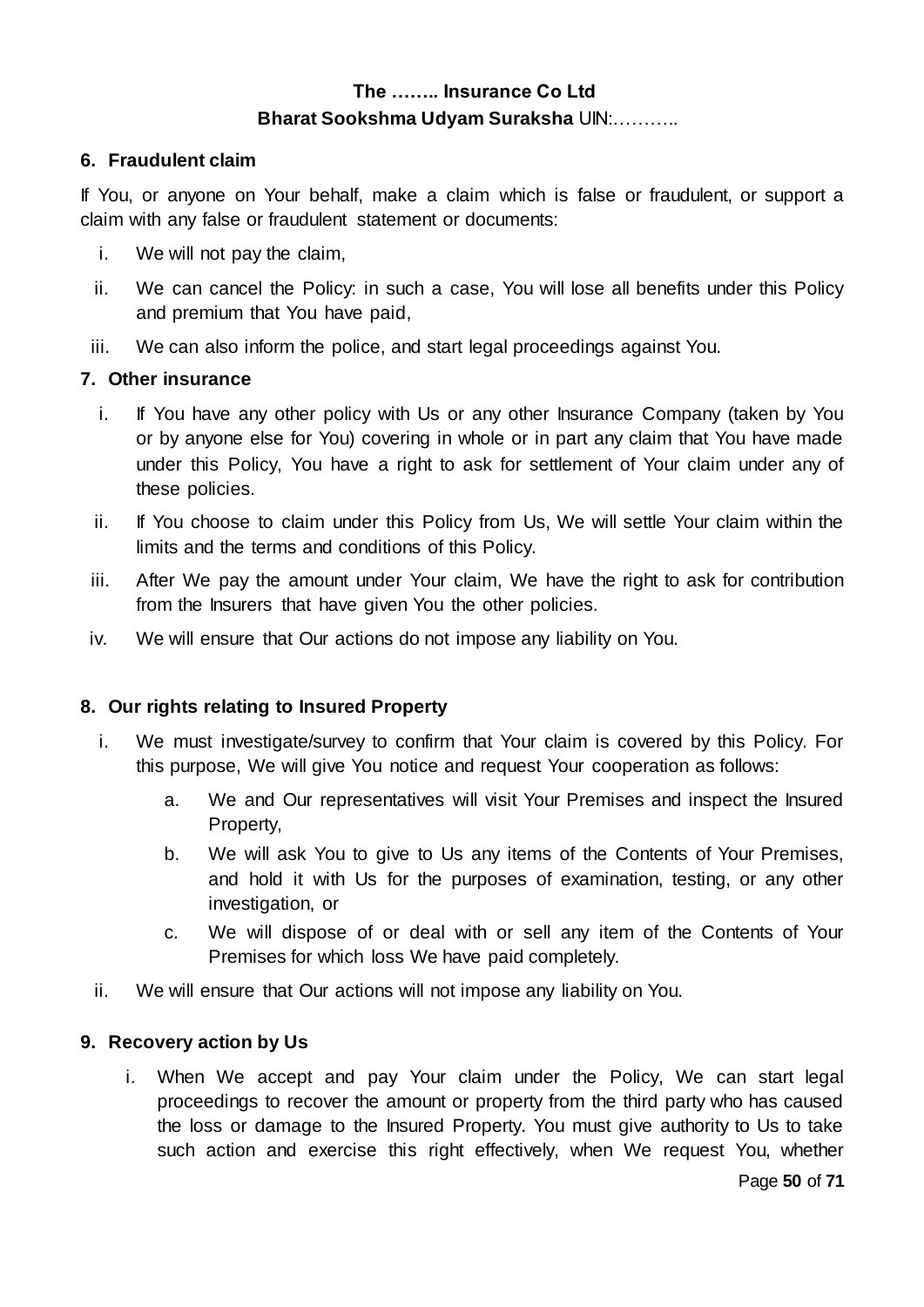before or after making payment of Your claim. You must give all information, cooperation, assistance and help for this purpose. You must not do anything which will prejudice Our right.

- ii. Any amount We recover from such person will be applied first to the costs of the legal proceedings and recovery, then to the claim amount We have paid or must pay to You. We will pay You any balance.
- iii. You can start legal proceedings against any person who has caused the loss or damage only with Our prior consent, and on conditions that We will impose. You must not compromise or settle any claim against such person without Our consent. If You recover any amount from such person, You must return to Us the amount We have paid for Your claim. We can take over the conduct of legal proceedings that You have started and continue the proceedings in Your name.

#### **Clause H. Changes to covers**

- 1. You can choose to make changes to the covers of this Policy, for example, take additional cover or increase or reduce any Sum Insured. You must make a proposal or request for any change. It will be effective only after We have accepted Your proposal, and You have paid the additional premium, where applicable.
- 2. This Policy (including the Policy Schedule, the proposal, declarations, the Endorsements) consists of the entire contract between You and Us.

#### **Clause I. Other details**

#### **1. Designation of Insured Property**

For the purpose of determining under which item any Property is insured, We agree to accept the designation under which such Property appears in Your books of account.

#### **2. Notices**

- i. We will send any notice, letter or communication in writing to You at Your address mentioned in the Policy Schedule, and to Your email address that You have registered with Us.
- ii. You will send any notice, letter, intimation or communication in writing to Us at the branch office where You purchased the Policy. You can also send it at the address mentioned in the Policy Schedule. You shall not send any notice etc. to the insurance agent, broker or any other entity. They are not authorised to receive notices etc. on Our behalf.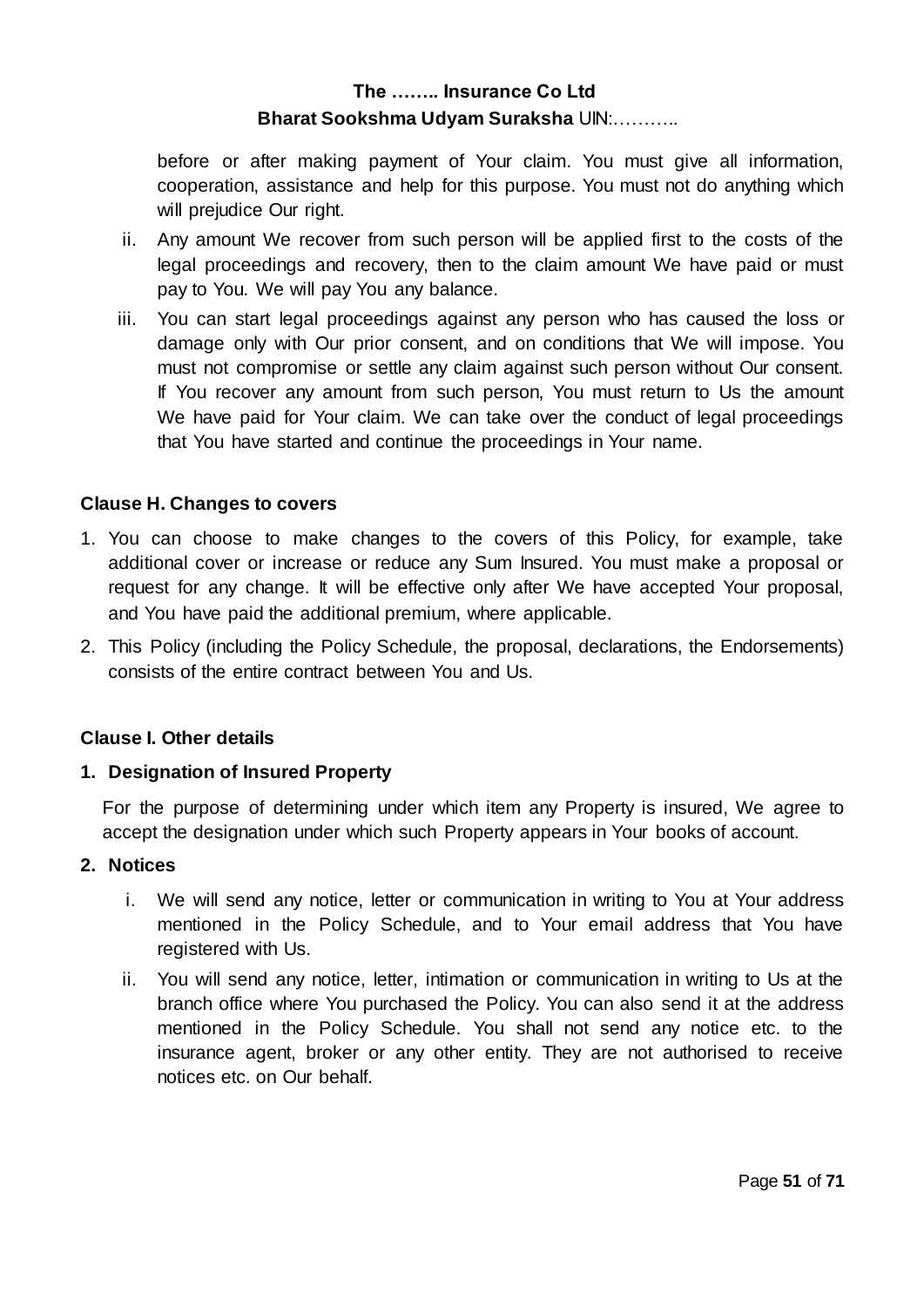#### **3. Applicable law and jurisdiction**

This Policy will be subject to the laws of India, and to the jurisdiction of courts in India.

#### **4. Arbitration**

If any dispute or difference arises between You and Us regarding the amount of claim to be paid under this policy (liability having been admitted by Us), such difference shall independently of all other questions, be referred to the decision of a sole arbitrator to be appointed in writing by You and Us or if You and We cannot agree upon a single arbitrator within 30 days of either of Us opting for arbitration, the same shall be referred to a panel of three arbitrators comprising of two arbitrators, one to be appointed by each of Us, to the dispute/difference and the third arbitrator to be appointed by such two arbitrators and arbitration shall be conducted under and in accordance with the provisions of the Arbitration and Conciliation Act, 1996.

#### **Clause J. Grievances**

If You have a grievance about any matter relating to the Policy, or Our decision on any matter, or the claim, You can address Your grievance as follows:

#### **1. Our Grievance Redressal Officer**

You can send Your grievance in writing by post or email to Our Grievance Redressal Officer at the following address:

Address including email ……………………………

#### **2. Consumer Affairs Department of IRDAI**

a. In case it is not resolved within 15 days or if You are unhappy with the resolution You can approach the Grievance Redressal Cell of the Consumer Affairs Department of IRDAI by calling Toll Free Number 155255 (or) 1800 4254 732 or sending an email to [complaints@irdai.gov.in.](mailto:complaints@irdai.gov.in) You can also make use of IRDAI's online portal - Integrated Grievance Management System (IGMS) by registering Your complaint at [igms.irda.gov.in.](http://igms.irda.gov.in/)

b. You can send a letter to IRDAI with Your complaint on a Complaint Registration Form available [by clicking here.](http://www.policyholder.gov.in/uploads/CEDocuments/complaintform.pdf) You must fill and send the Complaint Registration Form along with any documents by post or courier to General Manager, Insurance Regulatory and Development Authority of India (IRDAI), Consumer Affairs Department- Grievance Redressal Cell, Sy.No.115/1,Financial District, Nanakramguda, Gachibowli, Hyderabad-500032**.**

c. You can visit the portal [http://www.policyholder.gov.in](http://www.policyholder.gov.in/) for more details.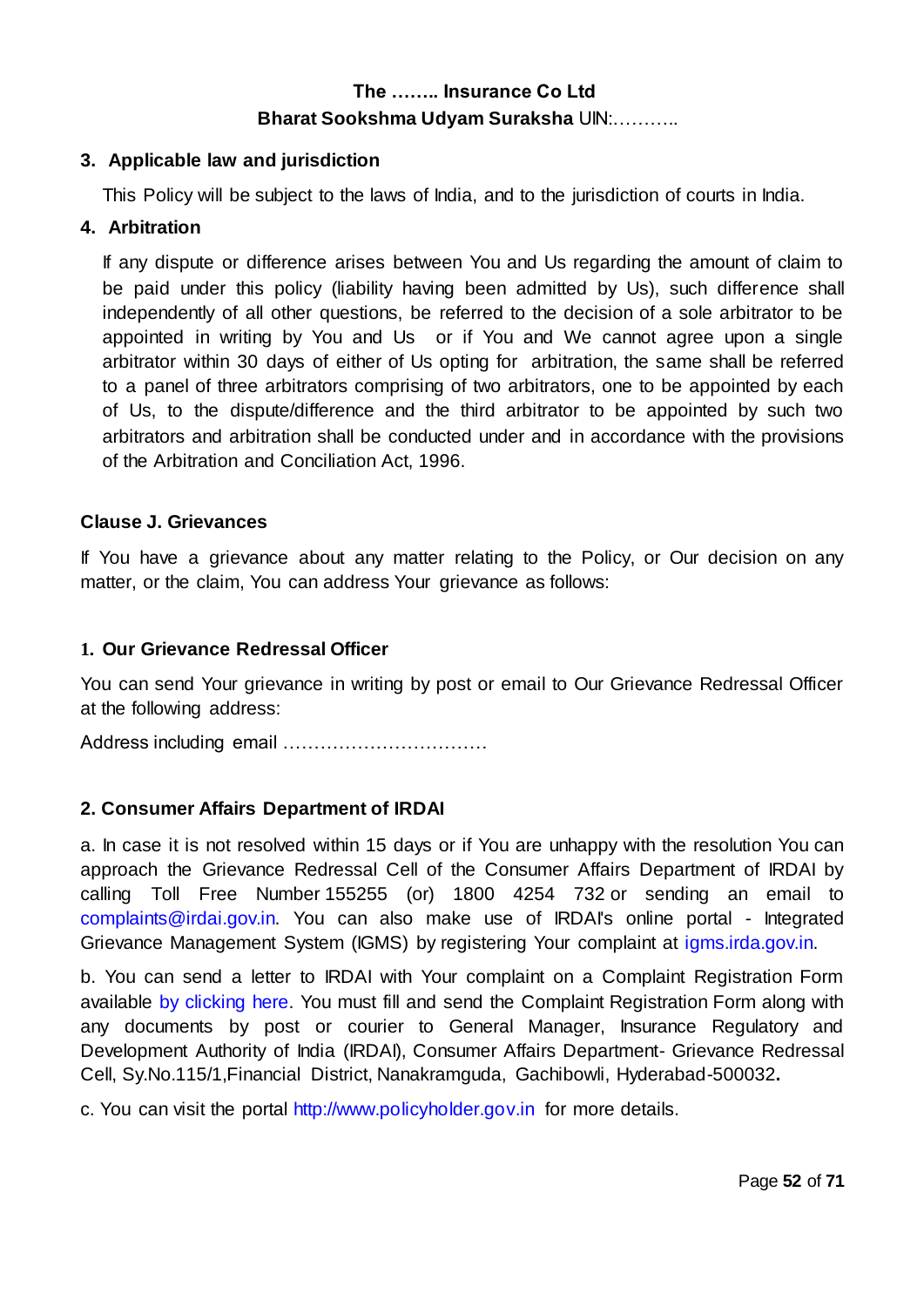#### **3. Insurance Ombudsman**

You can also approach the Insurance Ombudsman, depending on the nature of grievance and the financial implication, if any. Information about Insurance Ombudsmen, their jurisdiction and powers is available on the website of the Insurance Regulatory and Development Authority of India (IRDAI) at [www.irdai.gov.in,](http://www.irdaindia.org/) or of the General Insurance Council at [www.generalinsurancecouncil.org.in,](http://www.generalinsurancecouncil.org.in/) the Consumer Education Website of the IRDAI at [http://www.policyholder.gov.in,](http://www.policyholder.gov.in/) or from any of Our Offices.

#### **Note: Insurer to give details of Insurance Ombudsmen.**

#### **Clause K. Information about Us**

The … … … … … Insurance Company Limited Address Web: E-mail Customer Service: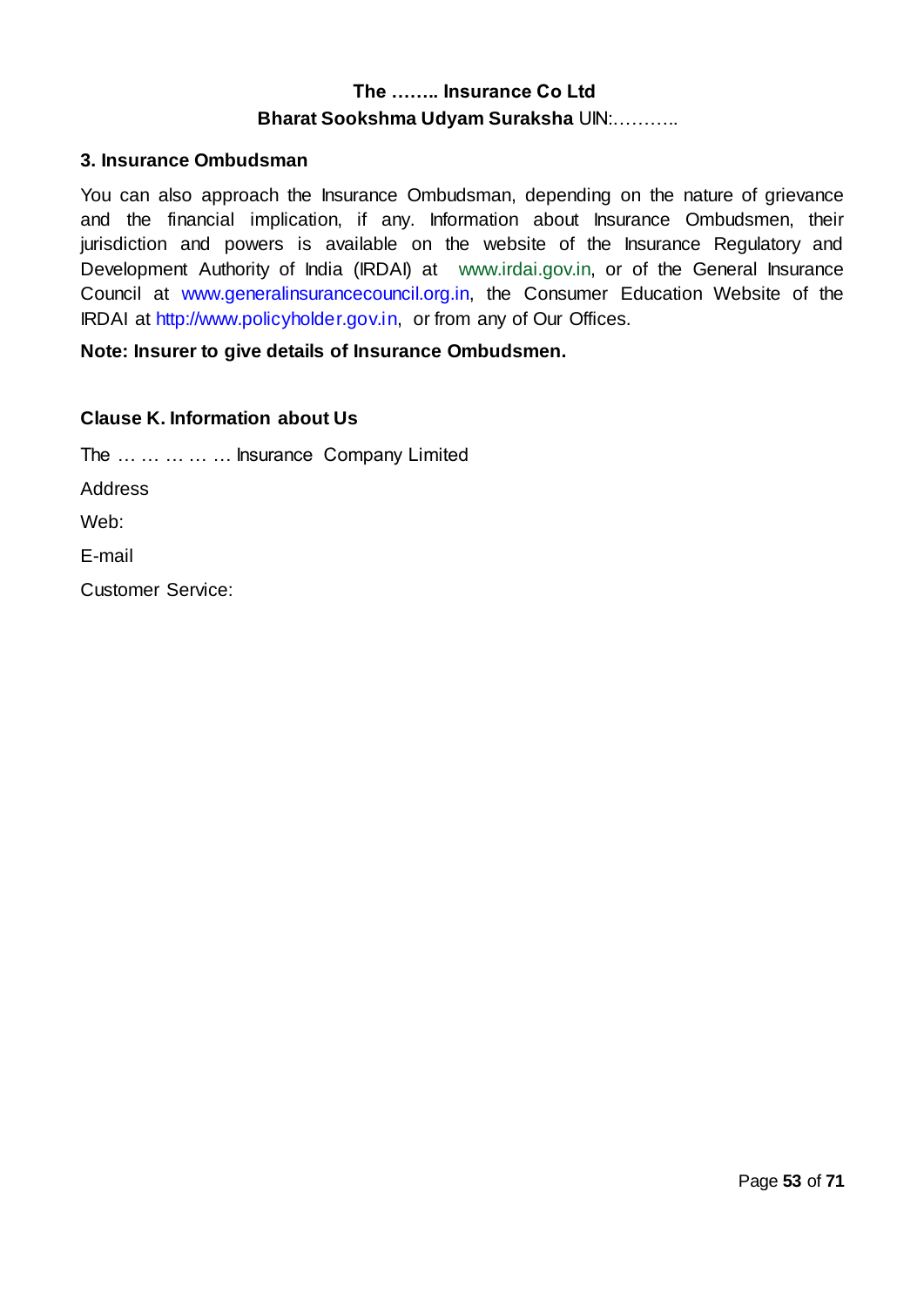**Standard Key Features Document (KFD)**

Page **54** of **71**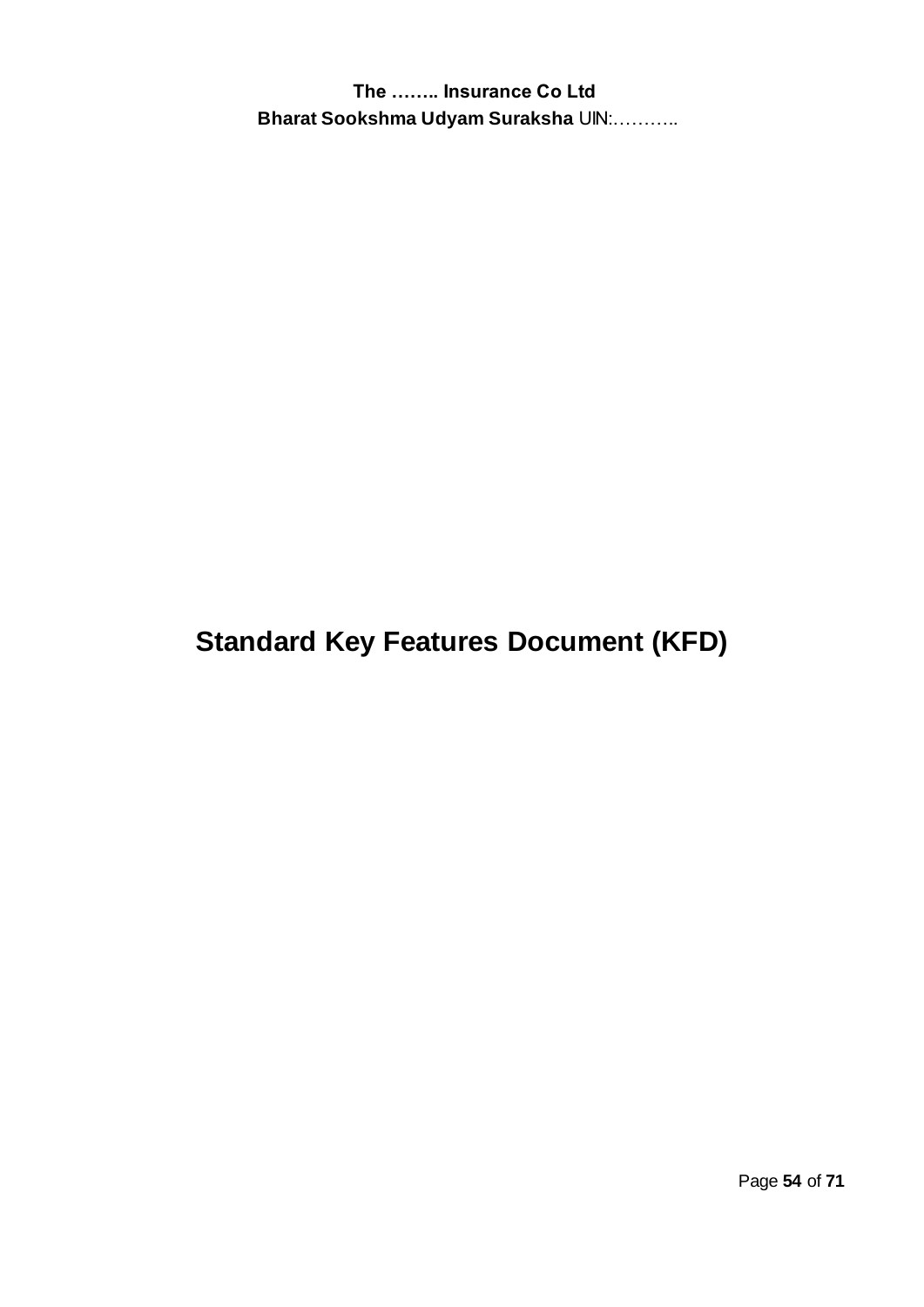# **Key Features Document (KFD)**

## *Introduction*

This document gives the important features of Our **Bharat Sookshma Udyam Suraksha** Policy. Here, We describe the policy and answer Your questions. Read it carefully before You buy this Insurance Cover, and keep it safe for future reference.

## *What is the Insurance Cover under this policy?*

The **Bharat Sookshma Udyam Suraksha** Policy gives insurance cover to Your property relating to Your business. Under this policy, We agree to pay You for the loss You suffer when unexpected events cause physical loss, damage or destruction of building and structures, plant and machinery, stock and other assets relating to Your business.

#### This **Policy gives three types of covers:**

**1. Standard Cover** for the building and structures, plant and machinery, stock and other assets relating to Your business.

**2. In Built Covers**: Under the Standard Cover if We agree to pay Your claim for loss or damage to Insured Property, We will also pay for the following loss or damage and expenses.

- i. **Additions, alterations or extensions:** Property that You erect, acquire or add during the Policy Period is covered upto 15% of the sum insured for that item (excluding stocks).
- ii. **Stocks on floater basis:** Loss to stocks located at more than one named location.
- iii. **Temporary removal of stocks:** Loss to stocks temporarily removed to other premises for fabrication, processing or finishing upto 10% of value.
- iv. **Cover for Specific Contents**: Cover for money upto ₹50,000 (Rupees Fifty Thousand) during the policy period, cover for documents such as deeds, manuscripts, business books, plans, drawings, securities etc., upto ₹50,000 (Rupees Fifty Thousand) during the policy period, cover for computer programmes, information and data upto ₹ 5 Lakh (Rupees Five Lakh) during the policy period and cover for personal effects of employees, Directors and visitors upto ₹15,000 ( Rupees Fifteen Thousand ) per person for a maximum of 20 (twenty) persons during the policy period.
- v. **Start Up Expenses:** Start-up cost incurred by You, consequent upon a loss or damage due to insured events upto ₹ 1 lakh ( Rupees One Lakh) during the policy period.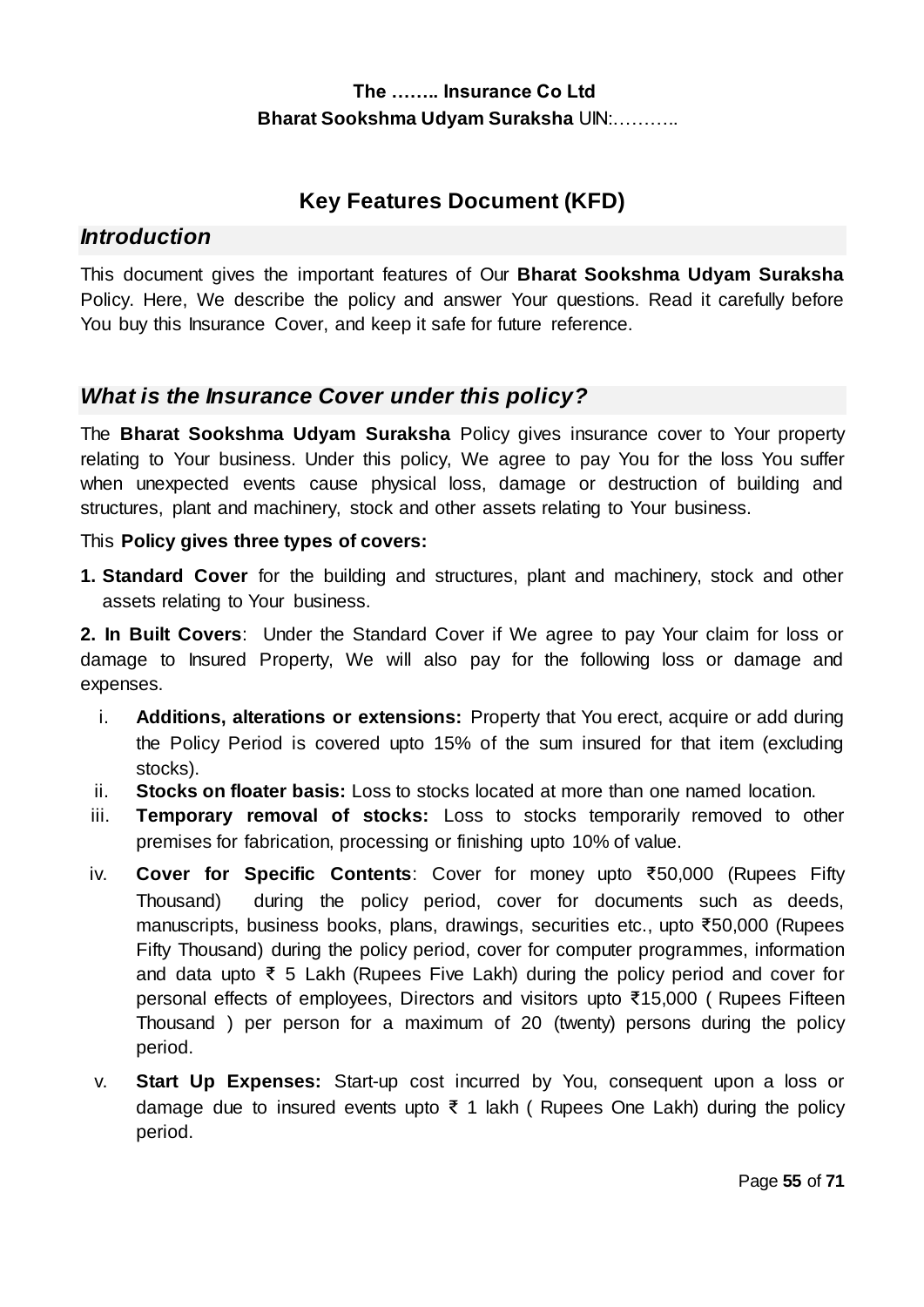- vi. **Professional fees:** Reasonable fees of architects, surveyors and consulting engineers upto 5% of the claim amount
- vii. **Cost of Removal of debris**: Reasonable expenses for removal of debris upto 2 % of the claim amount.
- viii. **Costs compelled by Municipal Regulations**: Additional cost of reconstruction of property incurred solely for complying with municipal regulations.

# *Standard Add-on*

You can purchase the following standard Add-on on payment of additional Premium.

**Declaration Policy for Stocks:** Cover for frequent fluctuations in stock/stock values on declaration basis.

# *How does the Bharat Sookshma Udyam Suraksha Policy help me?*

If the building and structures, plant and machinery, stock and other assets relating to Your business are lost, damaged or destroyed because of unexpected events that occur during the period of this policy, We provide insurance cover as follows:

| <b>Your loss</b>                        | <b>Condition</b>         | We pay, but not more than the          |
|-----------------------------------------|--------------------------|----------------------------------------|
|                                         |                          | <b>Sum Insured</b>                     |
| Property<br><b>Insured</b><br>Any<br>is | You have repaired        | Cost of repairs                        |
| damaged.                                | such property.           |                                        |
| (Partial Loss)                          |                          |                                        |
| If any Insured Stock is damaged         |                          | Extent of the loss of such Partial     |
| (Partial Loss)                          |                          | Loss                                   |
| Building<br>or Plant<br>Any<br>and      | You<br>rebuilt  <br>have | Reinstatement Value                    |
| Machinery or Furniture, Fixture,        | building<br>the<br>or    |                                        |
| Fittings is completely destroyed.       | reinstated<br>such       |                                        |
| (Total Loss)                            | property.                |                                        |
| Stock is completely                     |                          | a) For raw material: Landed Cost       |
| destroyed.                              |                          | at Your Premises.                      |
| (Total Loss)                            |                          | b) For stock in process: Input Cost    |
|                                         |                          | of the stock at the time of            |
|                                         |                          | damage,                                |
|                                         |                          | finished<br>For<br>stock:<br>the<br>C) |
|                                         |                          | Manufacturing Cost<br>the<br>οf        |
|                                         |                          | Finished Stock or the Contract         |
|                                         |                          | <b>Price</b> of goods sold but not     |
|                                         |                          | delivered                              |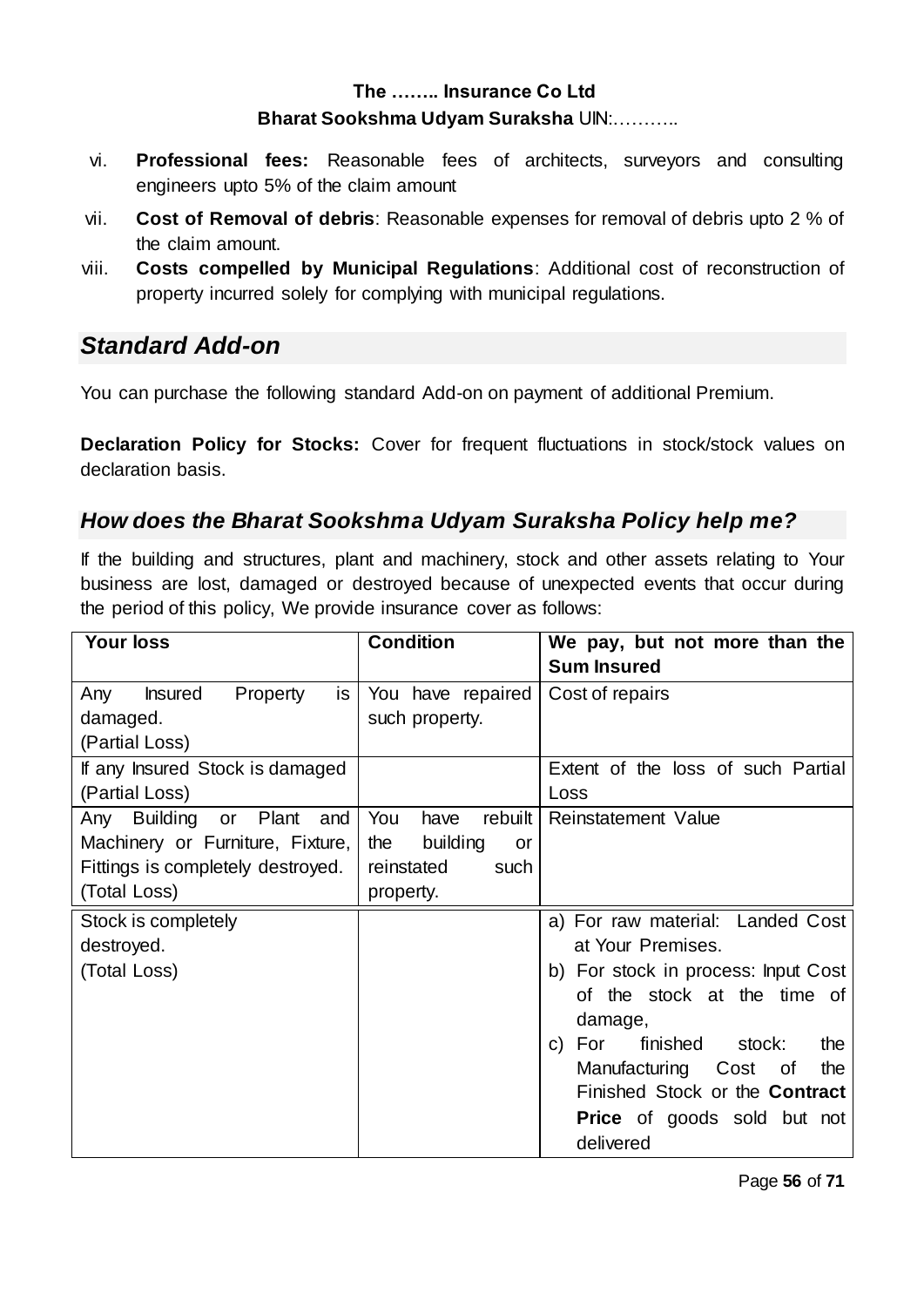| Any          |  |                                                |           |  |  | Building, Plant and You have not Market Value (Reinstatement Value        |
|--------------|--|------------------------------------------------|-----------|--|--|---------------------------------------------------------------------------|
|              |  |                                                |           |  |  | Machinery, Furniture, Fixture   rebuilt the building   less Depreciation) |
|              |  | and Fittings is completely or reinstated other |           |  |  |                                                                           |
| destroyed.   |  |                                                | property. |  |  |                                                                           |
| (Total Loss) |  |                                                |           |  |  |                                                                           |
|              |  |                                                |           |  |  |                                                                           |

# *Does the Bharat Sookshma Udyam Suraksha cover the entire claim?*

We pay Your claim if it is admissible under the terms and conditions of the **Bharat Sookshma Udyam Suraksha** Policy. A provision of 'Excess' applies to each claim, that means, You must bear for each claim ₹ 5000 ( Rupees Five Thousand) and We will pay the remaining amount of admissible claim. For terrorism risk Excess will be as per the clause attached to the policy.

## *Which unexpected events does it cover?*

We pay for physical loss or damage, or destruction caused to Insured Property by the following unforeseen events. The events covered are given in the Column A and those not covered in respect of these events are given in Column B.

|    | <b>Column A</b>                                                                                  | <b>Column B</b>                                                                                                                                                                                                                |
|----|--------------------------------------------------------------------------------------------------|--------------------------------------------------------------------------------------------------------------------------------------------------------------------------------------------------------------------------------|
|    | physical loss<br>We cover<br>damage, or destruction caused to<br>the Insured Property by         | or <b>We do not cover</b> loss or damage,<br>or<br>destruction caused to the Insured Property by                                                                                                                               |
| 1. | Fire, including due to its own<br>fermentation, or natural heating<br>or spontaneous combustion. | caused by<br>a its undergoing any heating or<br>drying<br>process, or<br>b. burning of Insured Property by order of any<br>Public Authority.                                                                                   |
| 2. | Explosion or Implosion                                                                           | a. caused to boilers, economizers or other<br>vessels, machinery or apparatus in which<br>steam is generated, or their contents,<br>resulting from their own explosion or<br>implosion, or<br>b. caused by centrifugal forces. |
| 3. | Lightning                                                                                        |                                                                                                                                                                                                                                |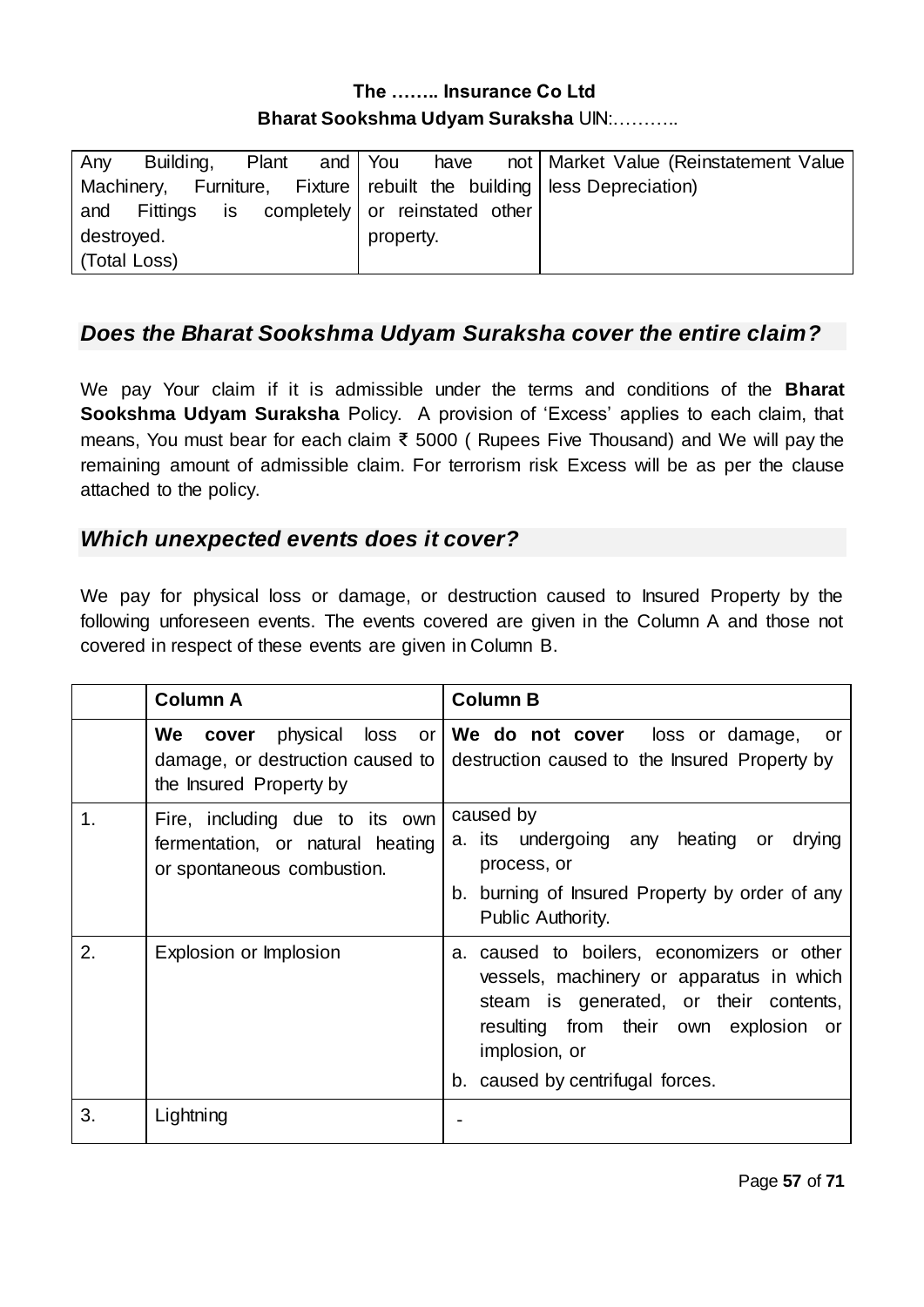|     | <b>Column A</b>                                                                                                                                                                     | <b>Column B</b>                                                                                                                                                                                                                                                                                                                                                                |
|-----|-------------------------------------------------------------------------------------------------------------------------------------------------------------------------------------|--------------------------------------------------------------------------------------------------------------------------------------------------------------------------------------------------------------------------------------------------------------------------------------------------------------------------------------------------------------------------------|
|     | physical<br>We<br>loss<br>cover<br>or<br>damage, or destruction caused to<br>the Insured Property by                                                                                | We do not cover<br>loss or damage,<br>or<br>destruction caused to the Insured Property by                                                                                                                                                                                                                                                                                      |
| 4.  | Earthquake, volcanic eruption, or<br>other convulsions of nature                                                                                                                    |                                                                                                                                                                                                                                                                                                                                                                                |
| 5.  | Storm,<br>Cyclone,<br>Typhoon,<br>Tempest, Hurricane,<br>Tornado,<br>Tsunami, Flood and Inundation,                                                                                 |                                                                                                                                                                                                                                                                                                                                                                                |
| 6.  | Subsidence of the land on which<br>Your Premises stand, Landslide,<br>Rockslide                                                                                                     | caused by<br>a. normal cracking, settlement or bedding<br>down of new structures,<br>b. the settlement or movement of made up<br>ground,<br>c. coastal or river erosion,<br>d. defective design or workmanship or use of<br>defective materials, or<br>e. demolition, construction,<br>structural<br>alterations or repair of any property, or<br>ground works or excavations. |
| 7.  | Bush Fire, Forest Fire, Jungle<br>Fire                                                                                                                                              |                                                                                                                                                                                                                                                                                                                                                                                |
| 8.  | Impact damage of any kind, i.e.,<br>damage caused by impact of, or<br>collision caused by, any external<br>physical<br>object (e.g. vehicle,<br>falling trees, aircraft, wall etc.) | a. caused<br>by pressure waves caused by<br>aircraft or other aerial or space devices<br>travelling at sonic or supersonic speeds.<br>b. b)caused by vehicle, animal or aircraft<br>belonging to or owned by Insured or their<br>employee<br>while acting in course<br>0f<br>employment.                                                                                       |
| 9.  | Missile testing operations                                                                                                                                                          | $\blacksquare$                                                                                                                                                                                                                                                                                                                                                                 |
| 10. | Riot, Strikes, Malicious Damages                                                                                                                                                    | caused by<br>a. total or partial cessation of work or the<br>retardation or interruption or cessation of<br>any process or operations or omissions of<br>any kind,<br>b. temporary or permanent dispossession,                                                                                                                                                                 |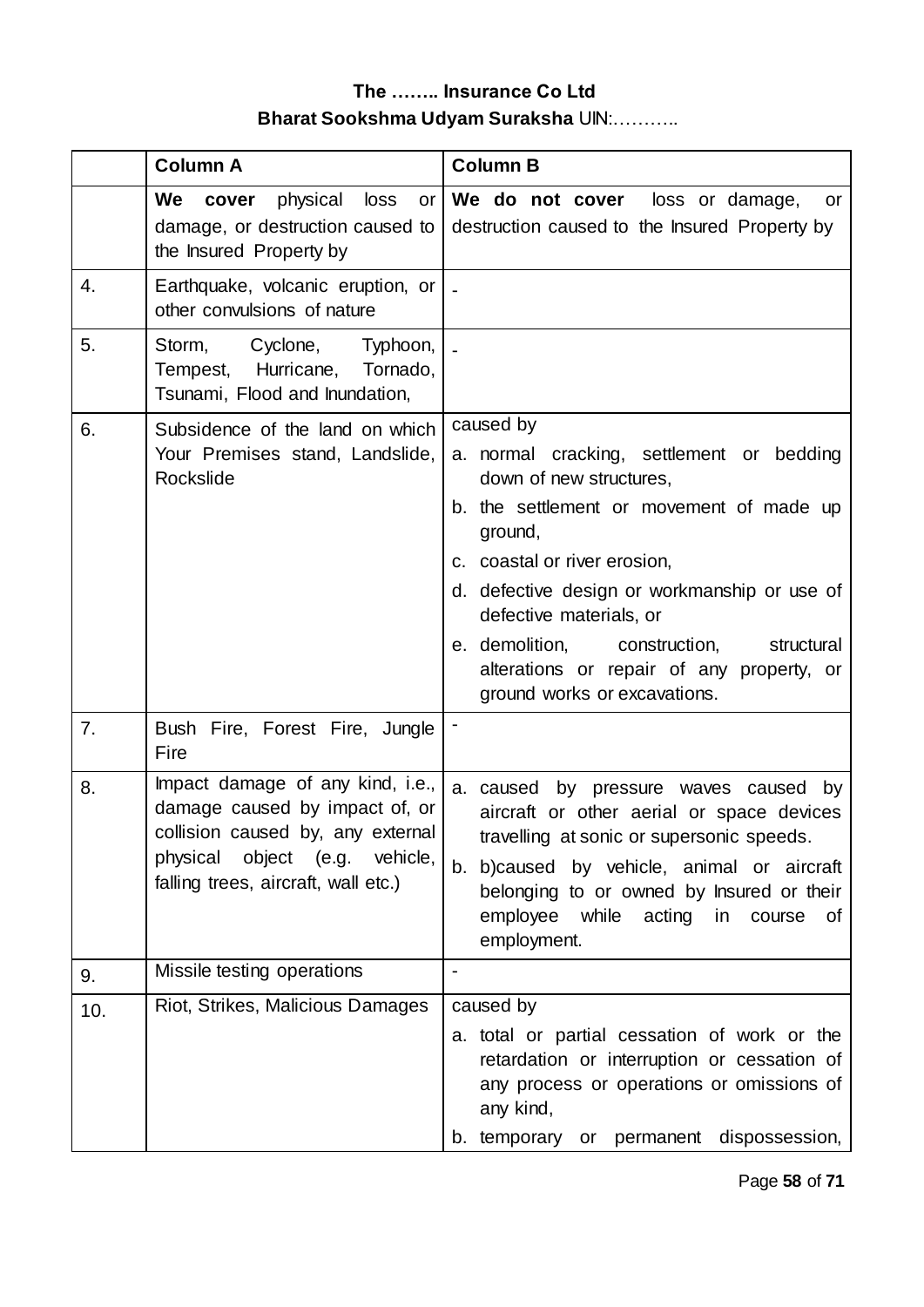|     | <b>Column A</b>                                                                                                        | <b>Column B</b>                                                                                                                                                                                                   |
|-----|------------------------------------------------------------------------------------------------------------------------|-------------------------------------------------------------------------------------------------------------------------------------------------------------------------------------------------------------------|
|     | We<br>physical<br>cover<br>loss<br>or <sub>l</sub><br>damage, or destruction caused to<br>the Insured Property by      | We do not cover<br>loss or damage,<br>or<br>destruction caused to the Insured Property by                                                                                                                         |
|     |                                                                                                                        | confiscation, commandeering, requisition or<br>destruction by order of the government or<br>any lawful authority, or                                                                                              |
|     |                                                                                                                        | c. temporary or permanent dispossession of<br>any Building by unlawful occupation by any<br>person.                                                                                                               |
| 11. | Acts of terrorism<br>Terrorism<br>(Coverage<br>per<br>as<br>Clause attached.)                                          | Exclusions as per Terrorism Clause attached.                                                                                                                                                                      |
| 12. | Bursting or overflowing of water<br>tanks, apparatus and pipes,                                                        | $\blacksquare$                                                                                                                                                                                                    |
| 13. | Leakage from automatic sprinkler<br>installations.                                                                     | a. repairs or alterations in the Building in<br>which Your Business is located,                                                                                                                                   |
|     |                                                                                                                        | b. repairs, removal or extension of any<br>sprinkler installation, or                                                                                                                                             |
|     |                                                                                                                        | c. defects in the construction known to You.                                                                                                                                                                      |
| 14. | Theft within 7 days from the<br>occurrence of, and proximately<br>caused by, any of the above<br><b>Insured Events</b> | if it is<br>any article or thing outside<br>a. of<br>Your<br>Premises, or<br>b. of any article or thing attached from the<br>outside of the outer walls or the roof of Your<br>Premises, unless securely mounted. |

# *What is the basis of Sum Insured in this policy?*

- i) For Building, Plant and Machinery, Furniture, Fixture and Fittings and any other contents: Reinstatement Value
- ii) For Stocks:
	- a) For raw material: Landed Cost at Your Premises.
	- b) For stock in process: Input Cost of the stock at the time of damage,
	- c) For finished stock: the Manufacturing Cost of the Finished Stock or the **Contract Price** of goods sold but not delivered**.**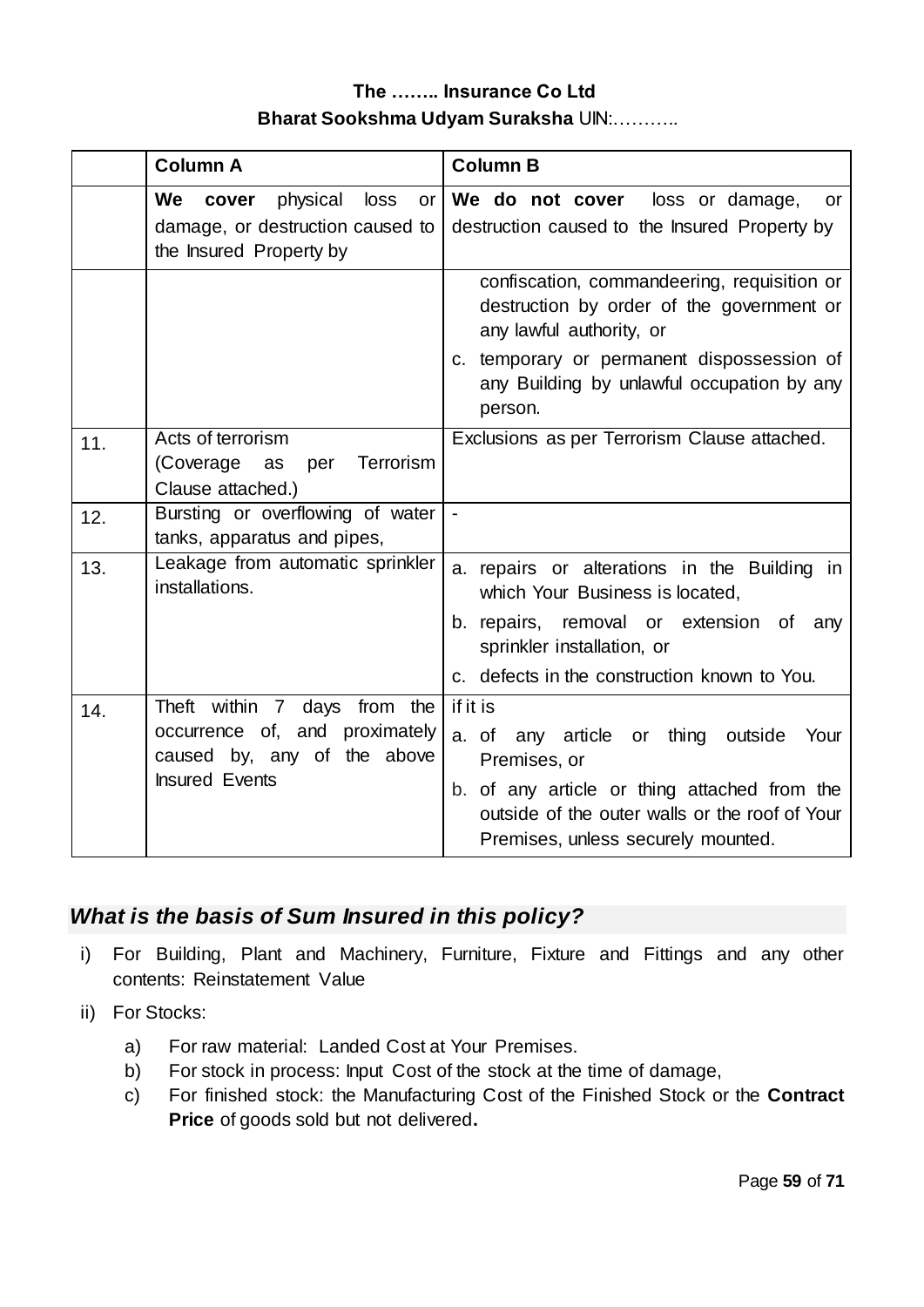**Contract Price** is in respect only of goods sold but not delivered, for which You are responsible and with regard to which under the conditions of the sale, the sale contract is cancelled by reason of any Damage insured under this Policy either wholly or to the extent of the Damage. The Company's liability shall be based on the Contract Price.

iii) Bullion or unset precious stones, any curios or works of art or obsolete machinery and the like are to be covered on Agreed Value basis subject to a valuation certificate being submitted and found acceptable by Us**.**

## *What is Reinstatement Value?*

This is the amount at which the Insured Property can be reinstated or replaced by a similar property, without deducting depreciation, and to the extent required to bring that Property to a condition substantially the same as, but not superior, better or more extensive than its condition if it were new on the date it is damaged or destroyed.

## *Does this policy cover all losses caused by the Insured events?*

Some events and losses are not covered. Some of these are:

- Your deliberate, wilful or intentional act,
- Loss, destruction or damage to stocks in cold storage due to change in temparature,
- War, invasion, war-like operations,
- Ionising radiation,
- Pollution or contamination,
- Property is missing or has been mislaid,
- Consequential or indirect loss or damage,
- Costs, fees or expenses for preparing any claim,
- Insured premised or building remains unoccupied for more than 30 days,
- Bullion or unset precious stones, any curious or works of art unless specifically declared,
- Loss, damage or destruction to any electrical/electronic machine, apparatus, fixture, or fitting by over-running, excessive pressure, short circuiting, arcing, self-heating or leakage of electricity from whatever cause (lightning included). This exclusion applies only to the particular machine so lost, damaged or destroyed.

(\*Please refer to policy document for complete list of exclusions)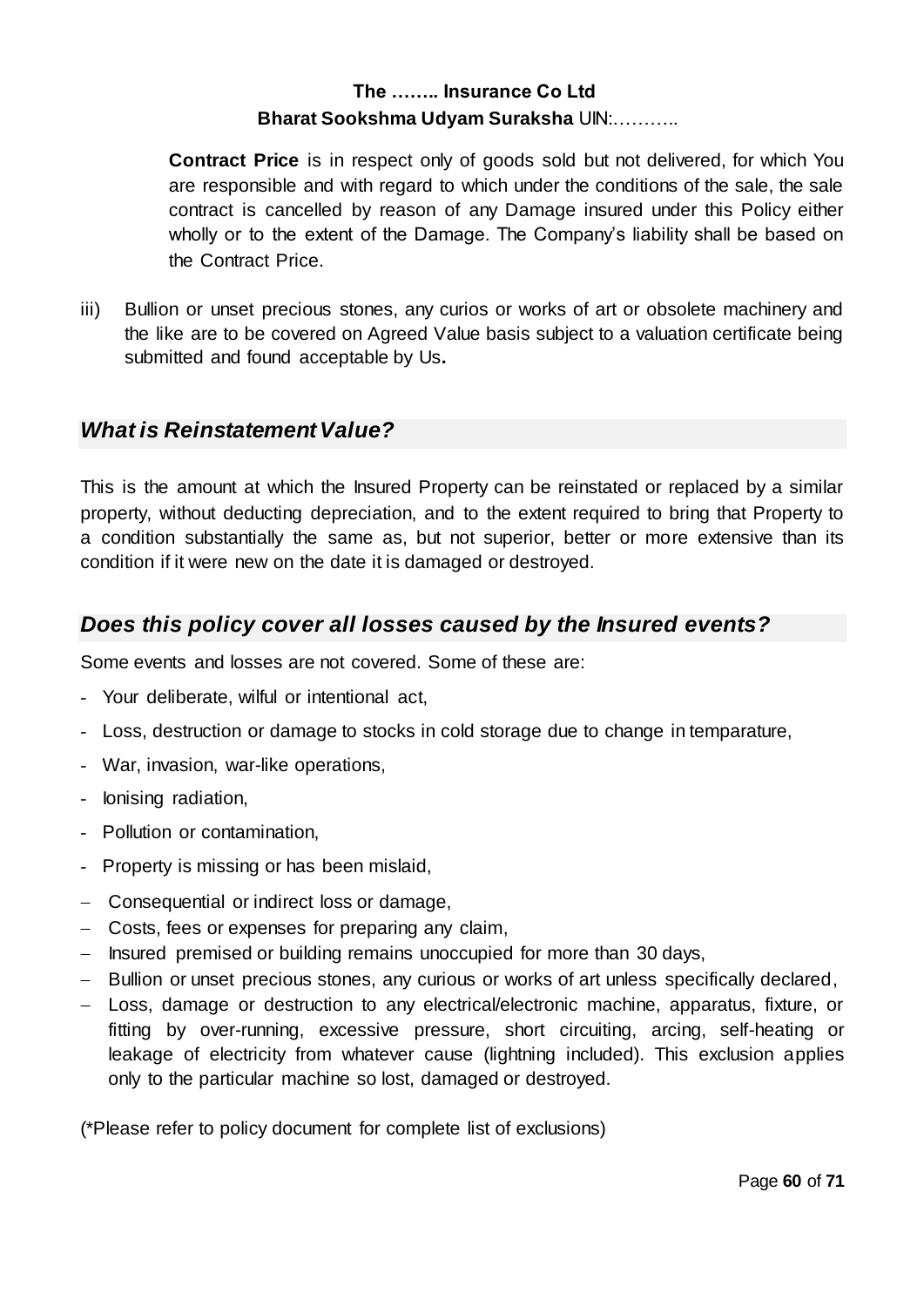## *For which property can I take this policy?*

The policy covers

- Building with its basements (if any), fittings and fixtures, garage, towers, security sheds, internal roads, lifts, air condition systems, security systems, electric installations, fire sprinkler systems and other structures that are located in Your business premises
- Plant and machinery, spares, accessories
- Stock of goods or merchandise which may include finished goods, semi-finished goods, stock in process and raw material, packing material etc.
- Other items like furniture, office and electronic equipment, canteen and kitchen equipment, computers etc.

## *Can I cover curios and works of art under this policy?*

Bullion or unset precious stones, any curious or works of art are excluded from the Policy. However, these items can be covered if You specifically declare such amount and it is recorded in the policy schedule.

# *Are machinery and equipment temporarily removed for repairs, cleaning or similar purposes covered under this Policy?*

These machinery and equipment are covered under this policy for period not exceeding 60 days. If You wish to cover these items post 60 (sixty) days please contact Us with details of machinery, new locations, Sum Insured etc.

## *Who is eligible to purchase this policy?*

You can buy this cover for any property pertaining to Your business if You are its owner, tenant, lessee, purchaser, or You hold it as trustee on commission or are responsible for it and liable for taking insurance. It could be for any commercial enterprise upto the limit of value of all Insurable Assets as given below.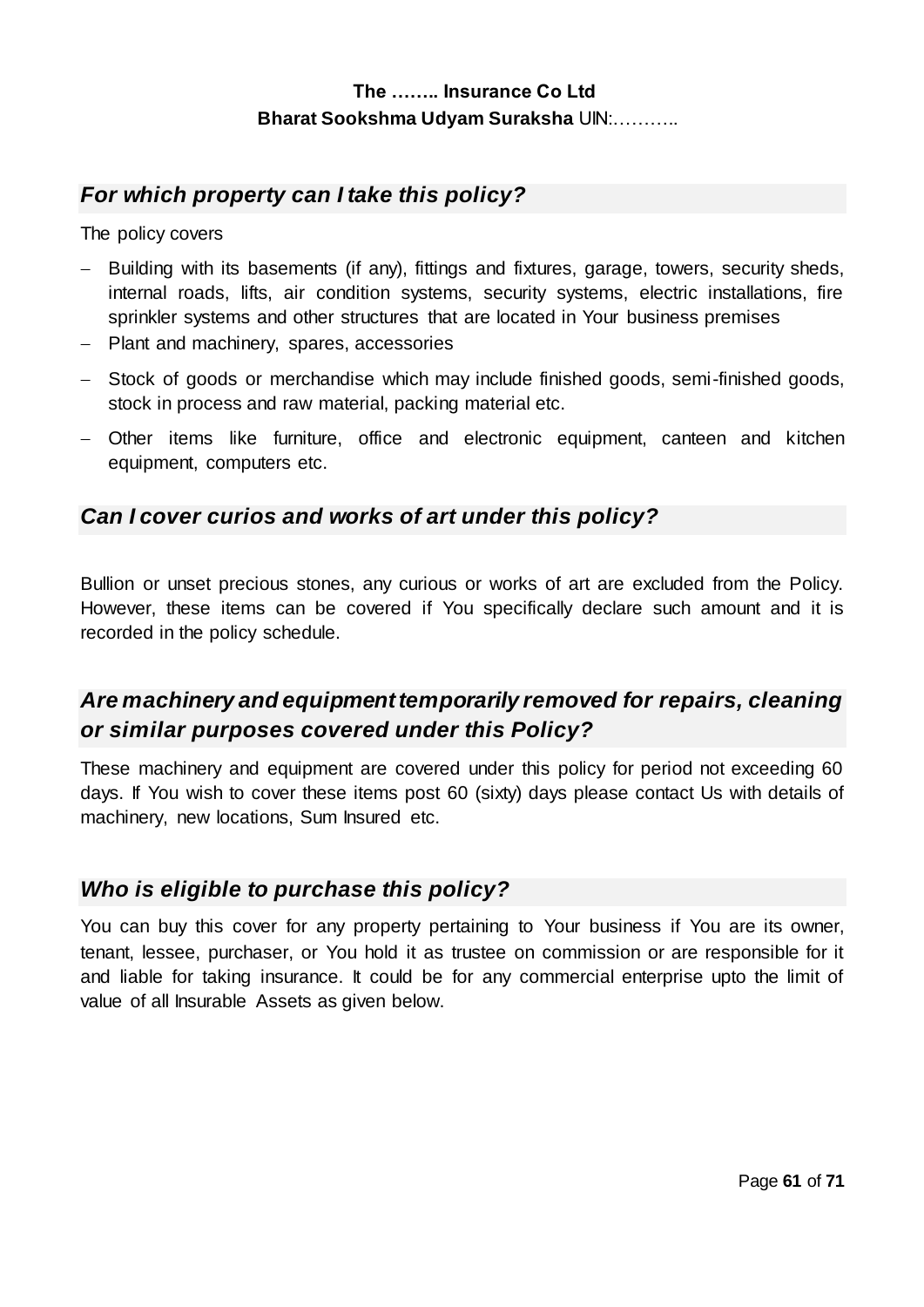You can buy this cover if the value of all Insurable Assets (whether insured or not) at any one location is not more than ₹ 5 Crore at the policy Commencement Date. If value of Your Insurable Assets is more than 5 Crore at the policy Commencement Date, You have to purchase the applicable policy meant for Your risk. If value of Insurable Assets exceeds ₹ 5 Crore during the Policy Period this **Bharat Sookshma Udyam Suraksha** policy will be replaced with the applicable policy on expiry of this policy.

## *What kind of commercial enterprise is this policy meant for?*

This policy is applicable for Offices, Hotels, Shops, Industrial/Manufacturing risks, Utilities located outside the compound of Industrial/ Manufacturing risks, Storage risks outside the compound of Industrial/ Manufacturing risks and Tank farms/Gas holders outside the compounds of Industrial/ Manufacturing risks.

## *What amount am I entitled to receive if there is a covered loss?*

The building, plant and machinery, stock and other assets are covered for the amount that will be required to reinstate/replace them and the basis for the same is mentioned above. This is the Sum Insured for each item or group of items. If any insured property is damaged (Partial Loss), We pay the amount You have spent on repairs. If any insured property is lost or destroyed completely (Total Loss), the maximum We pay is the Sum Insured for that item.

The amount of Sum Insured for each cover and item of property is shown in a document called the Policy Schedule. This is the maximum amount We will pay, in case the actual cost of repair, rebuilding or replacement is higher. This policy ends when We pay the whole Sum Insured of any cover or item insured.

You must commence the repairs, reinstatement or reconstruction within a reasonable time after the date of damage or destruction. You must complete the repairs or reinstatement within reasonable time, in any case not beyond 12 months from the date of damage or destruction or within such time as We may allow.

In all cases, We will not pay more than the relevant Sum Insured.

We will pay only to the extent required to bring the Property to a condition substantially the same as, but not superior, better or more extensive than its condition if it were new on the date it is damaged or destroyed.

You can reconstruct the new building on the same site, or another site. If You reconstruct the new building on another site, We will not pay You more than what We would pay to reconstruct on the same site.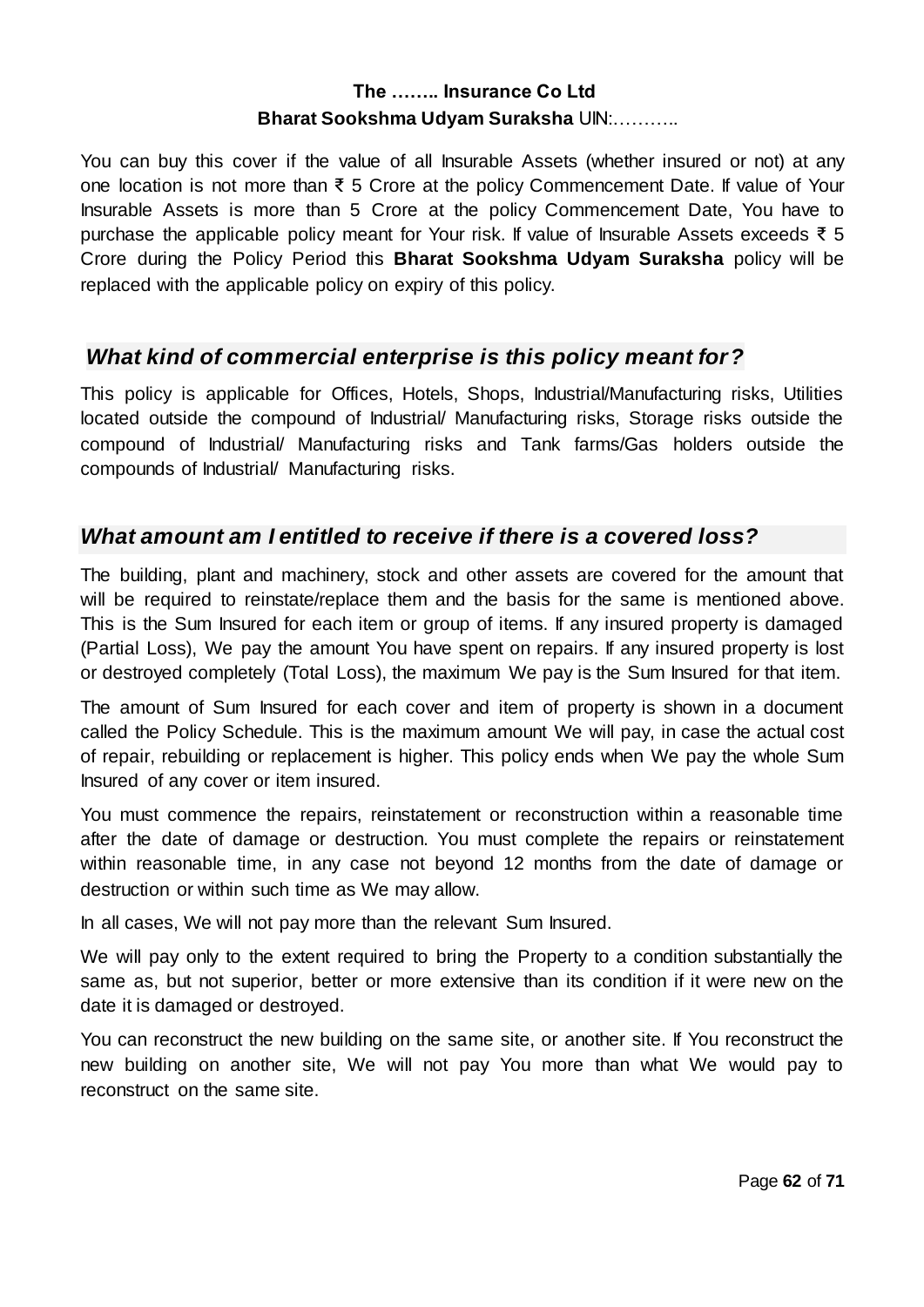**Special feature:** Underinsurance upto 15 % of Sum Insured is waived. Underinsurance occurs if the Replacement or Reinstatement value on the date of loss of any Insured Property is more than the Sum Insured. It is usual in insurance covers that in such a case, the full claim is not paid. It is reduced in proportion to the difference. Under the **Bharat Sookshma Udyam Suraksha** Policy, difference upto 15% is ignored, but beyond that underinsurance is applicable to the full extent.

# *Can I buy other additional covers (add-ons) other than the standard addon ?*

You can buy the following additional covers (add-ons) that will be added to Your **Bharat Sookshma Udyam Suraksha** Policy

………………………………………..

#### **Note: Insurer to mention details as applicable.**

## *How much do I pay for this cover?*

You pay the premium. The premium for the Insurance depends on

- i. the nature of insured property, viz. building, plant, stock etc.
- ii. the amount of Sum Insured,
- iii. the nature of Your business.
- iv. various factors that define the risk profile of Your enterprise.

## *How long does this cover protect me?*

The cover protects You during the period of the policy; which is not more than one year.

## *How and when do I pay the premium?*

You must pay the premium in advance. The insurance cover begins only after We receive Your premium.

## *What are my obligations?*

You have some obligations to fulfil. You must: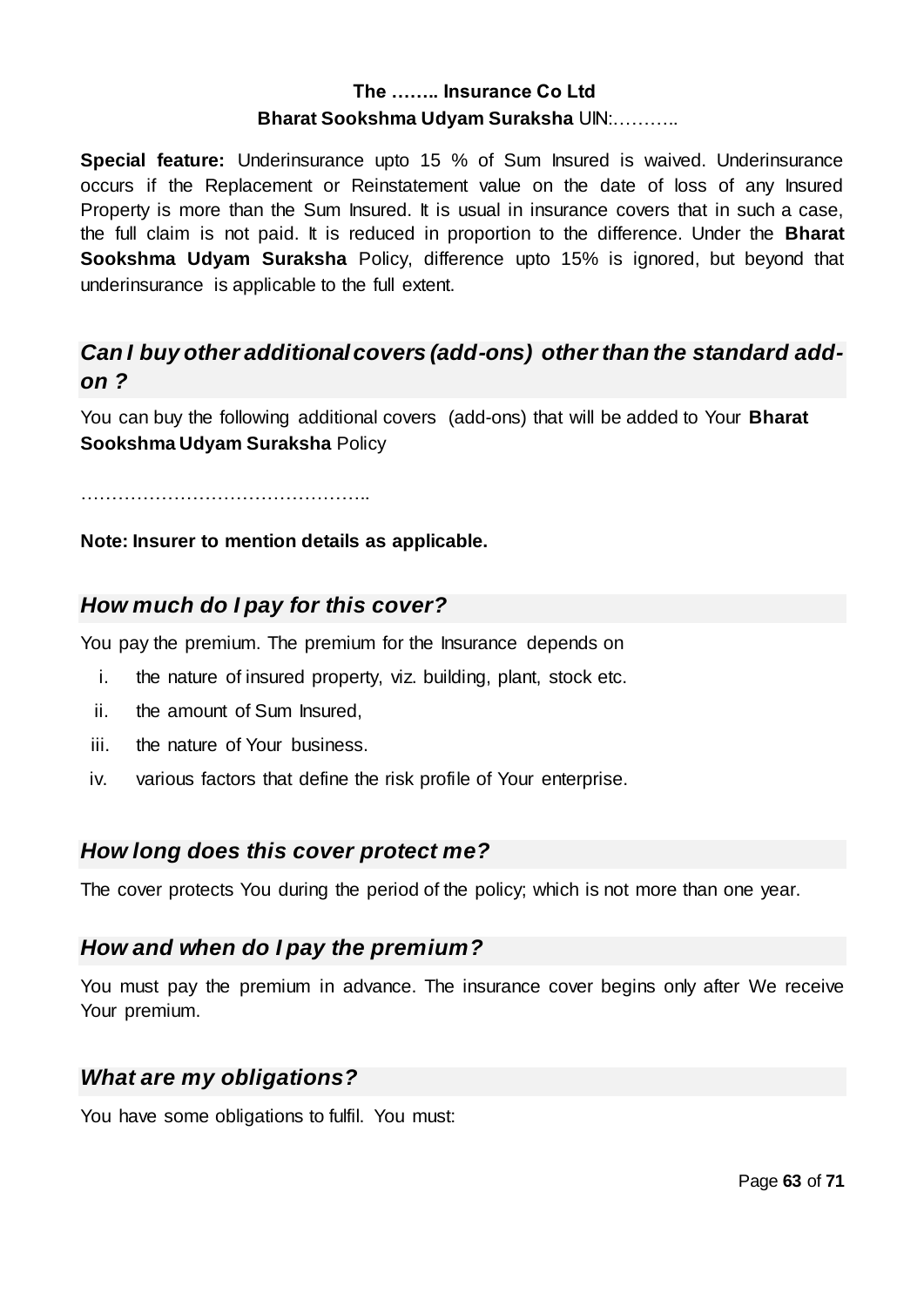- state all and true information about Yourself, Your property and Your business when You submit a proposal.
- make true and full disclosure in Your claim and documents supporting the claim.
- give Us full cooperation for investigating the claim that You will make.
- make a claim when You suffer loss, and follow the claim procedure.
- ensure that unauthorised persons do not occupy Your premises and whenever Your premises is unoccupied, ensure that all security procedures are in force.
- Inform to Us change in circumstances such as change in nature of business or process, premises or if any part of it no longer is solely occupied by You, premises remain unoccupied for more than 30 days or You change the use of the premises or building.

## *How do I make a claim?*

If You suffer a loss that is covered by this policy, You must make a claim. We will verify the claim and accept it if it is according to the terms and conditions of this policy.

When You suffer loss to any Insured Property because of an Insured Event, You must

- $-$  give notice to Us immediately,
- report to police, fire authorities and other appropriate legal Authorities
- take all reasonable steps to prevent further damage to Insured Property
- preserve and collect evidence, take and preserve photographs,
- assist Us and Our representatives in collecting evidence and details, give Us all information, books of accounts, and other documents etc,
- submit claim form at the earliest opportunity but within 30 days from date You first notice the loss or damage

# *What is the effect of death of the insured on this policy?*

If You are an individual, the policy will continue for the benefit of Your legal representatives until the end of the period of the policy.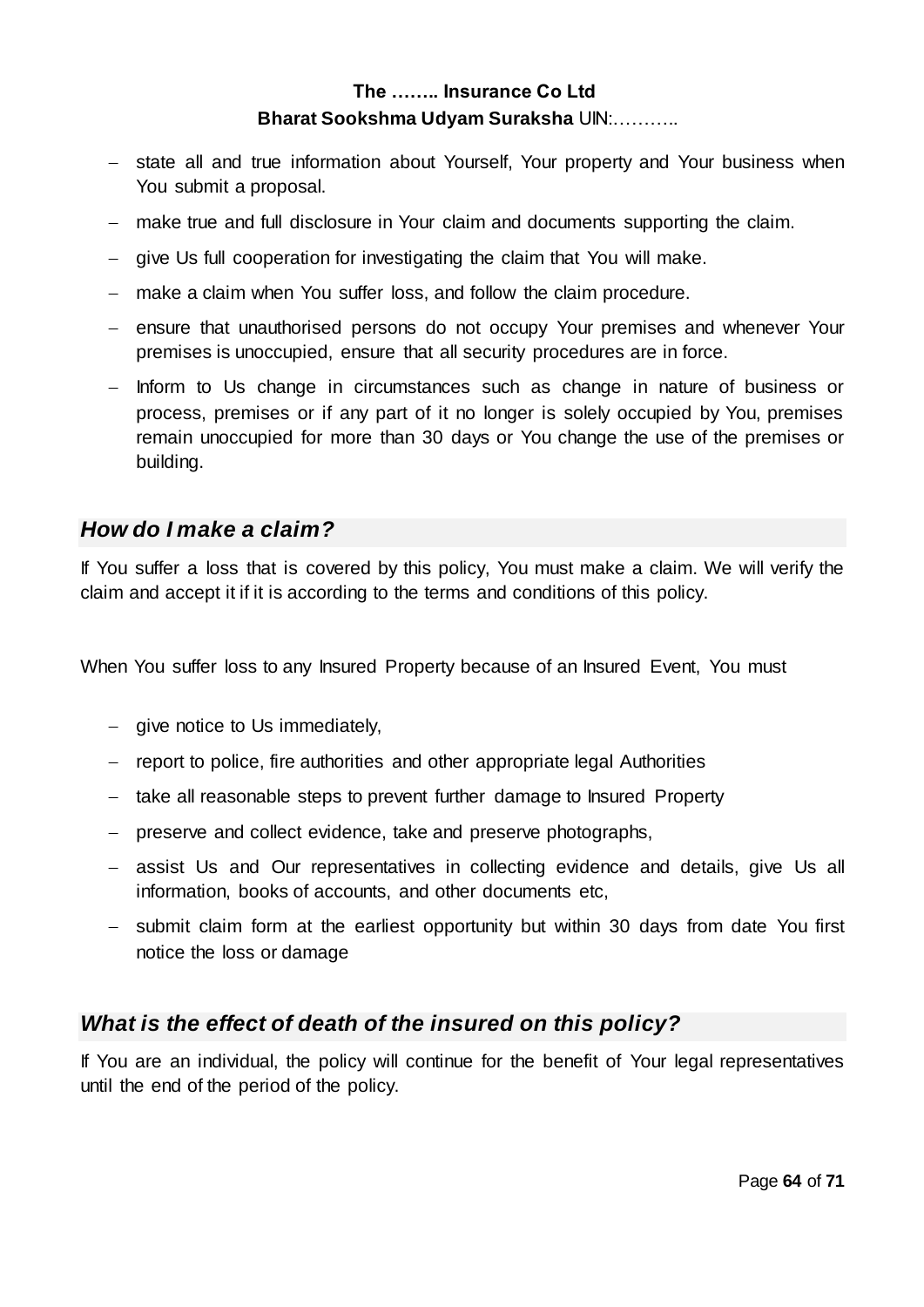# *What will happen if the value at risk for all insurable assets exceeds ₹ 5 Crore during the policy period?*

If the value of Insurable Assets exceeds ₹ 5 Crore during the Policy Period, the cover under **Bharat Sookshma Udyam Suraksha** policy will continue until expiry of the policy. However, on renewal, **Bharat Sookshma Udyam Suraksha** policy has to be replaced with the applicable policy.

# *Can I make changes to this policy?*

You can choose to make changes to the covers of this Policy, for example, take additional cover, or increase or reduce any Sum Insured. You must make a proposal or request for any change. It will be effective only after We have accepted Your proposal, and You have paid the additional premium where applicable.

## *Can this policy be cancelled?*

You can cancel this policy at any time during the policy period. We will return part of premium.

We will not cancel this policy during the policy period except on the grounds of misrepresentation, non-disclosure of material facts, fraud or non-co-operation on Your part.

# *How can this policy be renewed?*

This policy will expire at the end of the Policy Period. If You wish to renew the Policy, You must apply for renewal before the end of the Policy Period and pay the required premium amount.

**Renewal of this policy is not automatic**, We may seek relevant information from You for the purpose of renewal. We can reject Your renewal only on grounds of mis-representation, non-disclosure of material facts, fraud or non-co-operation on Your part.

# *How do I obtain this Policy?*

You can contact any agent of the company or an intermediary or other approved distribution channel, visit Our website for information on this product including whether it is available online, call Our call centre or contact Our office near to You.

# *Where can I find the details of the Cover?*

We have given above the broad features of the **Bharat Sookshma Udyam Suraksha**. If You choose this policy, Your transaction with Us will have legal implications. Please also read the 'Prospectus'. Further, detailed terms and conditions of this cover will be stated in a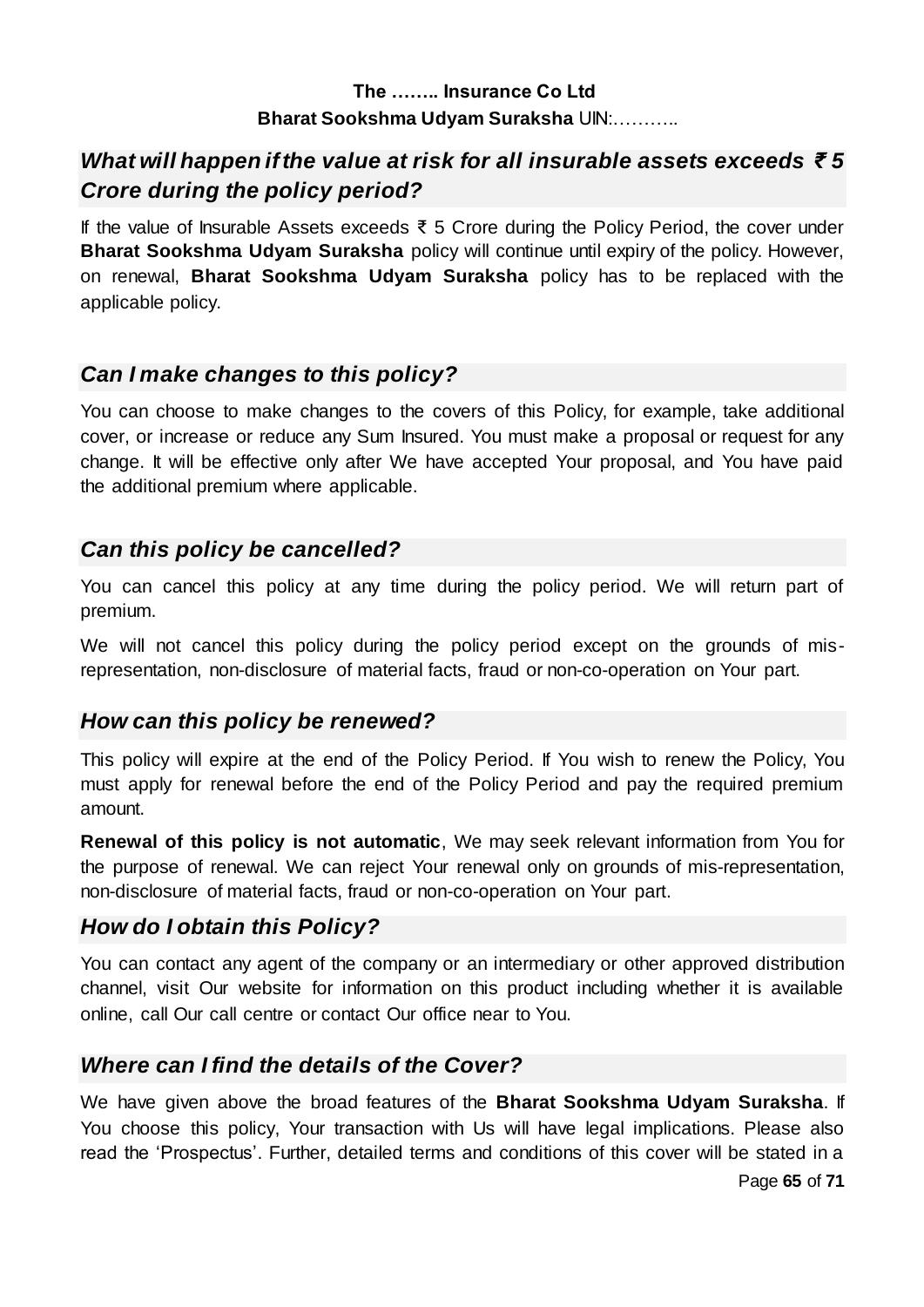legal document called the 'Policy'. It is therefore important to read the Prospectus and the Policy.

- You can read these two documents on Our website ... ... ...
- You can download them from Our web-site.
- You can send email to … … … … and ask for copies. We will e-mail to You soft copies.
- You can get copies from any branch of Our Company.

## *Whom do I contact about this Cover or Policy?*

You can contact any agent of the company or other approved distribution channel, visit Our website for information on this product including whether it is available online, call Our call centre or contact Our office near to You.

## *What do I do if I have a grievance?*

You can approach Our Grievance Redressal Officer by sending an email at \_\_\_\_\_ (email address) or a letter to  $\frac{1}{2}$   $\frac{1}{2}$   $\frac{1}{2}$   $\frac{1}{2}$  (address). If this does not resolve Your grievance, You can approach the Insurance Ombudsman, depending on the nature of the grievance and the financial implication, if any. You can find more details about Insurance Ombudsmen at [www.gbic.co.in](http://www.gbic.co.in/) or www. [irdai.gov.in.](http://www.irda.gov.in/) 

**Disclaimer: In the event of any question relating to interpretation of the insurance coverage, the policy document will prevail.**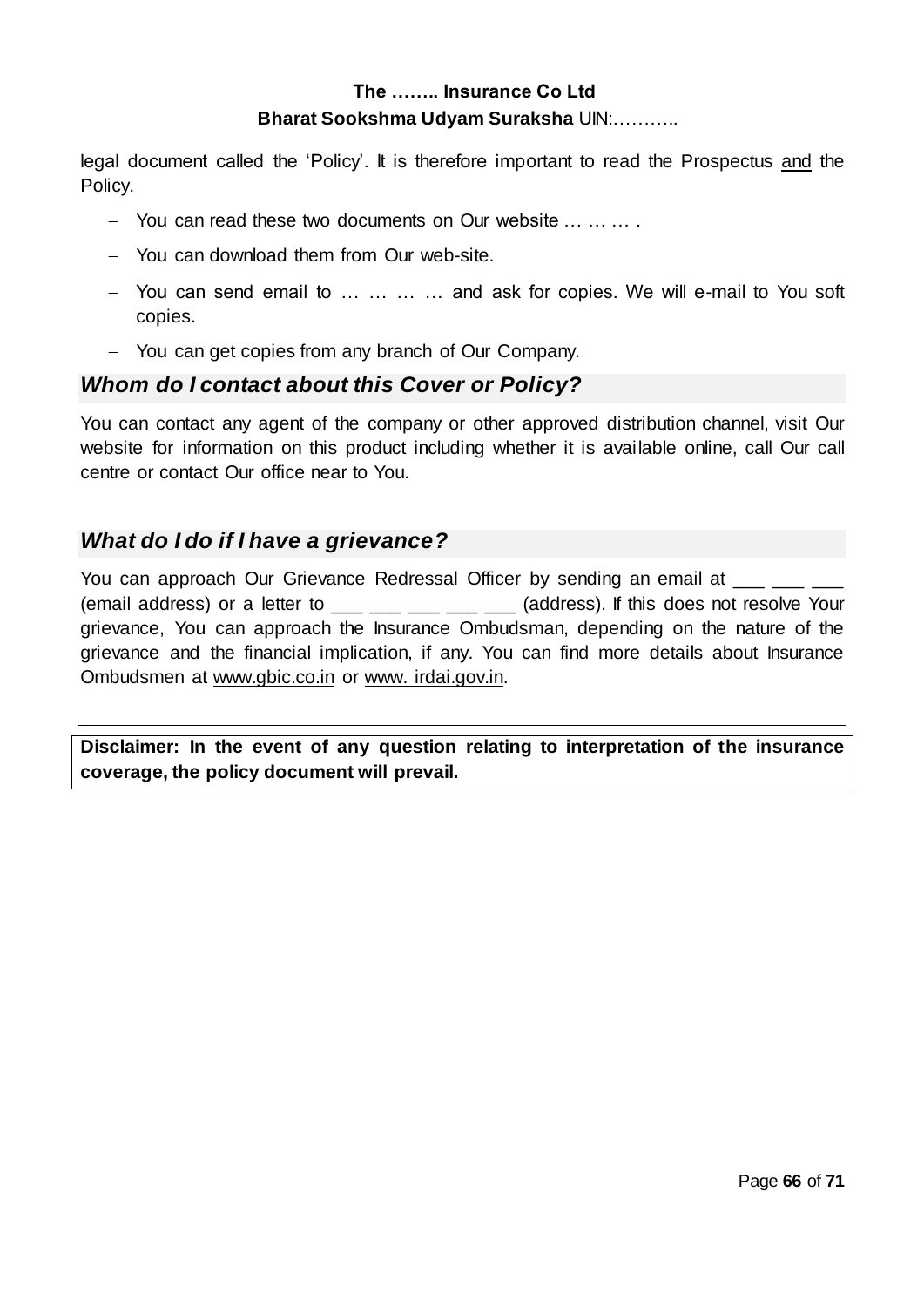**Standard Add-ons**

Page **67** of **71**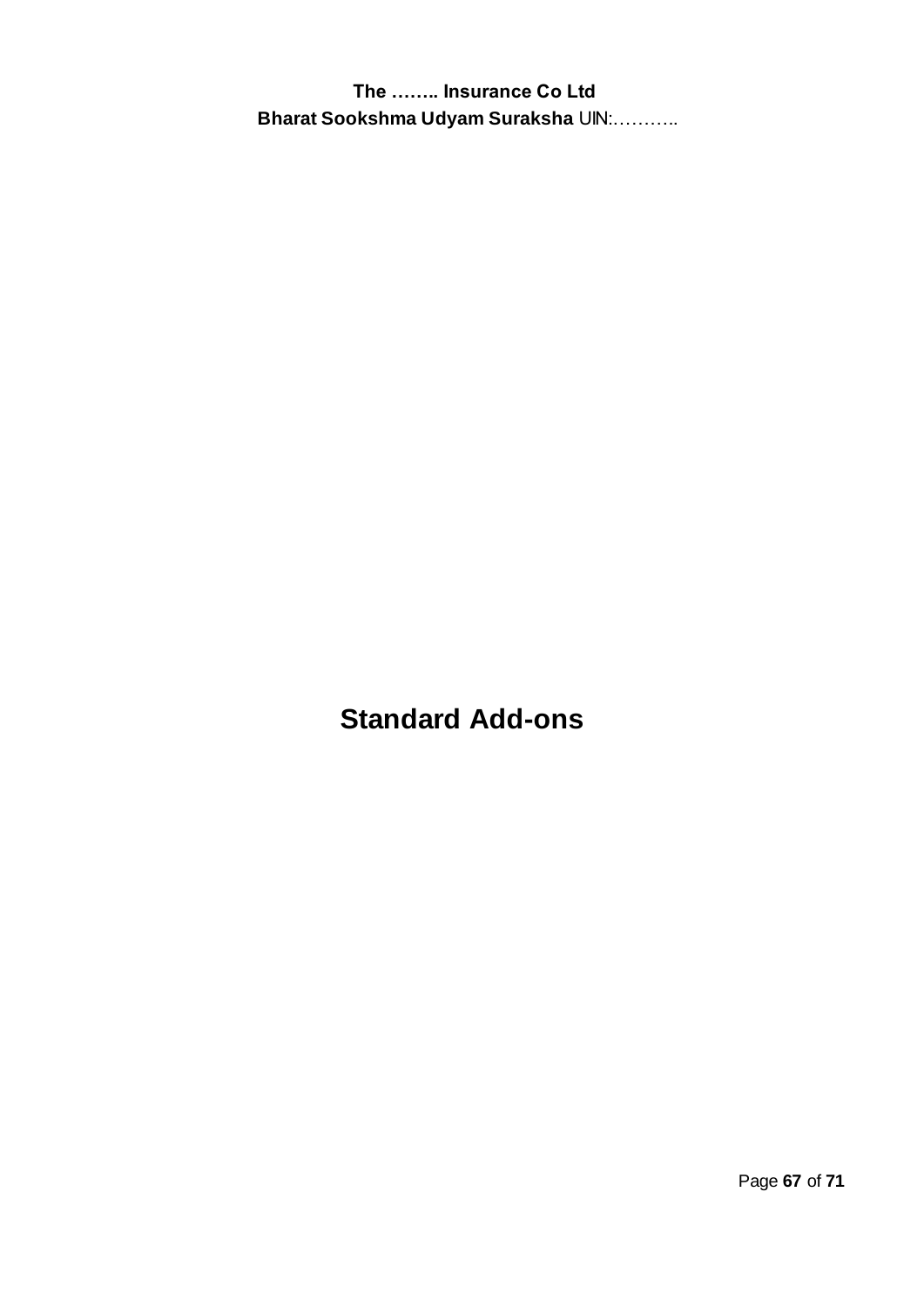This is an additional covers that extends the insurance cover that We give under the **Bharat Sookshma Udyam Suraksha**. We give these additional covers if You have applied to and paid premium for the covers and We have accepted to give covers to You.

#### *1. Declaration Policy for Stocks*

- 1. We agree to cover Your Stock on receipt of provisional premium based on Your declaration of the value of Stock, the premium being liable to be adjusted at expiry of the Policy Period, as follows:
- 2. You will declare to Us in writing signed by You or an authorised person, the value of Your Stock less any amount insured by Policies other than declaration policies. If any Stock is covered by declaration policies, You must apportion to each policy a share of the value of stocks insured by such declaration policies pro-rata to the respective amounts named in those policies.
- 3. Your declaration shall state
	- i. Average of the value at risk on each day of the month, or
	- ii. Highest value at risk during the month
- 4. The value for Your declaration shall be the market value. Any loss covered shall be settled on the basis of the market value immediately before the loss.
- 5. You must give a separate declaration relating to each separate location.
- 6. You shall give such declaration before the last day of the succeeding month. If You do not make a declaration in time, We will consider the Sum Insured mentioned in the Policy Schedule as the value at risk.
- 7. At the end of the Policy Period, the actual premium will be calculated at the rate applied under the Policy on the average Sum Insured, i.e., The total of values declared or deemed to have been declared  $\div$  the number of declarations made or deemed to have been made.
- 8. If the premium calculated on adjustment is less than the provisional premium You have paid, We will repay the amount of the difference not exceeding 50% of the provisional premium.
- 9. If at the time of loss there is another subsisting insurance policy covering the insured Stock other than on declaration basis, whether You have taken such policy or some one else, We will only pay the amount of difference by which the value of the Stock at the time of loss exceeds the Sum Insured under the other policies, and We will not be liable to contribute more than that proportion which such difference bears to the total value of stocks. In all cases, the maximum We will pay is the relevant Sum Insured.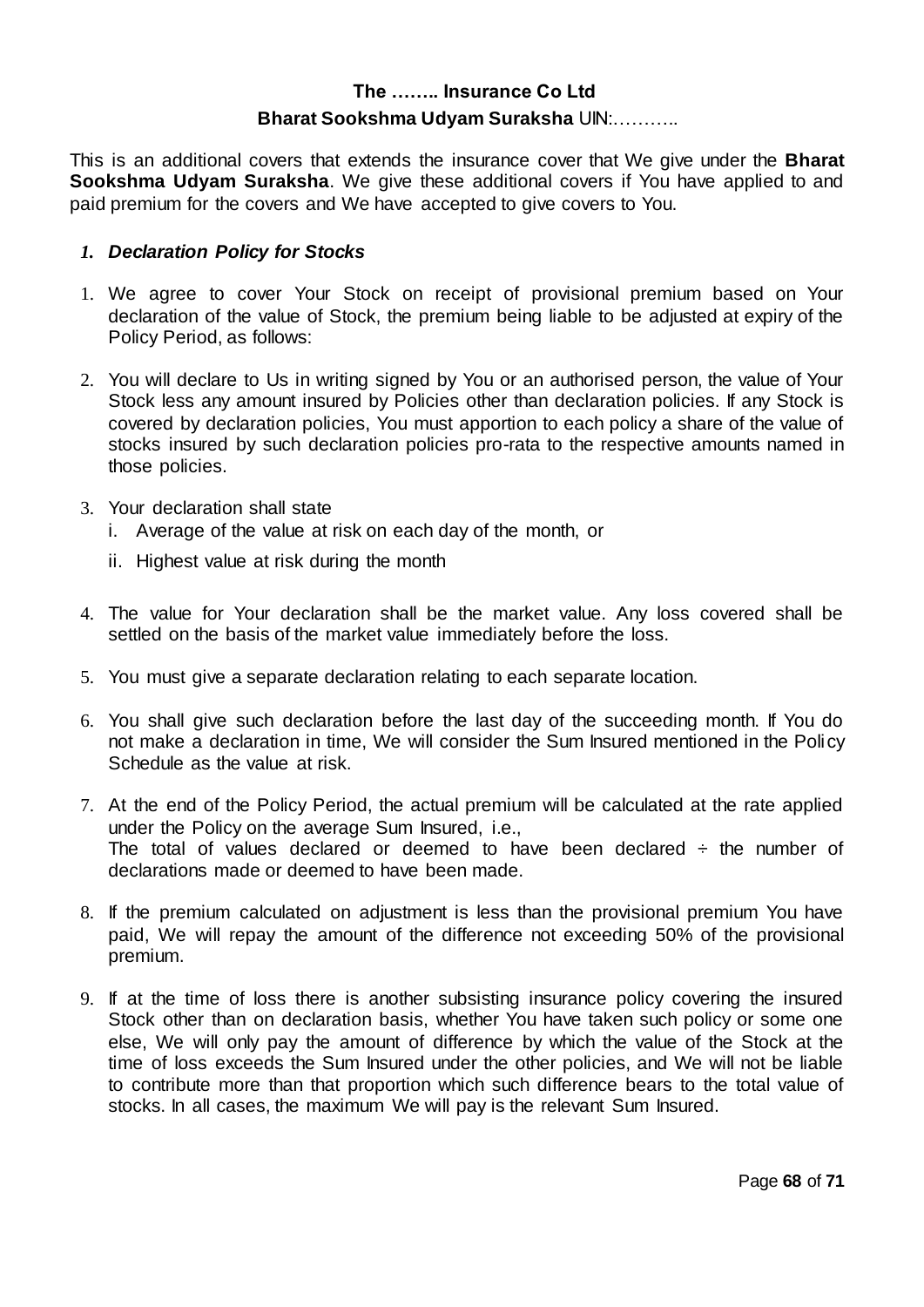- 10. If after loss has occurred, it is found that the amount of last declaration before the loss is less that the amount which ought to be declared, We will pay only that proportion of loss which the amount in the last declaration bears to the amount that ought to have been declared.
- 11. If You cancel the policy (whether any stock exists or not), We will retain short period premium calculated on the average amount insured until the cancellation, or 50% of the provisional premium , whichever is higher. If You cancel the policy after loss has occurred, We will retain the premium of the higher of the two amounts:
	- i. The pro-rata proportion of the premium calculated on the average amount insured until cancellation plus the pro-rata proportion of the premium from the date of loss to the end of the Policy Period, and
	- ii. 50% of the provisional premium.
- 12. You cannot reduce the Sum Insured during the Policy Period.
- 13. We will not pay more than the Sum Insured, and You need not pay premium on value in excess of the Sum Insured. You and Us can increase the Sum Insured by agreement, and its effective date will be added by Endorsement on the Policy. You are liable to pay an additional provisional premium on the increased Sum Insured proportionate to the unexpired Policy Period. If the rate for the class of the relevant risk is revised during the Policy Period, You must pay an additional provisional premium on the revised rate for the unexpired period. In both these cases, the premium will be adjusted at the end of the Policy Period as stated in **Clause 7** above.
- 14. If the Insured Stocks are collectively of greater value than their Sum Insured at the time of loss, You will be Your own insurer for the difference, and must bear a rateable proportion of the loss. Every item of Stock shall be separately subject to this condition.
- 15. All other terms and conditions of the Policy shall apply to the Declaration Policy.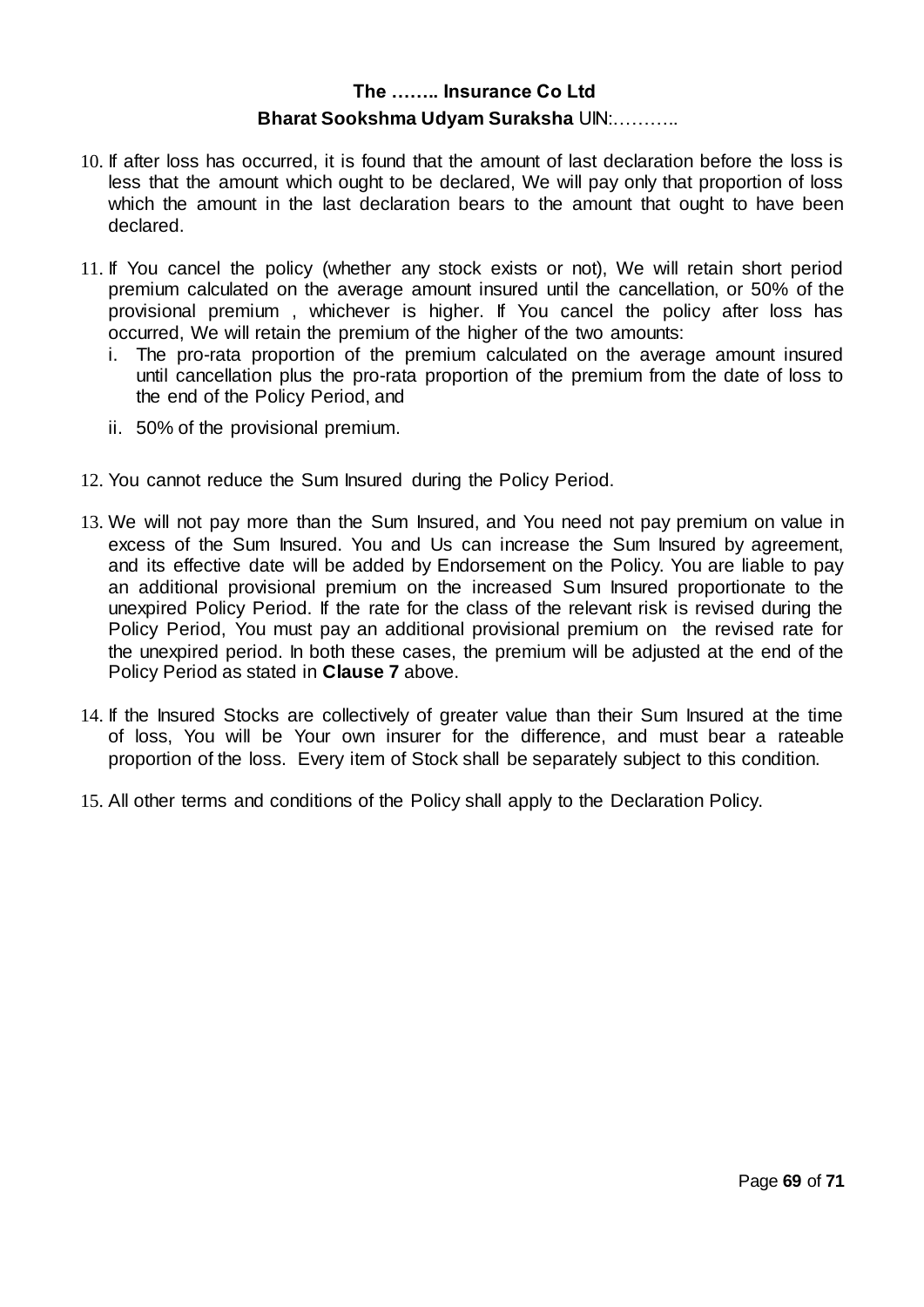**Standard Special Clause (Agreed Bank Clause)**